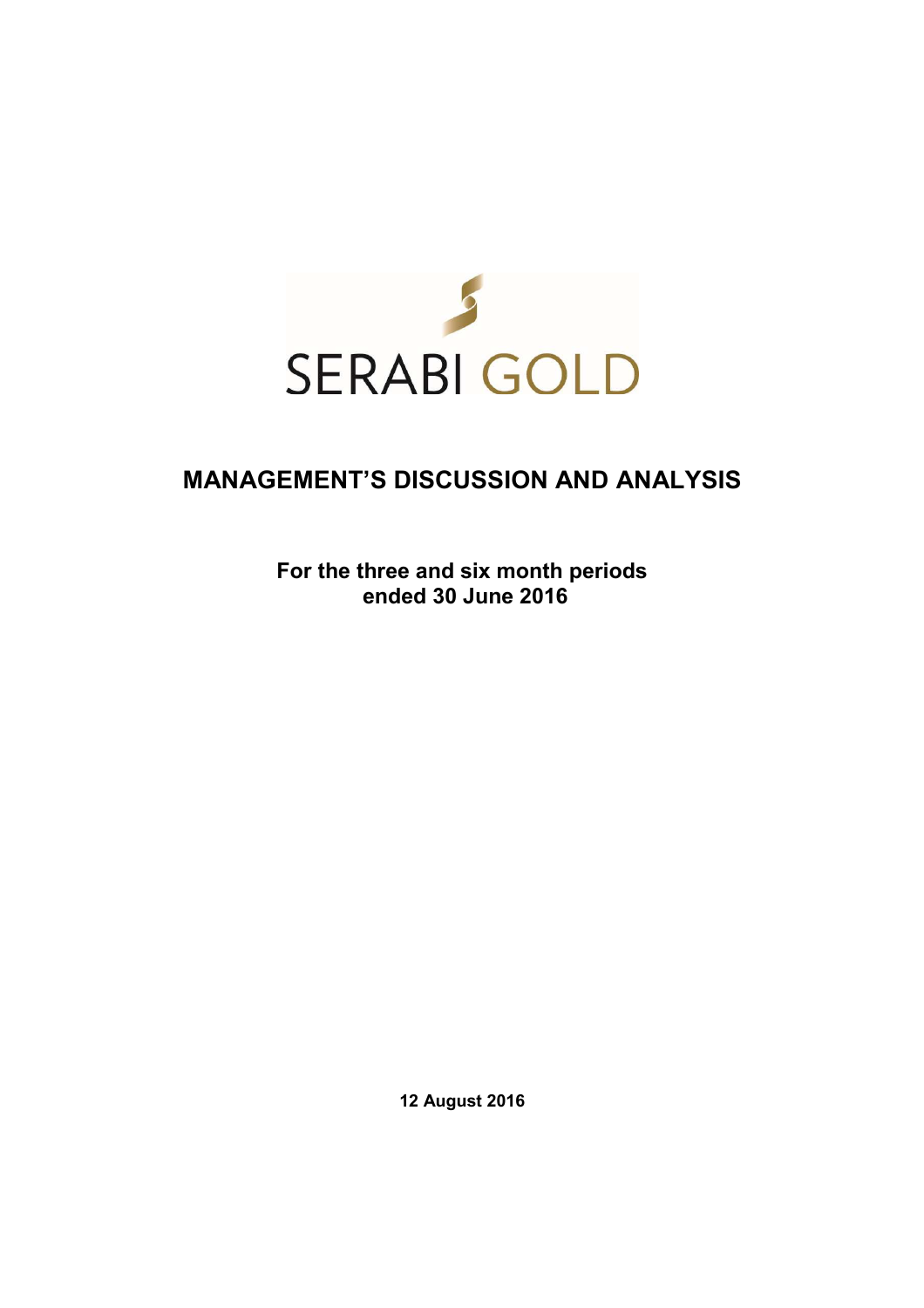# **SERABI GOLD PLC Management's Discussion and Analysis for the three and six month periods ended 30 June 2016**

#### **Introduction**

This Management's Discussion and Analysis ("MD&A") dated 12 August 2016 provides a review of the performance of Serabi Gold plc ("Serabi", the "Company" or the "Group"). It includes financial information from, and should be read in conjunction with, the interim unaudited condensed financial statements of the Group for the three and six month periods ended 30 June 2016 and also read in conjunction with the Group's annual report and audited consolidated financial statements and the Group's MD&A for the twelve month period ended 31 December 2015.

For further information on the Group, reference should be made to its public filings (including its most recently filed annual information form ("AIF") which is available on SEDAR at www.sedar.com. Technical reports, press releases and other information including the AIF are also available on the Group's website www.serabigold.com

Please refer to the cautionary notes at the end of this MD&A.

The Group reports its financial position, results of operations and cash flows in United States dollars (unless otherwise stated) and in accordance with International Financial Reporting Standards ("IFRS") in force at the reporting date and their interpretations issued by the International Accounting Standards Board ("IASB") and adopted for use within the European Union and with IFRS and their interpretations issued by the IASB. The consolidated financial statements have also been prepared in accordance with those parts of the UK Companies Act 2006 applicable to companies reporting under IFRS.

#### **Overview**

The Company is a United Kingdom registered and domiciled gold mining and development company based in London, England. The Group's principal assets are its gold operations in the Jardim do Ouro area of the Tapajos region in the State of Para in Brazil, which it holds through its wholly owned subsidiaries Serabi Mineração S.A. and Gold Aura do Brasil Mineração Ltda.

The Group's primary interests are the wholly owned Palito Gold Mine ("Palito" or the "Palito Mine") and the Sao Chico Gold Mine ("Sao Chico" or the "Sao Chico Mine") both of which are located in the Tapajos region of northern Brazil. These two properties lie within the larger Jardim do Ouro Gold Project ("JDO Project") which comprises a series of contiguous exploration licences of approximately 45,000 hectares, and lies on the 50km wide NW-SE trending Tocantinzinho Trend, which is the major controlling structural feature in the Tapajos region. The vast majority of the hard rock mineral resources discovered to date in the Tapajos region lie on this trend.

Work commenced at the Palito Mine in October 2012 to remediate and develop the existing underground mine and renovate the process plant with a view to commencing gold production by the end of 2013. The commissioning of the process plant started in December 2013 and during the first half of 2014 the planned production ramp-up was on-going, with the first consignments of gold/copper concentrate transported from the mine in February 2014. On 23 July 2014, the Group declared that the Palito Mine had achieved commercial production with effect from 1 July 2014. In 2014, the Group produced 18,000 ounces of gold from the Palito Mine, which increased in 2015 to approximately 29,800 ounces. The Palito Mine is fully permitted and has a mining licence covering 1,150 hectares which was issued in October 2007.

The Sao Chico Mine is a high-grade deposit located approximately 30 kilometres by existing road from Palito. Work commenced early in 2014 on earthworks to allow the Group to expose the bedrock and construct a mine portal. The portal was established at the end of September 2014 and during the fourth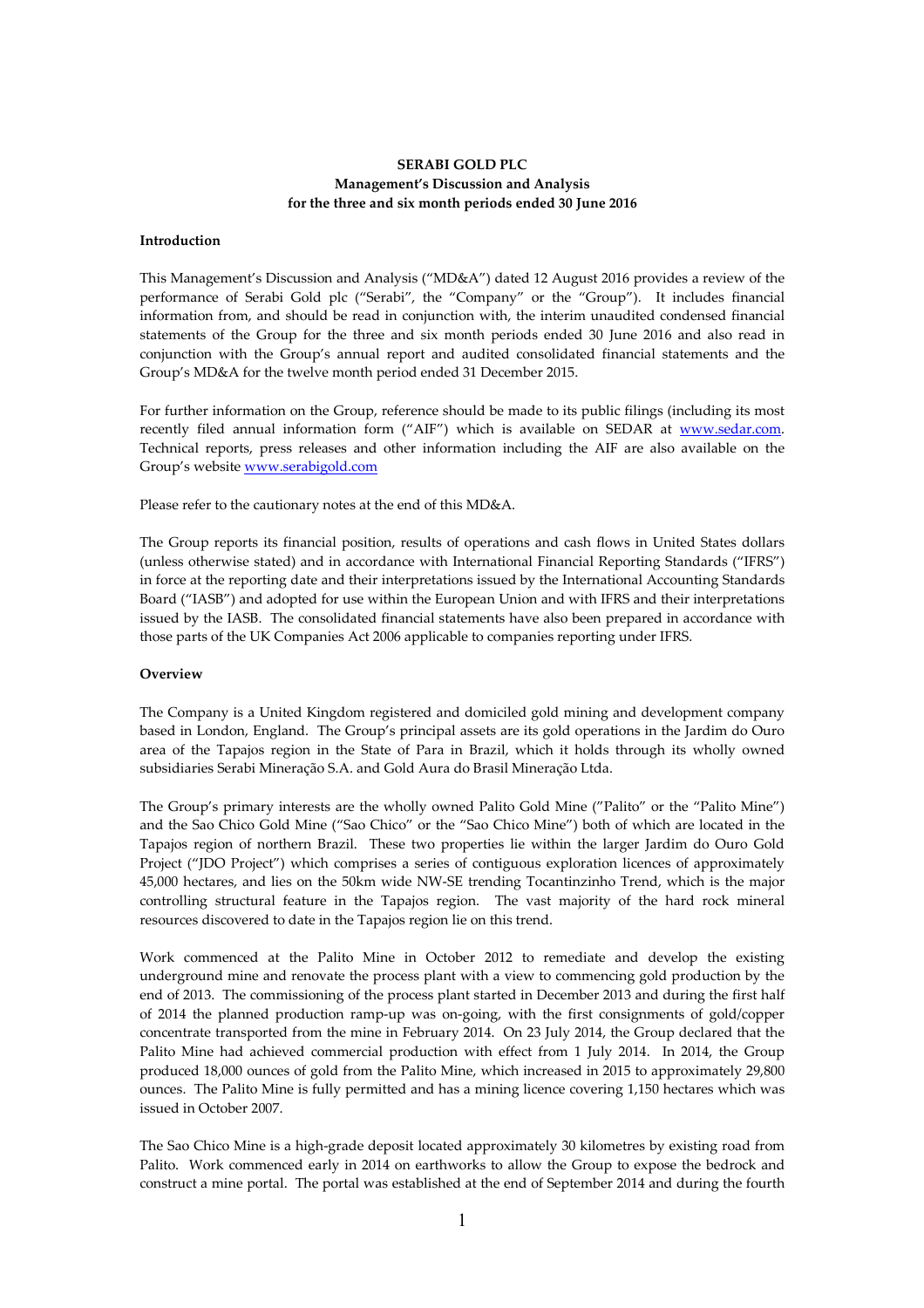quarter of 2014 the decline ramp was advanced towards the first two underground development levels. The Main Vein was intersected in January 2015, and by the end of December 2015 the ramp development provided access to three development levels and the production of ore from the first stopes was underway. Commercial production at the Sao Chico Mine was declared as of 1 January 2016. Ore from the Sao Chico Mine is transported by truck to the Palito gold process plant.

The gold at the Palito Mine is associated with occurrences of copper and iron and is hosted in quartz veins with bonanza gold grades associated with massive chalcopyrite-pyrite blowouts within the quartz veins. Gold recovery is undertaken by crushing and grinding prior to passing the ore through a flotation plant producing a copper/gold concentrate which accounts for approximately 75% of the gold recovered from the Palito Mine ore. The residual tailings from the flotation process, which has also removed over 90% of the copper content of the ore, are then passed to a conventional Carbon in Pulp ("CIP") plant which can recover approximately 65% to 70% of the residual gold.

The gold at the Sao Chico Mine is hosted within a mineralised alteration zone including moderately high concentrations of pyrite, galena, and sphalerite although the gold is not directly associated with the latter two minerals. The gold mineralisation is amenable to direct cyanidation. For much of 2015, the Sao Chico Mine ore was passed directly through to cyanidation, where it was blended with the flotation tailings from the Palito Mine in the CIP recovery plant. However, following the successful commissioning in the fourth quarter of 2015 of an In-Line Leach Reactor ("ILR"), the processing flowsheet of the Sao Chico Mine ore was amended to allow the ore to pass initially to a gravity concentrator after milling, with the concentrate produced being passed through the ILR, where gold is leached, and then recovered through conventional electro winning and smelting processes to produce bars of gold doré. The ILR is a small but very intensive, closed cyanide leaching process for treating very high gold content material, typically to leach high grade gravity concentrate. The tailings from this ILR process continue to pass to the CIP recovery plant where they are blended with the flotation tailings generated from the processing of the Palito ore.

The Group holds further exploration licences within the Tapajos region covering approximately 18,000 hectares. Exploration work undertaken by the Group on these licences is at an early stage.

On 3 March 2014, the Group completed a placement of shares and warrants to raise gross proceeds of UK£10 million. These proceeds were used in part to finance the next stage of evaluation and development of the Sao Chico project in advance of a decision to enter into commercial mining operations. On 26 September 2014, the Group entered into a credit facility for US\$8 million with the Sprott Resource Lending Partnership to provide development and working capital for Palito and Sao Chico. At 30 June 2016 an amount of US\$2.67 million was outstanding under this credit facility. On 30 December 2015, the Group agreed an unsecured short term working capital convertible loan facility of US\$5 million with its major shareholder, Fratelli Investments Limited, to provide additional working capital facilities. On 6 January 2016, the Group announced that it had made an initial draw down of US\$2 million against this convertible loan facility. The group has made no further drawdowns.

The Company's shares trade on the Toronto Stock Exchange ("TSX") under the symbol "SBI" and on AIM, a market operated by the London Stock Exchange, under the symbol "SRB". The Company is incorporated under the laws of England and Wales and is a reporting issuer in British Columbia, Alberta and Ontario.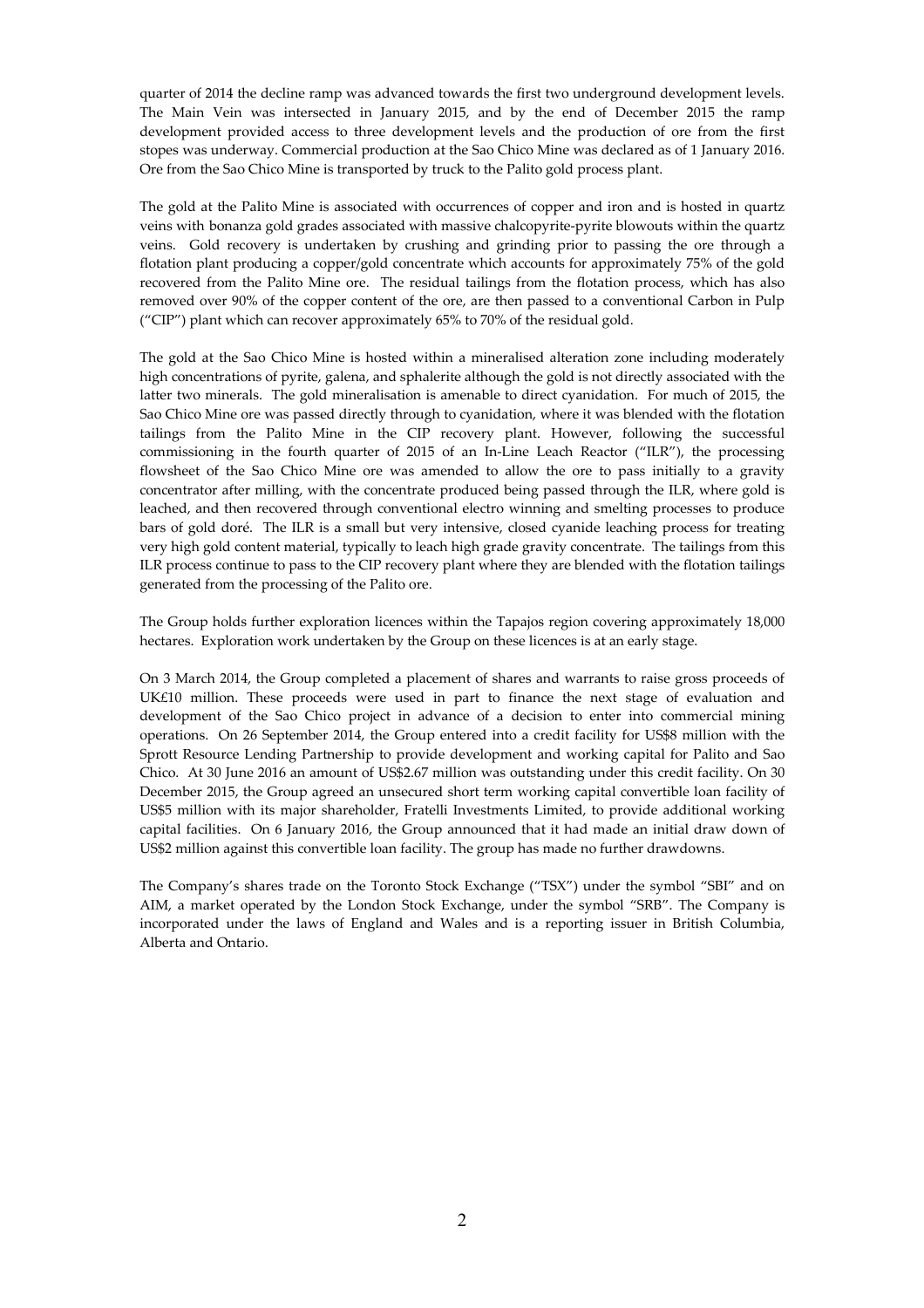# **Key Financial Information**

| SUMMARY FINANCIAL STATISTICS FOR THE THREE AND SIX MONTHS ENDING 30 JUNE 2016 |               |                  |                             |                             |
|-------------------------------------------------------------------------------|---------------|------------------|-----------------------------|-----------------------------|
|                                                                               | 3 months to   | 6 months to      | 3 months to                 | 6 months to                 |
|                                                                               | 30 June 2016  | 30 June 2016     | 30 June 2015 <sup>(1)</sup> | 30 June 2015 <sup>(1)</sup> |
|                                                                               | US\$          | US\$             | US\$                        | US\$                        |
| Revenue                                                                       | 14,232,086    | 25,911,175       | 11,194,178                  | 18,678,393                  |
| <b>Cost of Sales</b>                                                          | (8,923,316)   | (15,612,822)     | (8, 188, 141)               | (13,048,050)                |
| Depreciation and amortisation charges                                         | (2, 428, 213) | (3,644,940)      | (1,614,514)                 | (2,732,234)                 |
| Gross profit                                                                  | 2,880,557     | 6,653,413        | 1,391,523                   | 2,898,109                   |
|                                                                               |               |                  |                             |                             |
| Profit / (loss) before tax                                                    | 60,924        | 1,562,228        | (114,501)                   | 76,897                      |
| Profit after tax                                                              | (341, 483)    | 1,006,182        | (114, 501)                  | 76,897                      |
| Earnings per ordinary share (basic)                                           | (0.05c)       | 0.15c            | (0.02c)                     | 0.01c                       |
| Average gold price received                                                   |               | <b>US\$1,216</b> |                             | US\$1,182                   |
|                                                                               |               |                  | As at                       | As at                       |
|                                                                               |               |                  | 30 June 2016                | 31 Dec 2015                 |
| Cash and cash equivalents                                                     |               |                  | 4,774,537                   | 2,191,759                   |
| Net assets                                                                    |               |                  | 57,568,151                  | 46,783,645                  |
| Cash Cost and All-In Sustaining Cost ("AISC")                                 |               |                  |                             |                             |
|                                                                               |               |                  | 6 months to                 | 6 months to                 |
|                                                                               |               |                  | 30 June 2016                | 30 June 2015                |
| Gold production for cash cost and AISC purposes                               |               |                  | 19,667                      | 14,843(2)                   |
|                                                                               |               |                  |                             |                             |
| Total Cash Cost of production (per ounce)                                     |               |                  | <b>US\$763</b>              | <b>US\$767</b>              |
| Total AISC of production (per ounce)                                          |               |                  | <b>US\$945</b>              | <b>US\$967</b>              |

(1) The Sao Chico Mine was only declared to be in Commercial Production with effect from 1 January 2016 and all costs and revenues relating to this mine were capitalised prior to this date. The Income Statements for 2015 therefore only reflect the revenues and costs arising from the gold produced from the Palito Mine and the Cash Cost and AISC for the 2015 comparative period therefore also only reflect the activities from the Palito Mine.

(2) Excludes gold production of 783 ounces from the Sao Chico Mine which was not in commercial production during 2015.

# **Key Operational Information**

| SUMMARY PRODUCTION STATISTICS FOR THE TWO QUARTERS ENDING 30 JUNE 2016 (PALITO AND SAO CHICO) |                    |                          |                          |         |                     |
|-----------------------------------------------------------------------------------------------|--------------------|--------------------------|--------------------------|---------|---------------------|
|                                                                                               |                    | <b>Ouarter 1</b><br>2016 | <b>Ouarter 2</b><br>2016 | H1 2016 | H <sub>1</sub> 2015 |
| <b>Horizontal development</b>                                                                 | <b>Metres</b>      | 2,925                    | 2.941                    | 5,866   | 4,462               |
| <b>Mined ore</b>                                                                              | Tonnes             | 37,546                   | 33,606                   | 71,152  | 63,992              |
|                                                                                               | Gold grade $(g/t)$ | 11.02                    | 9.56                     | 10.33   | 9.85                |
| <b>Milled ore</b>                                                                             | Tonnes             | 36,615                   | 39,402                   | 76.017  | 63,662              |
|                                                                                               | Gold grade $(g/t)$ | 8.58                     | 8.17                     | 8.37    | 8.36                |
| Gold production $(1)(2)$                                                                      | <b>Ounces</b>      | 9,771                    | 9.896                    | 19,667  | 15,626              |

(1) Gold production figures are subject to amendment pending final agreed assays of the gold content of the copper/gold concentrate and gold doré that is delivered to the refineries.

(2) Gold production totals for 2016 include treatment of 11,053 tonnes of flotation tails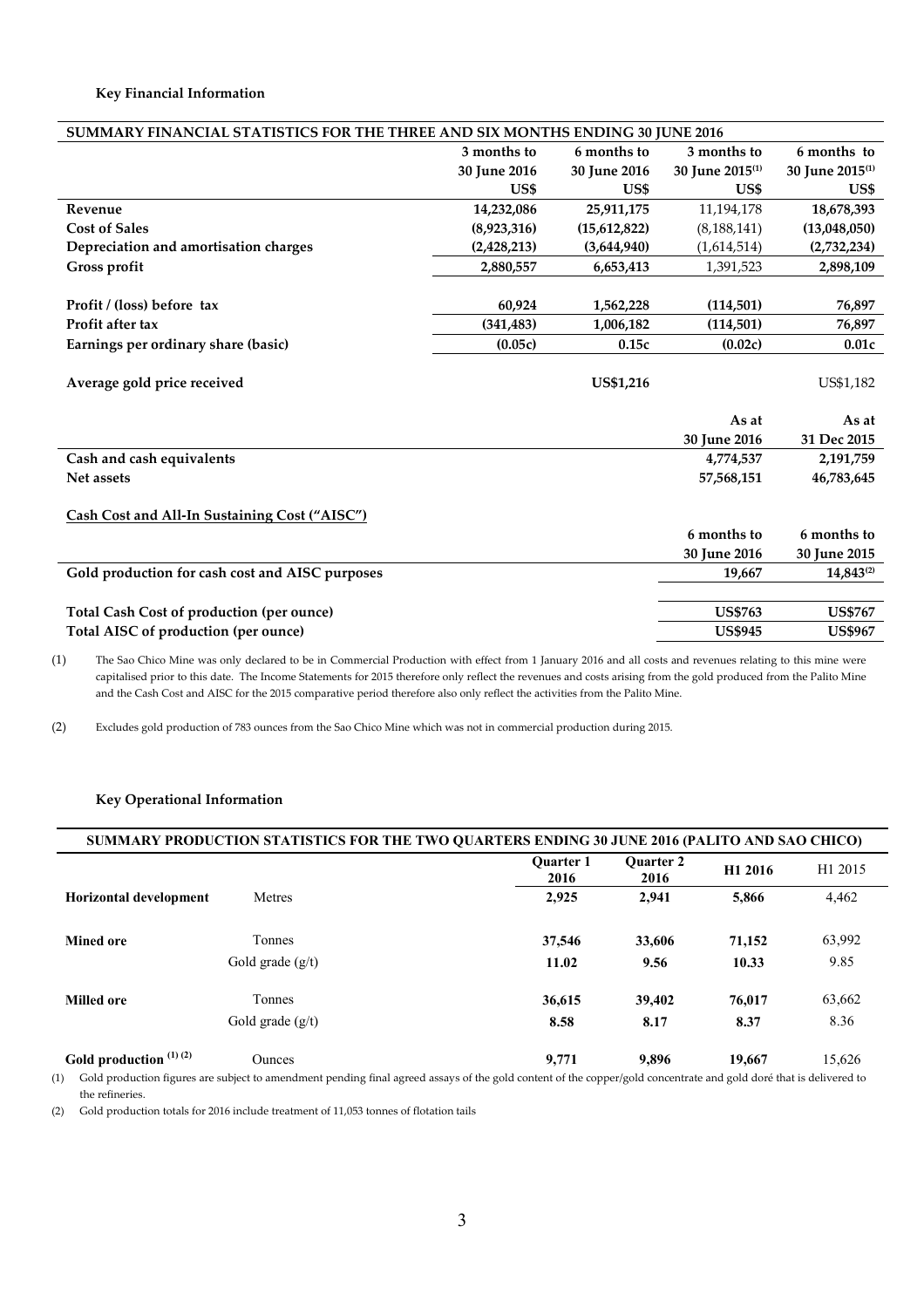# **Financial Highlights**

- Cash Cost for the year to date of US\$763.
- All-In Sustaining Cost for the year to date of US\$945.
- Gross profit from operations for the first six months of 2016 has increased by 130% from US\$2.90 million to US\$6.65 million compared to the same period in 2015.
- Post tax profit of US\$1.00 million compared with US\$0.01 million for the same six month period in 2015.
- Earnings per share of 0.15 cents for the first six months of 2016.
- Cash holdings of US\$4.8 million at 30 June 2016.
- Average gold price of US\$1,216 received on gold sales in the first six months of 2016.

# **2016 Guidance**

- Forecast gold production for 2016 expected to exceed 37,000 ounces.
- Reflecting the strengthening of the Brazilian Real against the US Dollar, the Group has revised its cost guidance and anticipates that All-In Sustaining Cost for 2016 will be between US\$950 to US\$985 per ounce.
- The Brazilian Real has strengthened by 21.7% since the start of March 2016.

# **Operational Highlights**

- 9,896 ounces of gold produced for the second quarter of 2016 (Q1 2016 9,771 ounces) for total gold production of 19,667 in the first half of 2016 (H1 2015 : 15,626 ounces)
- Mine production totalled 33,606 tonnes.
	- o 25,198 tonnes at a grade of 10.48 grammes per tonne (g/t) of gold from Palito.
	- o 8,408 tonnes at 6.81 g/t of gold from Sao Chico.
- 39,402 tonnes of ore processed through the plant for the combined mining operations.
- 2,941 metres of horizontal mine development completed in the quarter with 1,910 metres completed at Palito and 1,031 metres at Sao Chico.
- Installation of the third ball mill was completed during the quarter, with a second flotation line and enhancements in the CIP completed subsequent to the quarter end. The carbon regeneration kiln acquired earlier in the year is now being installed and will be commissioned during the current quarter. The kiln will regenerate 'fouled' carbon and enhance gold recoveries.
- Daily plant throughput can now be increased from 380-400 tonnes per day (tpd) to over 500 tpd, which is in excess of mined production allowing surface stocks to be depleted in the second half of the year.
- Sao Chico is now being developed on the 156mRL, 140mRL, 128mRL and 116mRL levels, with production ore being mined from the 156mRL level. The ramp continues to be deepened from levels 116mRL to 100mRL, the next planned development level.
- During the second quarter, underground exploration drilling has commenced at Sao Chico. A programme of approximately 6,000 metres is planned to test the down dip continuity of the central ore zone. The first hole, completed within the last seven days, reported an intersection of 46.2 g/t of gold over a drilled width of 2.32 metre, approximately 240 metres from surface and 100 metres down-dip from the current lowest developed level.
- At the end of the second quarter, the combined surface stockpiles at Palito and Sao Chico totalled 12,000 tonnes at an average grade of 5.0 g/t of gold.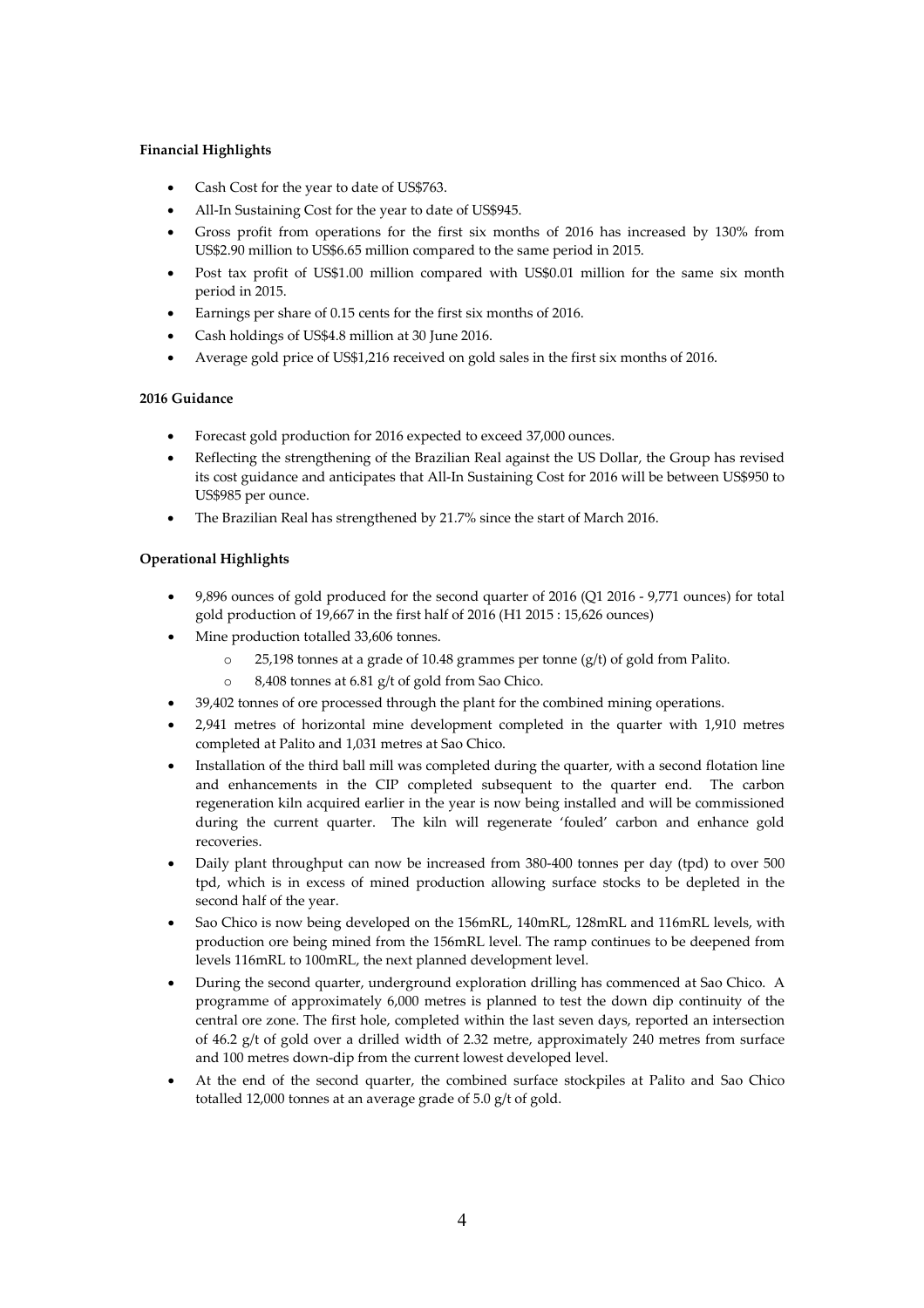### **Outlook and Strategy**

#### Palito Mine and Plant

The Palito Mine has now reached a relatively steady operational state with mining activities in a balanced cycle of development and production that generated approximately 112,000 tonnes of ore at a grade of 10.05  $g/t$  of gold during 2015 and a further 51,950 tonnes at a grade of 11.18g/t during the first six months of 2016. Management anticipate that mine output for 2016 will be between 105,000 and 110,000 tonnes at an average grade of between 8.50  $g/t$  and 8.90  $g/t$  of gold. The gold production for 2016 will be supplemented by the processing of the surface stockpiles of ROM ore and the flotation tailings that were generated in 2014. The flotation tailings resulted from operating the process plant for the first 9 months with recovery of gold from flotation only, whilst awaiting completion of the CIP circuit which became operational in October 2014. The Group had planned to run down these existing stockpiles during 2015, but limited plant capacity meant only small proportion of these surface stocks have been treated to date. With this in mind, the Company introduced a third ball mill into the flowsheet at the end of June 2016 which has established an important level of contingency within the plant's milling capacity and in the short term this increased capacity can be used to run down the surface stockpiles of run of mine ("ROM")ore.

During 2016, the Company has focussed on opening up new sectors in the mine as well as continuing to develop the existing sectors. Up until 2016, mining operations at Palito has focussed on the G1, G2 and G3 vein complex as well as the Palito West sector. This year, the Company has continued to developing these two sectors but has also given increased priority to developing and accessing previously drilled, but undeveloped sectors in the upper levels, namely Senna and Chico da Santa. Chico da Santa lies to the east of the G1, G2 and G3 vein complex and the Senna zone is located to the west. With four sectors now being developed underground at Palito, during the first six months of 2016 the Group has completed approximately 3,800 metres of horizontal development.

In the G1, G2 and G3 vein complex, the main ramp was further deepened and is now close to reaching the -50 metre relative level ("mRL") which will be the next production level. Currently the -20mRL is the lowest development level in the mine where the G3 vein is being developed and approximately 400 metres of ore development has been completed in this current calendar year.

In the Palito West sector, an internal ramp from the 61mRL to the 31mRL has been completed and approximately 100 metres of ore development on the 31mRL has been completed during 2016.

The Senna zone is not entirely new. It was mined during 2008 and 2009 as a small open pit where approximately 25,000 tonnes of oxide ore with a grade of 3 g/t gold was extracted. Based on the ore grades recovered from the open pit operation and deeper exploration drill-holes, management is hopeful of the potential within the Senna zone. The exploration drill-hole PDD289 reported an intersection approximately 300 metres below surface of 0.55 metres at a grade of 50.99 g/t. In December 2015, the Senna vein was exposed for the first time underground, since which time 570 metres of ore development and 410 metres of waste development have been completed on the 225mRL and 237mRL during 2016. Internal ramps are currently being advanced to access the next development levels of 210mRL and 250mRL during early August 2016. The Senna zone, whilst part of the main Palito Mine complex, has an independent access from surface.

In the Chico da Santa sector, the 114mRL has been developed on the Ipe and Mogno veins with 400 metres of ore development completed so far during 2016. Development is underway to allow access to the next planned level at the 178mRL.

During 2015, the Group continued mine development on G3 towards the Palito South area primarily on the 114mRL, which has been driven approximately 700 metres further south than any other underground working at Palito. This development has not been advanced significantly in 2016 as it is awaiting underground diamond drilling to test the down-dip continuity of G3 vein at depth. This area will be drilled in the latter part of this year.

As previously noted, the Group took the decision before the end of 2015 to acquire a third ball mill and modify the plant to increase nominal daily plant throughput capacity from an average of 400 tonnes per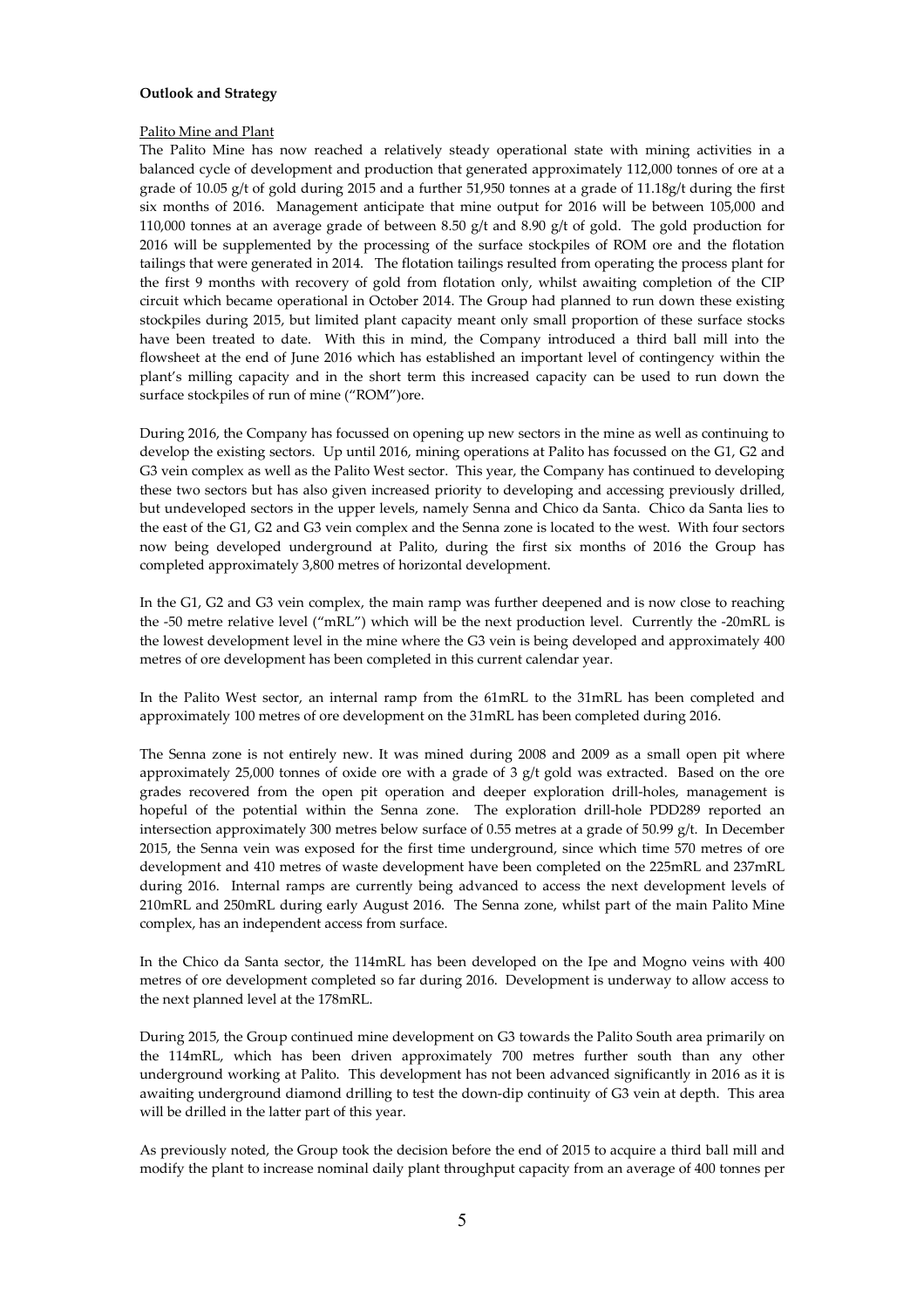day ("tpd") to at least 500 tpd. This has now been completed and was done for two principal reasons. Since operations began the Group's operations have been limited by the capacity of its process plant and the Group has not been able to run down the surface stocks as quickly as it would have wished. However, and perhaps more importantly, a third mill provides essential contingency in the processing operations that has never previously existed. Further improvements undertaken within the process plant during 2016 have included the installation of additional flotation capacity and automation, along with new carbon screens within the CIP tanks to improve inter-tank flow rates. These improvements have been funded from the cash flow of the current operations.

It should however be noted that once the surface stocks have been consumed, and with the Group's current understanding of the mining resources at both Palito and Sao Chico, management currently consider it unlikely that in the near term future mine plans can support the increased plant capacity. As a result the operation will then become limited by the tonnages that can be mined and the third ball mill will revert to its primary purpose of providing much needed contingency in the plant. Since the plant commenced operating, the time available for essential routine planned maintenance has been scarce. The third mill means the operation can now comfortably accommodate much needed maintenance time, as well as absorbing any unexpected interruptions to operations.

#### Sao Chico Mine

At the Sao Chico Mine, underground development commenced in the fourth quarter of 2014. During 2015 approximately 2,800 metres of development was completed allowing mining on three levels. During January 2015, the ramp development intersected the principal vein, the Main Vein, approximately 30 vertical metres below the portal entrance. The initial sampling confirmed a payable intersection with a true width of 3.6 metres and a gold grade of 42 g/t.

Since this time, the Main Vein has continued to be developed and evaluated with a combination of 'onlode' development and underground drilling. The main ramp has now reached the 100mRL, with each of the levels at 170mRL, 156mRL, 140mRL, 128mRL, 116mRL and 100mRL being in development.

During 2016, the decision to implement sublevel open stoping as the principal mining method was taken, and this resulted in the development of sublevels with 12 metre vertical spacings. Each sublevel is advanced 3 metres at a time and channel sampled. This closer sample spacing that this allows has greatly increased the understanding of the orebody and this increased mine development has enabled the Company to now define a clear 24 month mine plan.

The Group has reported that the high grade mineralisation is dominantly hosted in a consistent alteration zone that can be anything from two to ten metres wide. The alteration zone itself is readily identifiable, however, the high grade gold zones within this alteration zone are much less so, and as result the mining operations require on-lode development at regular vertical intervals, with regular channel sampling and in-fill drilling between these levels to best define the high grade gold mineralisation. This approach allows the Group's mining personnel to readily identify stoping blocks and optimise mining of the high gold grade zones.

With the notification of the approval of the Final Exploration Report ("FER") being issued in November 2014, the Group is continuing to progress the conversion of the Exploration License at Sao Chico to a Mining Licence. As the next major step in the conversion procedure, the Group submitted, in September 2015, the Plano Approvimiento Economico, a form of economic assessment prepared in accordance with Brazilian legislation. However, with the Guia de Utilização (a trial mining license) already in place, all mining operations can continue in parallel. A submission for a further extension of the Guia de Utilização for a period of one additional year was also submitted in September 2015. The issuing of the mining licence also requires the submission of a risk assessment and management plan, safety assessments, environmental and social impact studies, closure and remediation plans. These additional reports have also been submitted and all the submissions are currently being reviewed by the DNPM and other relevant government bodies.

The Sao Chico Mine, whilst contributing to the Group's gold production, was primarily in development during 2015. Commercial production was declared effective as of 1 January 2016 and the mine is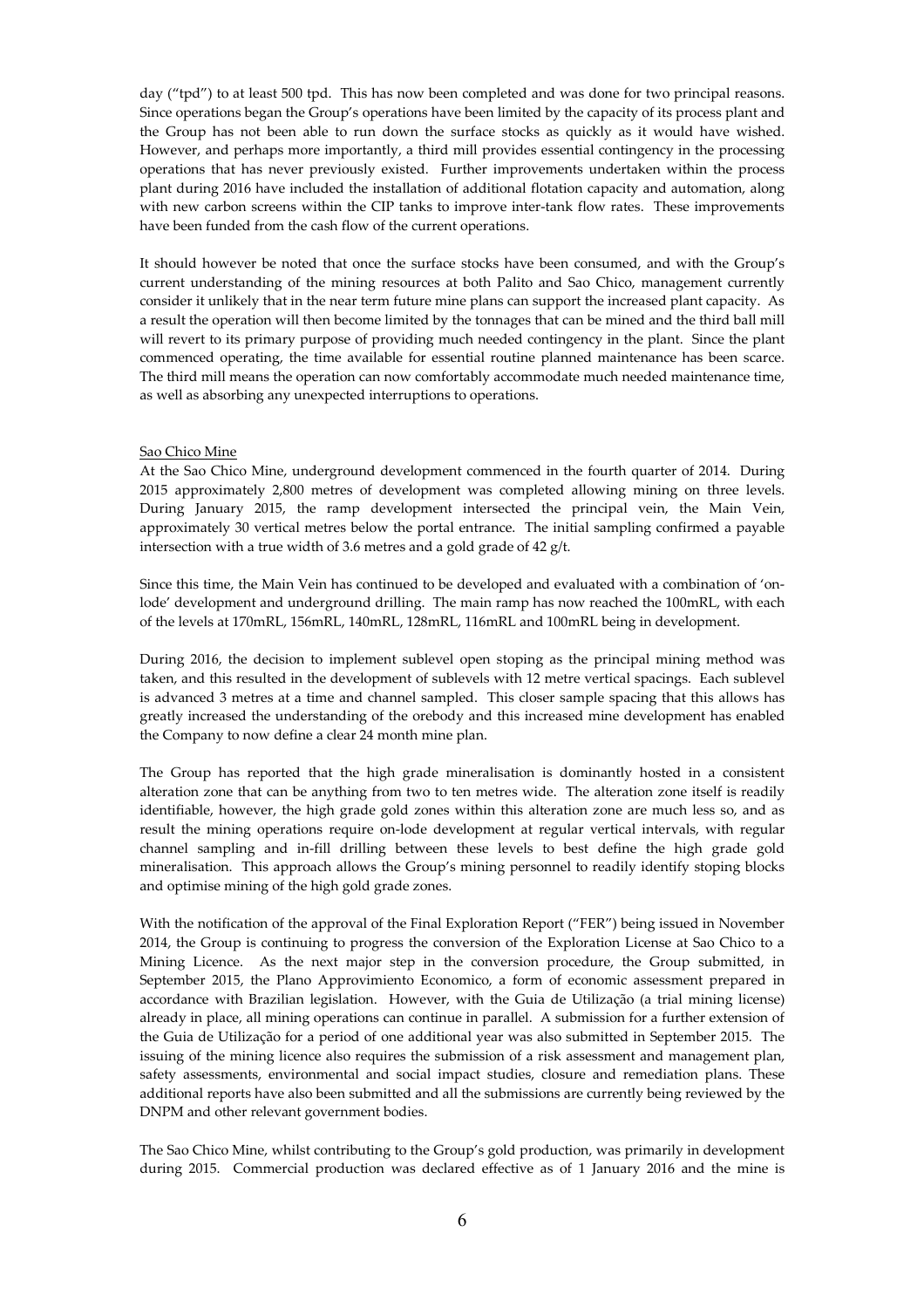expected to achieve full production during 2016. A 7,000 metre diamond drilling programme completed during 2015, together with on-lode development, significantly enhanced the Group's understanding of the ore body and facilitated the mine planning for 2016. The programme was extended beyond its original planned 5,000 metres level to allow the Group to undertake closer spaced in-fill drilling. The surface programme was complemented by evaluation drilling being undertaken from within the existing underground developments.

The drilling programme which has built on the results and understanding gained from the 2011 and 2013 drilling campaigns continued to report numerous high grade intersections with some gold grades in excess of 100 g/t and indications that the grade and resource potential continues at depth. Further details are set out in a news release issued by the Group on 21 October 2015 which is available on the Group's website www.serabigold.com and has been filed on SEDAR.

## 2016 Production Guidance

The Group is currently forecasting gold production for 2016 to be approximately 37,000 ounces with All-In Sustaining Cost expected to be between US\$950 to US\$985 per ounce. Cost guidance has been updated to reflect the strengthening of the Brazilian Real against the US Dollar.

# Longer Term Growth Opportunities

As well as the potential that exists to grow resources at Sao Chico, the Palito South, Currutela and Piaui prospects close to the Palito Mine still provide excellent opportunities for identifying additional resources which could both enhance current production levels as well as extend the mine life. The Group is undertaking geophysical programmes within the vicinity of each of the Palito and the Sao Chico Mines in the second half of 2016. The objective of these programmes is to secure additional geological data to better plan the next stage of exploration drilling that is anticipated to be undertaken during 2017.

At this time no surface drilling or other surface exploration activities are currently planned on any other properties of the Group.

In the longer term and dependent on levels of cash-flow, the Group will step up its exploration activity and will be looking to add to its resource base and production potential by establishing additional satellite high-grade gold mines in relatively close proximity to the current Palito operation which would be a centralised processing facility. In this way the Group expects to be able to grow its production base at low capital cost, avoid the need for major infrastructure improvements to be in place for new operations to be commercially viable and have low environmental impact.

Management has and will continue to evaluate other opportunities within Brazil that it considers could increase the resource base and longer term production potential of the Group as well as having the potential to be value enhancing for its shareholders.

## **Palito Gold Project – Para State, Brazil**

# History

The Palito Mine is wholly owned by the Group, through its 100% owned subsidiary Serabi Mineração S.A. The Palito Mine and infrastructure lies some 4.5km south of the village of Jardim do Ouro and approximately 15km via road. Jardim do Ouro lies on the Transgarimpeira Road some 30km west/south west of the town of Moraes de Almeida, located on the junction of the Transgarimpeira and the BR 163 (the Cuiabá - Santarém Federal Highway). Moraes de Almeida is approximately 300km south-east by paved road of the city of Itaituba which is also the municipal capital.

The Palito Mine is a high-grade, narrow vein, underground mine which was operated by the Group from late 2003 until the end of 2008. Between the beginning of 2005 until the end of 2008 the Group processed a total of 480,000 tonnes of ore through the plant at an average gold head grade of 6.76 g/t. Average gold recovery during the period was 90%, with copper recovery around 93%, providing total production over this period of approximately 100,000 ounces of gold.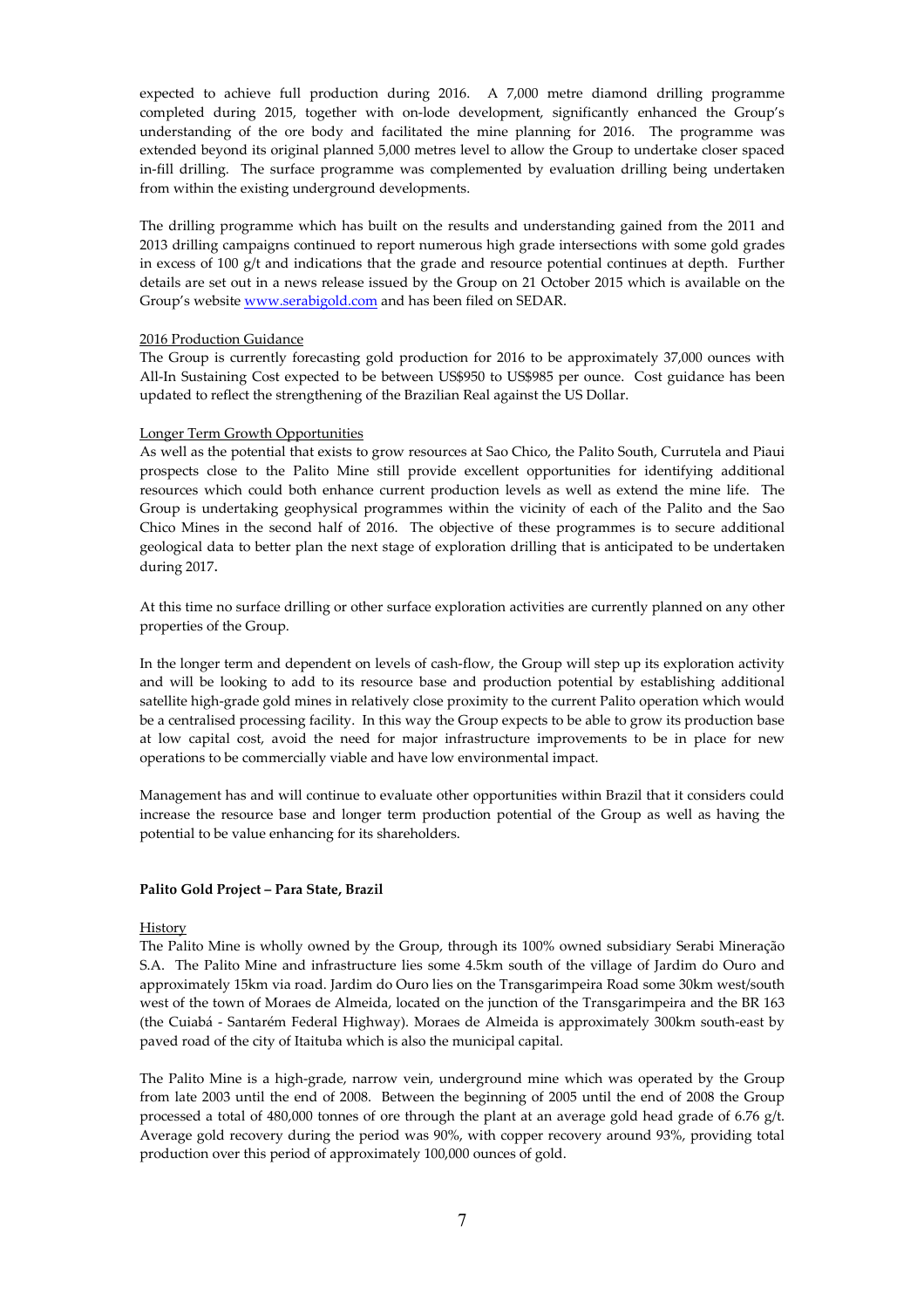In December 2010 the Group released a technical report (the NI 43-101 Technical Report for the Jardim do Ouro Project, Para State, Brazil) prepared by its consultants, NCL Brasil Ltda ("NCL"). The report estimated an NI 43-101 compliant Measured and Indicated mineral resource of 206,466 ounces of gold and Inferred mineral resources of 392,817 ounces of gold.

|                  |           |                    |                   |                           | Contained      |
|------------------|-----------|--------------------|-------------------|---------------------------|----------------|
|                  |           |                    |                   | Contained                 | Gold           |
| <b>Mineral</b>   |           | Gold               | Copper            | Gold                      | Equivalent     |
| <b>Resources</b> | Tonnage   | $(g/t \text{ Au})$ | $\frac{6}{6}$ Cu) | $(Qunces)$ <sup>(1)</sup> | $(Qunces)$ (2) |
| Measured         | 97,448    | 9.51               | 0.26              | 29.793                    | 32,045         |
| Indicated        | 753,745   | 7.29               | 0.23              | 176,673                   | 192,228        |
| Measured and     |           |                    |                   |                           |                |
| Indicated        | 851,193   | 7.54               | 0.23              | 206,466                   | 224,272        |
|                  |           |                    |                   |                           |                |
| Inferred         | 2,087,741 | 5.85               | 0.27              | 392,817                   | 443,956        |

(1) Mineral resources are reported at a cut-off grade of 1.0 g/t.

(2) Equivalent gold is calculated using an average long-term gold price of US\$700 per ounce, a long-term copper price of US\$2.75 per pound, average metallurgical recovery of 90.3% for gold and 93.9% for copper.

Addition errors arise through rounding differences.

The operation was placed on care and maintenance in 2008, but the Group kept as much of the infrastructure intact as possible. This included a process plant comprising flotation and CIP gold recovery circuits which had historically been treating up to 600 t/day (200,000 t/year) of ore and a camp that had housed over 200 employees and maintenance and workshop facilities. The site is supplied with mains power sourced from a 25 mW hydroelectric generating station located approximately 100 km north east of the town of Novo Progresso on the Curuá (Iriri) River.

In January 2012, the Group commissioned NCL to undertake a Preliminary Economic Assessment ("PEA") in compliance with NI 43-101 into the viability of re-establishing underground mining operations at the Palito Mine. The results of the PEA were announced by the Group on 13 June 2012 and the complete NI 43-101 compliant technical report was issued on 29 June 2012. On 17 January 2013, a placement of new shares raising gross proceeds of UK£16.2 million was completed to finance the development of the project in line with the plans and scope outlined in the PEA.

The PEA estimated that the Palito Mine could be placed back into production for a capital cost of US\$17.8 million and would produce at an average annual production rate of 24,400 ounces per annum through the processing of 90,000 tonnes of ore at an average grade of 8.98 g/t. The Group calculates that total expenditure incurred on the rehabilitation and start-up of the Palito Mine was US\$18.2 million. During 2015 the operation processed approximately 114,000 tonnes of Palito ore with an average mill feed grade of 8.65 g/t. Management anticipate that mine output for 2016 will be between 105,000 and 110,000 tonnes at an average grade of between 8.50 g/t and 8.90 g/t of gold.

## **Sao Chico Gold Project – Para State, Brazil**

**History** 

The Sao Chico property, acquired by the Group in July 2013 as part of the acquisition of Kenai Resources Ltd ("Kenai"), was initially represented by a single exploration licence area (AP 12836). The Sao Chico Mine is a small but very high grade gold deposit some 25km to the south west, along the Transgarimpeira Highway, from the Palito Mine. The Sao Chico exploration licence was in force until 14 March 2014 and the Group, prior to its expiry, commenced the process of converting the concession to a full mining licence. A trial mining licence has also been issued for the property valid to 20 November 2015 but automatically extended until a new licence is received or a formal notice of revocation is issued. An application to renew the trial mining licence for a further 12 month period was submitted in September 2015. In July 2015, the Group was also awarded exploration licences adjoining AP12836 to the south, east and west of AP12836, covering approximately 6,400 hectares, which the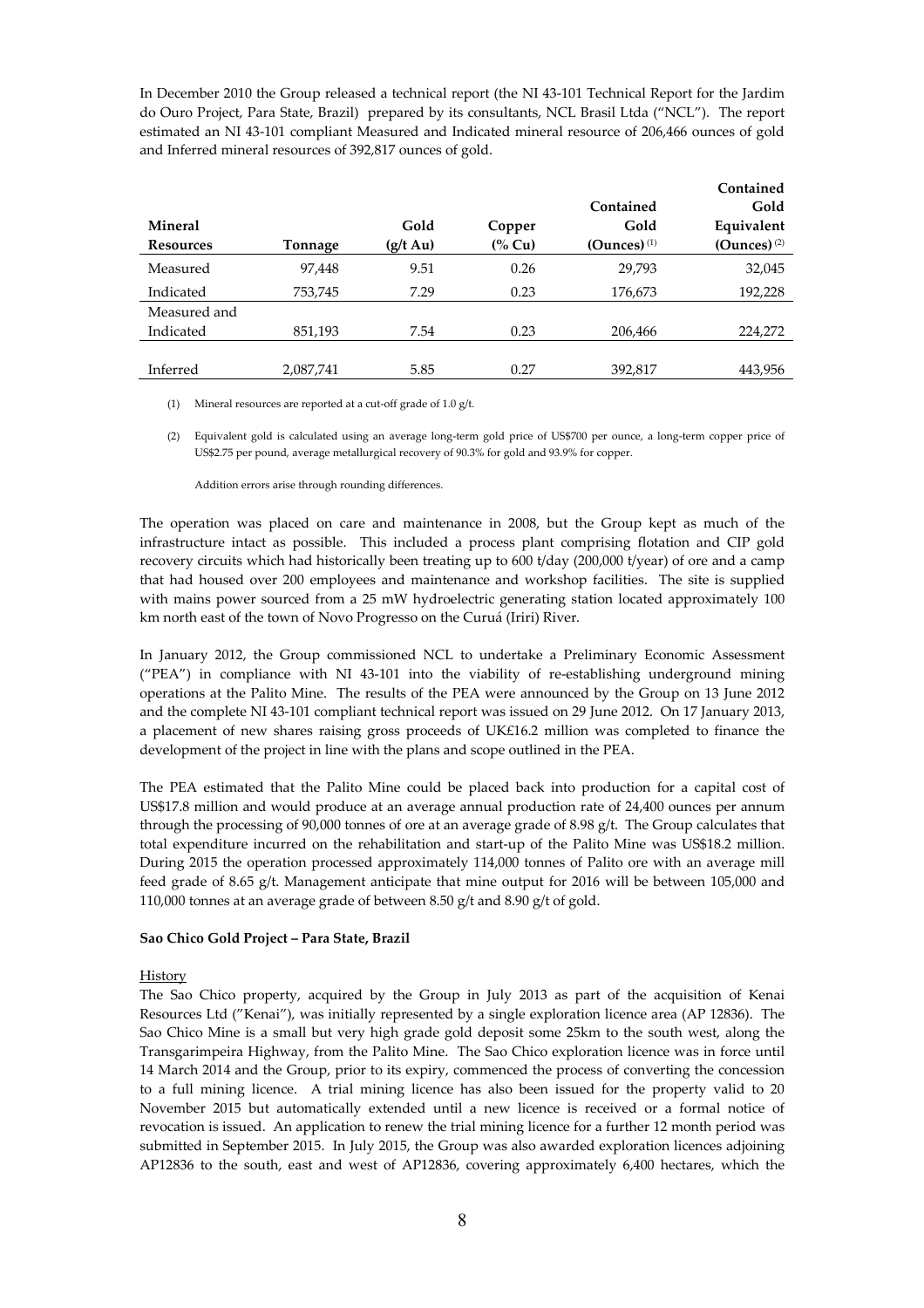Group considers have excellent prospects for hosting extensions of the gold mineralisation identified at the Sao Chico Mine.

The Sao Chico Mine is located within an area of a historic garimpo mining operations but exploration over the area has been limited. Prior to the acquisition of the project by the Group, the most significant recent exploration was a 22 hole programme extending to about 3,300 metres of diamond drilling conducted by Kenai during 2011. Following this drilling programme, Kenai commissioned Exploration Alliance Limited to produce a NI 43-101 compliant technical report including a mineral resource statement.

The report, issued on 15 October 2012, estimated a NI 43-101 compliant Measured and Indicated mineral resource of 25,275 ounces of gold and Inferred mineral resources of 71,385 ounces of gold. During 2013 the Group completed an infill and step out diamond drilling programme totalling 4,950 metres to enhance the existing resource in terms of both resource confidence and size. The drill programme was supplemented by ground geophysics, and a further 1,120 metre diamond drilling to test initial geophysical anomalies. The Group has not, to date, commissioned any new independent technical report taking into account this additional drilling. The results from the ground geophysics have established other potential areas of interest within the Sao Chico exploration licence but the Group will undertake other confirmatory exploration work, including geochemistry, over these identified anomalies before embarking on any further drilling activity of these anomalies. The current Sao Chico gold resource which has grades in excess of 26 g/t considers only three vein structures, with a further ten more veins identified.

| <b>Contained Gold</b> |
|-----------------------|
| (Ounces)              |
| 5,269                 |
| 20,006                |
| 25,275                |
|                       |
| 71,385                |
|                       |

• The effective date of the Mineral Resource is 30 May 2012.

• No cut-off grades have been applied to the block model in deriving the Mineral Resource reported above given insufficient drilling data.

• The Mineral Resource Estimate for the Sao Chico Gold Project was constrained within lithological and grade based solids. No optimisation studies have been applied to this high-grade, steeply dipping mineralisation.

## Operational review for the first six months of 2016

Total gold production for the second quarter of 2016 was 9,896 ounces making total gold production for the year to date of 19,667 ounces representing a 26% improvement on the gold production level for the first half of 2015 which totaled 15,626 ounces (second quarter of 2015 : 8,237 ounces).

The Palito Mine has now been in full production for over two years and has achieved a steady state of mine output. The Sao Chico Mine was in development for much of 2015 with no ore production in the first quarter of 2015. Mining rates at the Sao Chico Mine in the last quarter of 2015 reached levels which allowed the Group to declare that commercial production had been achieved from 1 January 2016. The ore generated from the Sao Chico Mine in the first half of 2016 has continued to be derived from development operations rather than from stoping, a situation that is expected to start to reverse in the second half of the year.

# Mining operations

Performance of the combined mining operations of both the Palito and Sao Chico Mines has resulted in approximately 71,152 tonnes of ore being extracted during the first half of 2016 which compares with a total of 63,992 tonnes produced in the same six month period of 2015 an improvement of 11%. The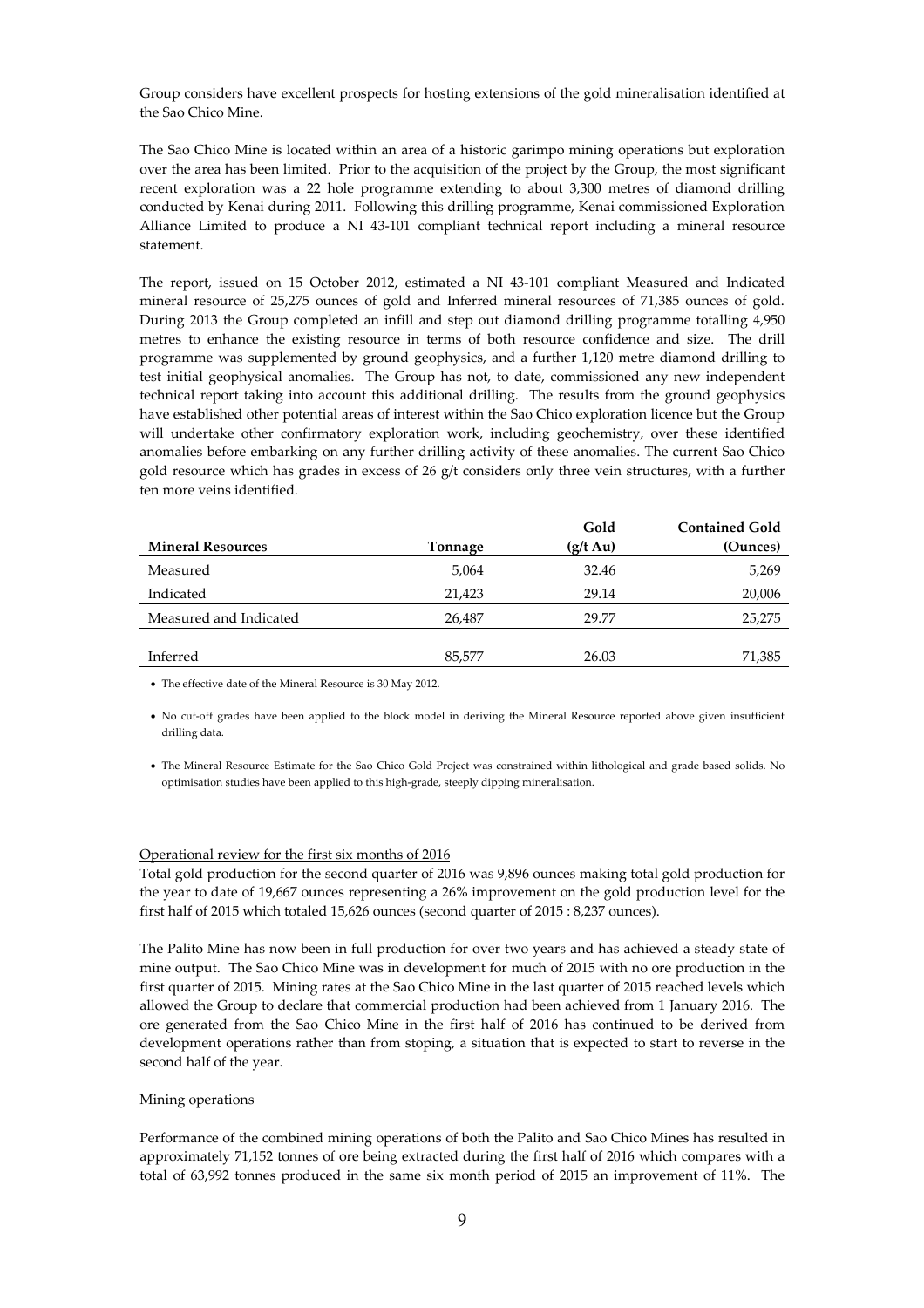significant majority of the 2015 production was from the Palito Mine and ore output in the first six months of 2016 from the Palito Mine was approximately 2,900 tonnes (5.5%) less than the same period in 2015. This lower production level was expected however, reflecting the limitations of the level of ore than can be processed and the availability of ore from the Sao Chico Mine to supplement the mine production from the Palito Mine. The mine production for the second quarter of 2016 from the Palito Mine was higher that the corresponding period of 2015 by about 2,900 tonnes representing an improvement of 13%.

Approximately 3,810 metres (six months to 30 June 2015: 3,404 metres) of horizontal development has been completed during the six month period at the Palito Mine, of which 2,007 metres was ore development, with the balance being on the development of ramps, cross cuts and stope preparation. This rate of development is consistent with the levels required to maintain a consistent and adequate level of production stoping blocks and reflects the rate at which these blocks are depleted.

At the end of 2015 the Group had begun to open up new sectors of the Palito Mine and this always creates options and flexibility, an essential part of any underground mining operation. This lateral expansion of the Palito Mine has opened up the Senna and Chico da Santa sectors. Senna especially is returning some very encouraging mineable grades to date. Underground diamond drilling is being used to evaluate numerous known, but underexplored veins and together with these two new sectors, the Group hopes to open up numerous new mining faces in the upper levels. These have the advantage of being in close proximity to existing mine infrastructure and will not require any new ramp development.

This lateral development also reduces the requirement to continue to deepen the mine at the rates that the Group undertook in 2015. This could be expected to extend the life of the operation with the identification of mining areas that are not currently part of the mining plans and will also increase the amount of ore than can be recovered in each vertical meter of mine development which can improve margins and reduce costs.

At Sao Chico, ore development and production is now ongoing over multiple levels. The ramp is currently being deepened to the next planned production level, at the 88mRL, and is currently just below the 100mRL.

The Main Vein or ore zone at Sao Chico is a 1.5 metre to 4.0 metre wide, alteration zone, which itself is structurally continuous. However, the gold grades within this alteration zone are quite erratic and are hosted in four steeply plunging pay-shoots. In these pay-shoots, the grades are often truly spectacular, very often being in excess of 100 g/t of gold. Outside the pay-shoots the vein is continuous but with low gold grades and as a result it is unavoidable that, as the mine development passes between the payshoots, lower grade ore has to be mined. The central pay-shoot is the most established of these four high grade shoots, and is some 100 metres long. The Group has, and will continue to focus in the nearterm, on developing this part of the Main Vein, and some consistent higher grade development ore is being generated as a result. Access to the other pay-shoots along strike will not be lost and these will be available for development later in the year.

During the second quarter of 2016, the Company commenced underground exploration drilling of the central pay-shoot targeting its down dip extension. The results from the first hole that has been completed were very encouraging with an intersection approximately 100 metres below the current deepest workings and approximately 240 metres below surface over a drilled width of 2.3 metres being made with a grade of 46.2 g/t.

Average mined grades achieved for the quarter across both mines continued to be around 10 g/t of gold which has been the case for the past two years, and serves to illustrate the focus on quality that the Group employs through its selective mining approach.

At the end of the second quarter of 2016 combined coarse ore stocks from the Palito and Sao Chico Mines were approximately 12,000 tonnes with an average grade of 5.0  $g/t$  of gold (30 June 2015: approximately 11,900 tonnes with an average grade of 4.00 g/t of gold).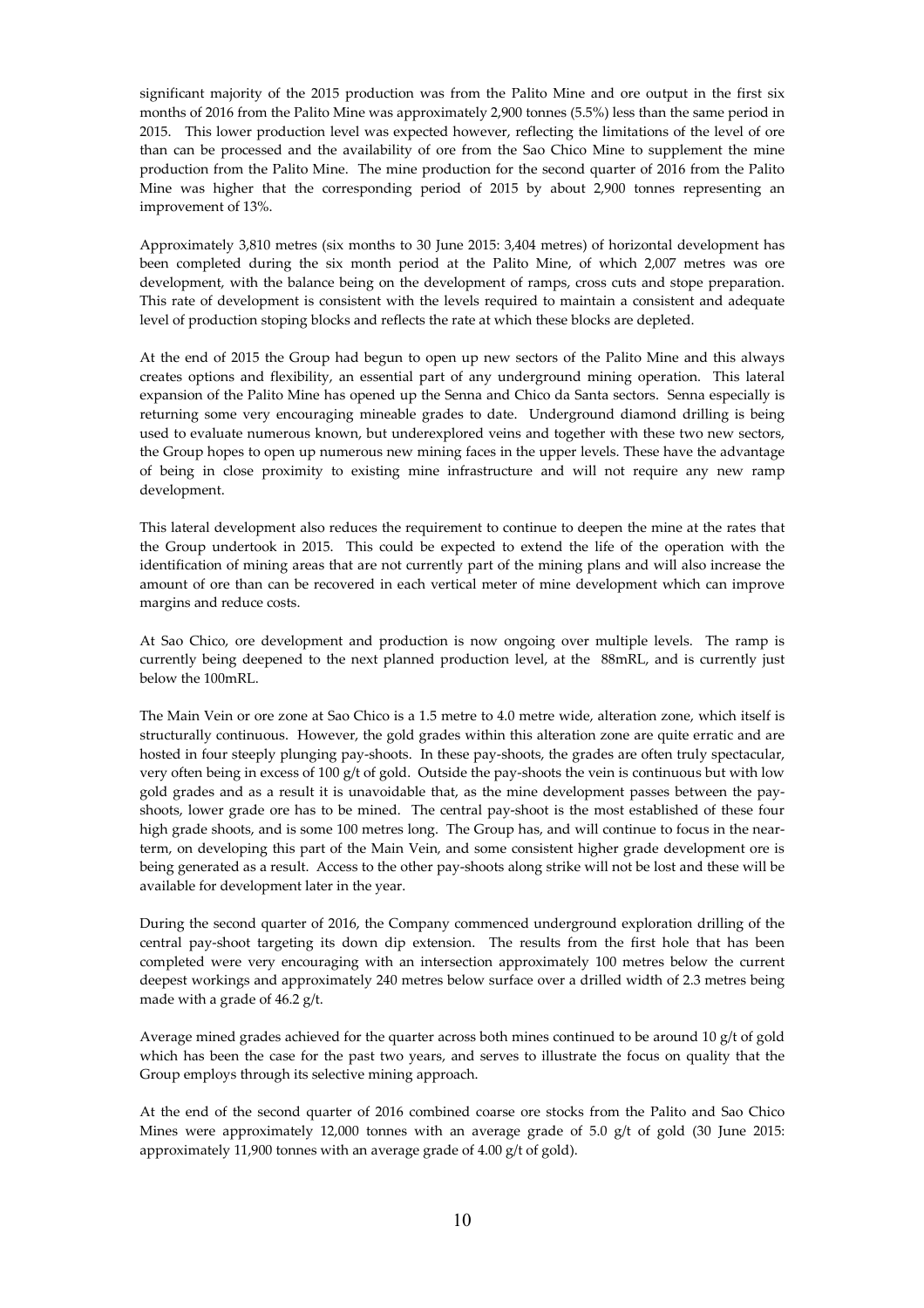### **Plant operations**

Total gold production for the first six months of 2016 was 19,667 ounces of gold, generated from the processing of the run of mine ("ROM") ore from the Palito and Sao Chico Mines, combined with the Palito surface coarse ore and the stockpiled flotation tailings accumulated from the processing of Palito mine production in 2014.

Gold production for the six month period came from the processing of 76,017 tonnes of hard rock ROM ore from the Palito and Sao Chico Mines with an average grade of 8.37 g/t of gold (six months to 30 June 2015: 63,682 tonnes at 8.36 g/t of gold). The total mined ore for the same period was 71,152 tonnes with an average grade of 10.33 g/t of gold (six months to 30 June 2015: 63,992 tonnes at 9.85g/t of gold). The increase in mined and processed ore reflects the increased levels of ore being produced at Sao Chico compared with the same period in 2015 when ore production was only just beginning. In addition to the ROM ore, an additional 11,053 tonnes (six months to 30 June 2015: 12,205 tonnes) of flotation tailings with a grade of 2.85 g/t of gold was processed through the cyanidation plant.

Processing rates for ROM ore have increased by 18% from an average of 352 tpd for the six months to 30 June 2015 to an average rate of 417 tpd for the six month period to 30 June 2016. This increase reflects the improvements in the operational efficiency of the process plant which has been assisted by the introduction of the gravity circuit and ILR for treating Sao Chico reducing the levels of gold that would otherwise be being treated in the CIP circuit. This improved efficiency has also allowed the rate of processing of the flotation tails to be maintained at similar levels to the corresponding period in 2015. This has meant that the effective process rates for the CIP circuit have increased from an average of 419 tpd for the six month period to 30 June 2015 to an average rate of 478 tpd for the six month period to 30 June 2016.

At 30 June 2016, there were approximately 26,500 tonnes of flotation tails with an average grade of 2.5 g/t of gold (30 June 2015: approximately 43,700 tonnes at 2.5 g/t of gold) waiting to be processed.

An expansion of the gold processing plant has been completed establishing additional capacity that allows the processing of significant surface ore stockpiles. The stockpiles were accumulated as a result of the overall limitations in the capacity of the gold processing plant. Process throughputs rates have now been increased from an average of 400 tonnes per day ("tpd") to at least 500 tpd. The increased plant processing rates are in excess of mine production levels, allowing the stockpiles to be depleted and, importantly for the longer term, also creating surplus capacity to catch up any lost production caused by unplanned stoppages. This plant expansion is expected to provide sufficient incremental capacity to process most of the stockpiled material of both coarse ore and flotation tails during the remainder of 2016.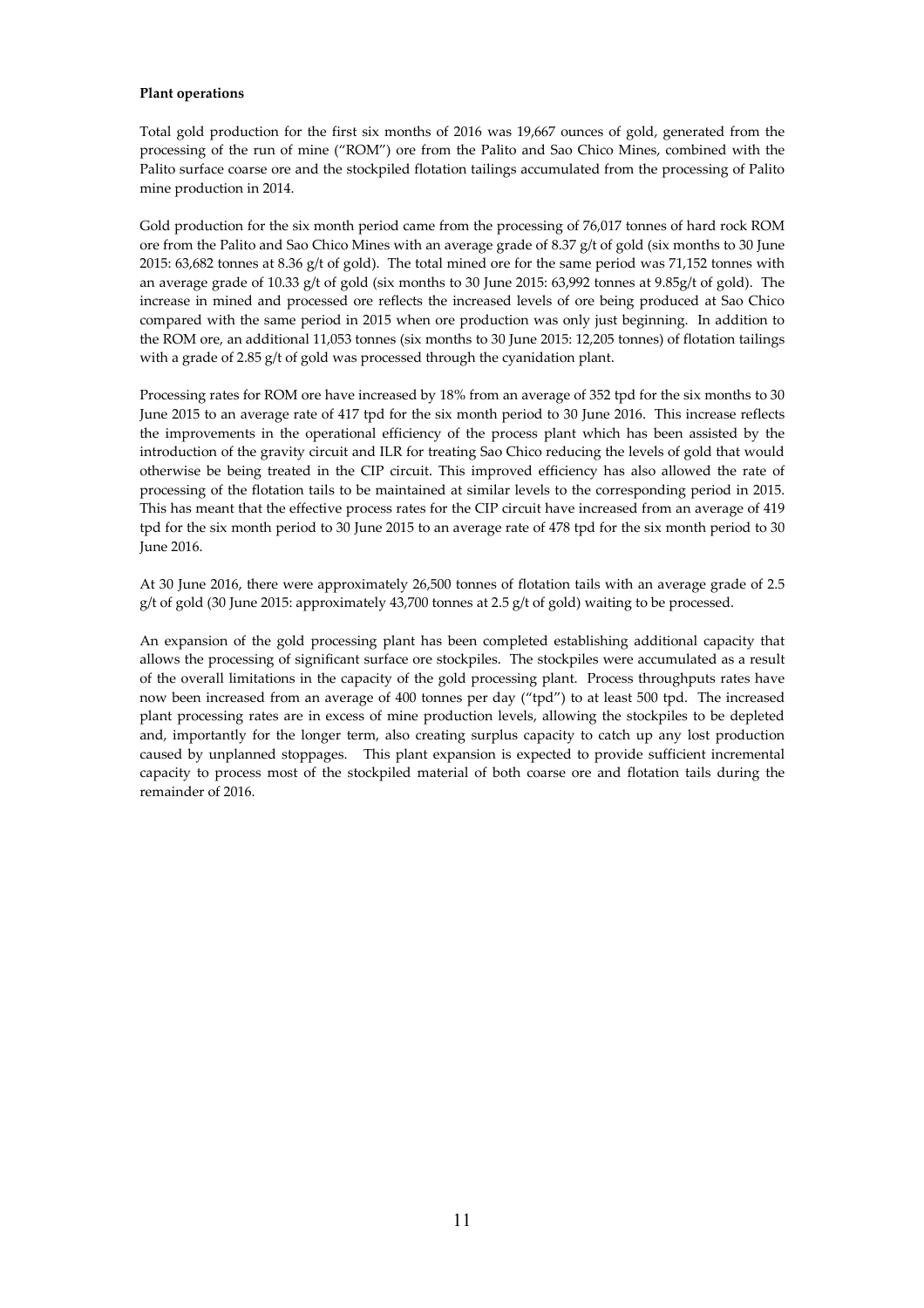|                                               |                    | Quarter 1<br>2016 | <b>Quarter 2</b><br>2016 | H1<br>2016 | H1<br>2015 |
|-----------------------------------------------|--------------------|-------------------|--------------------------|------------|------------|
| Horizontal development-<br>Palito             | Metres             | 1,900             | 1,910                    | 3,810      | 3,404      |
| Horizontal development -<br>Sao Chico         | Metres             | 1,025             | 1,031                    | 2,056      | 1,058      |
| Horizontal development -<br>Total             | Metres             | 2,925             | 2,941                    | 5,866      | 4,462      |
| Mined ore - Palito                            | Tonnes             | 26,752            | 25,198                   | 51,950     | 54,864     |
|                                               | Gold grade (g/t)   | 11.84             | 10.48                    | 11.18      | 10.17      |
| Mined ore – Sao Chico                         | Tonnes             | 10,794            | 8,408                    | 19,202     | 9,128      |
|                                               | Gold grade (g/t)   | 9.00              | 6.81                     | 8.04       | 8.47       |
| Mined ore - Total                             | Tonnes             | 37,546            | 33,606                   | 71,152     | 63,992     |
|                                               | Gold grade $(g/t)$ | 11.02             | 9.56                     | 10.33      | 9.85       |
| Milled ore                                    | Tonnes             | 36,615            | 39,402                   | 76,017     | 63,662     |
|                                               | Gold grade (g/t)   | 8.58              | 8.17                     | 8.37       | 8.36       |
| Gold production <sup>(1)</sup> <sup>(2)</sup> | Ounces             | 9,771             | 9,896                    | 19,667     | 15,626     |

 **SUMMARY PRODUCTION STATISTICS FOR THE SIX MONTHS ENDED 30 JUNE 2016 (Palito & Sao Chico)** 

(1) Gold production figures are subject to amendment pending final agreed assays of the gold content of the copper/gold concentrate and gold doré that is delivered to the refineries.

(2) Gold production totals for 2016 include treatment of 11.053 tonnes of flotation tails

#### Exploration and Licensing matters

The Group undertook a surface diamond drill programme in March 2015 at the Sao Chico Mine and the completed programme consisted of 42 diamond drill holes totalling 7,204 metres. A further 30 underground diamond drill holes were completed during 2015 totalling a further 1,459 metres of drilling. The drill programme was a combination of in-fill and step-out drilling and the results from this, in conjunction with the on-lode development mining that took place during the remainder of 2015 has greatly enhanced the understanding of the ore body and facilitated mine planning for 2016. The understanding of the orebody has also been assisted by paragenetic studies on mine ore sample including detailed petrological descriptions, SEM and QemScan analysis.

In February 2014, the Final Exploration Report ("FER") for the Sao Chico gold project was completed and submitted to the Departamento Nacional de Produção Mineral ("DNPM") who issued notification of their approval of this report in November 2014. This represented the first part of the process of transforming the Sao Chico exploration licence into a mining licence. As the next major step in the conversion procedure, Serabi submitted, in September 2015, the Plano Approvimiento Economico, a form of economic assessment prepared in accordance with Brazilian legislation. However, with the Guia de Utilização (a trial mining license) already in place, all mining operations can continue in parallel. A submission for a further extension of the Guia de Utilização for a period of one additional year was also submitted in September 2015. The issuing of the mining licence also requires the submission of a risk assessment and management plan, safety assessments, environmental and social impact studies, closure and remediation plans. These additional reports have also either been submitted or will be submitted when requested, to the relevant government bodies.

Preparations for two geophysical exploration programmes are underway, one at each mine site. The first of these programmes involves using down-the-hole electromagnetics ("DHEM") in the discovery holes drilled by the Group in 2011 at the Currutela, Piaui and Palito South prospect areas close to the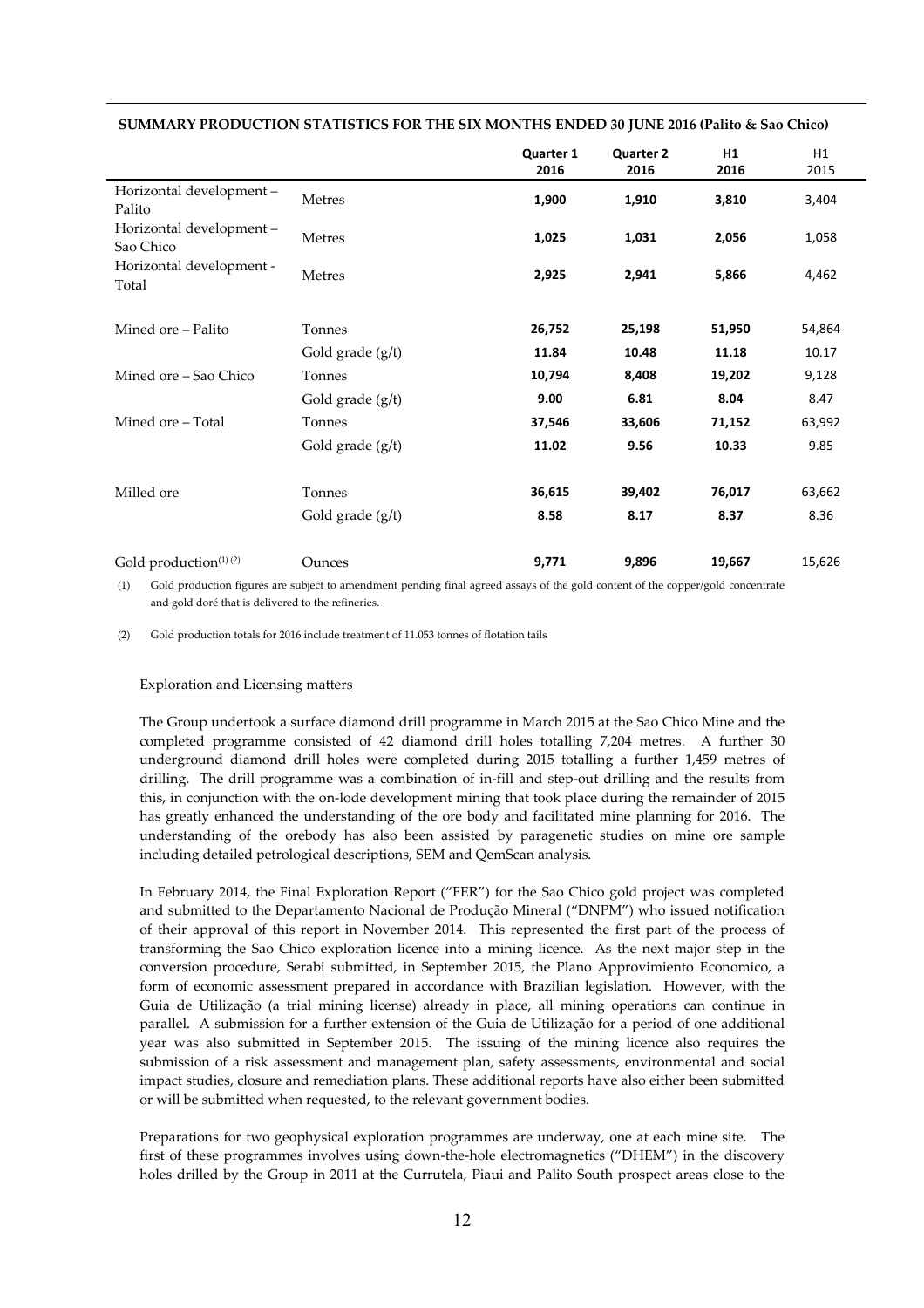Palito Mine. DHEM provides data to model the likely geographical location and extent of the sulphide rich zones which have been intersected in the 2011 drill holes and the results are expected to generate better target for drilling in a follow up campaign planned for 2017.

The second programme will be undertaken at Sao Chico using surface induced polarisation ("IP") and whilst it will include areas immediately around the Sao Chico Mine will also be undertaken in some of the recently acquired tenements around Sao Chico. Management consider that these new tenements which are located to the south and the west of the original Sao Chico licence area offer excellent potential for hosting strike extensions of the current Sao Chico veins. Results from both programmes are expected to be available towards the end of 2016. Both geophysical programmes are using well established techniques to identify conductive bodies and sulphide mineralisation as pathfinders to locating gold occurrences which are associated with these features.

# **Jardim do Ouro Exploration**

The Jardim do Ouro exploration area ("JDO Project") covers a total area of approximately 45,000 hectares, incorporating the Palito mining licence granted on 23 October 2007 covering an area of 1,150 hectares. The exploration licence covering the Sao Chico Mine is in the process of being converted to a full mining licence and there are a further nine exploration licences and four applications for exploration licences covering the remaining area. The JDO Project is located in the Tapajós Mineral Province in the south east part of the Itaituba Municipality in the west of Pará State in central north Brazil.

The focus of the Group has been on the identification and development of satellite ore deposits located in close proximity to Palito. The Group completed two air-borne electro-magnetic ("VTEM") surveys in 2008 and 2010 over a total area of 14,500 hectares. From these surveys the Group identified a number of geophysical anomalies which it considers worthy of further investigation. During 2010 and 2011 the Group undertook a 12,000 metre drilling campaign over nine of these anomalies which resulted in the discovery of the Palito South, Currutela and Piaui prospects.

The Sao Chico Mine is located in the South West corner of the JDO Project area. During 2013 the Group completed a 6,000 metre drilling programme which more than doubled the known 150 metre strike extension of the principal mineralised structure ("the Main Vein") at Sao Chico and confirmed the presence of a number of parallel mineralised structures. The development mining activities being undertaken during 2015 in conjunction with a 7,000 metre surface drilling programme are providing essential data for the further evaluation of the Main Vein and the immediate parallel structures.

It has always been the intention of the Group to use cash flow generated from its production operations to advance its exploration opportunities. As already noted the Group will conduct DHEM in close proximity to the Palito Mine and IP around the Sao Chico during the second half of 2016 with the intention of using the results from these programmes to plan drilling campaigns that can be undertaken during 2017.

## **Other Exploration Prospects**

The Group has three other project areas, although activity on each of these projects has been limited in recent periods.

The Sucuba Project is located in the state of Para, and the Group holds two exploration permits covering an area of 10,449 hectares. The Pizon Project, located in the state of Amazonas, represents 4,733 hectares, in one exploration licence and the Modelo Project, also in Amazonas, represents 2,971 hectares in one exploration licence. The Group has not engaged in any exploration activity at any of these projects during the past 12 months and has currently not budgeted for any exploration activity during the next 18 months.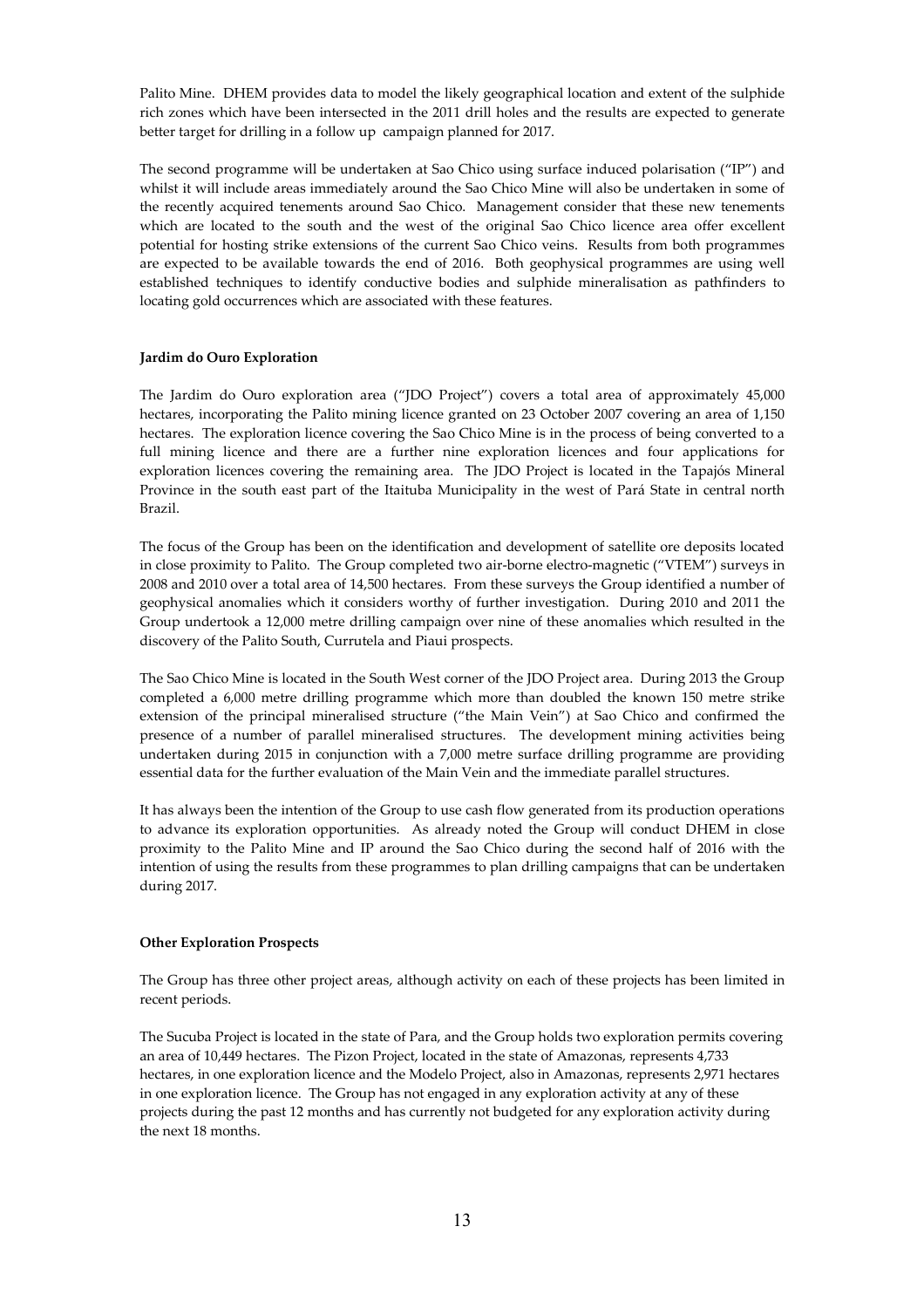# **SELECTED FINANCIAL INFORMATION**

The data included herein is taken from the Company's annual audited financial statements and unaudited interim financial information. The audited financial statements are prepared in accordance with International Financial Reporting Standards ("IFRS") in force at the reporting date and their interpretations issued by the International Accounting Standards Board ("IASB") and adopted for use within the European Union and with IFRS and their interpretations adopted by the IASB. The consolidated financial statements have also been prepared in accordance with those parts of the Companies Act 2006 applicable to companies reporting under IFRS. Whilst the unaudited interim financial statements are compiled in accordance with IFRS, they do not contain sufficient financial information to comply with IFRS.

## **Results of Operations**

#### **Three month period ended 30 June 2016 compared to the three month period ended 30 June 2015**

The calendar year 2016 represents the financial period when both of the Group's operations at the Palito Mine and the Sao Chico Mine are reported as being in commercial production. During 2015 all operating revenues and operating costs related to the Sao Chico Mine operations were capitalised and therefore revenue, operating costs and mine amortisation charges related only to the costs associated with the Palito Mine. This change in treatment for reporting the costs of the Sao Chico Mine operations has resulted in significant variation when comparing the results reported for the three and six month periods ended 30 June 2016 compared with the reported results for the three and six month periods ended 30 June 2015.

The Group generated US\$14,232,086 in revenue for the three month period ended 30 June 2016 which represents the Group's best three month period in terms of sales. During the same three month period in 2015 the Group generated US\$11,194,178 in revenue. The increase reflects the higher volume of sales which have increased from 8,707 ounces of gold to 10,768 ounces and the improved gold price. Sales now include production from the Sao Chico Mine where commercial production was declared from 1 January 2016. The gold price for the 3 months to 30 June 2016 averaged approximately US\$ 1,259 per ounce compared with price for the period to 30 June 2015 which averaged approximately US\$1,193 per ounce.

The Group has recognised a gross profit for the quarter of US\$2,880,557 (three months to 30 June 2015: US\$1,391,523), an operating profit of US\$1,467,198, (three months to 30 June 2015: US\$42,492) and a profit before taxation for the three month period ended 30 June 2016 of US\$60,924 in comparison to a loss of US\$114,501 for the same period during 2015.

The gross profit of US\$2,880,557 for the financial quarter ended 30 June 2016 can be analysed and compared against the gross profit of US\$1,391,523 for the financial quarter ended 30 June 2015 as follows:

|                                       | Three months    | Three months    |            |
|---------------------------------------|-----------------|-----------------|------------|
|                                       | to 30 June 2016 | to 30 June 2015 | Variance   |
|                                       | US\$            | US\$            | US\$       |
| <b>Revenue from Ordinary Activity</b> |                 |                 |            |
| Copper/ Gold Concentrate              | 7,610,204       | 7,780,862       | (170, 658) |
| Gold Bullion – Palito and Sao Chico   | 6,621,882       | 3,413,316       | 3,208,566  |
| <b>Total Sales</b>                    | 14,232,086      | 11,194,178      | 3,037,908  |
| Costs of sales                        |                 |                 |            |
| Operational costs                     | (7,513,006)     | (7,341,009)     | (171, 997) |
| Shipping costs                        | (714, 758)      | (487, 469)      | (227, 289) |
| Treatment charges                     | (358, 490)      | (250,038)       | (108, 452) |
| Royalties                             | (337,062)       | (109, 625)      | (227, 437) |
| <b>Amortisation of Mine Property</b>  | (1,845,601)     | (1,322,374)     | (523, 227) |
| Depreciation of Plant & Equipment     | (582, 612)      | (292, 140)      | (290,472)  |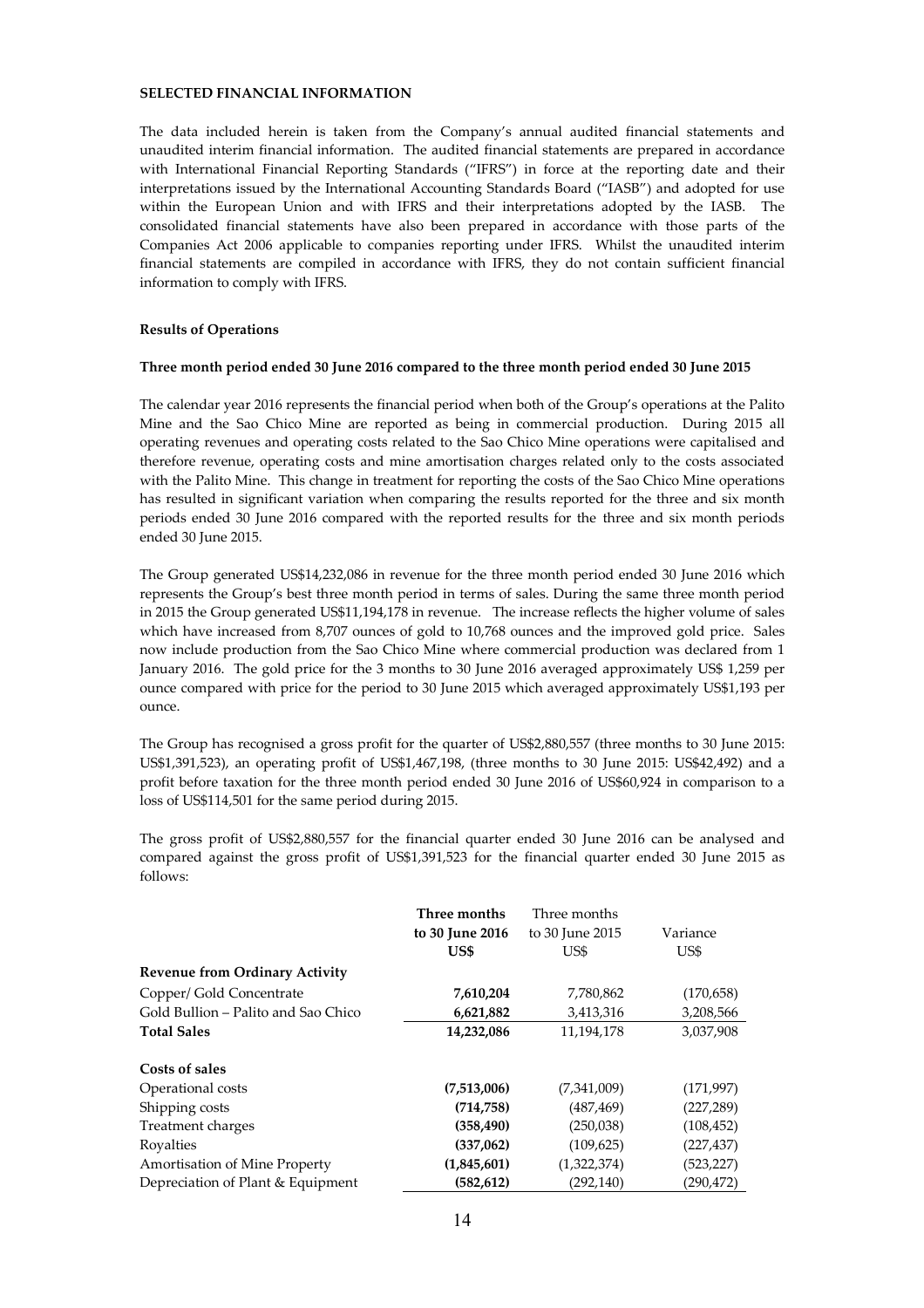|                              | Three months    | Three months    |             |
|------------------------------|-----------------|-----------------|-------------|
|                              | to 30 June 2016 | to 30 June 2015 | Variance    |
|                              | US\$            | US\$            | US\$        |
| <b>Total Operating costs</b> | (11,351,529)    | (9,802,655)     | (1.548.874) |
| Gross profit                 | 2,880,557       | 1,391,523       | 1,489,034   |

Sales are only recognised when the risks and rewards of ownership of the goods are transferred to the buyer. There is therefore always a delay between the date of gold production and in the case of sales of copper/gold concentrate this delay can be a few months. Under the current contracts that the Group has in place for its copper/gold concentrate, the sale date is considered to be the date on which the product arrives at the premises of the end purchaser.

Revenue from the sale of copper/gold concentrate of US\$7,610,204 has been recognised from the sale of 660 tonnes, containing an estimated 5,515 ounces of gold, (quarter ended 30 June 2015: US\$7,780,860 from sales of 540 tonnes containing an estimate of 5,908 ounces of gold) which had been delivered to the purchaser during the quarter ended 30 June 2016. The unsold material is held as inventory. During the three months to 30 June 2016 the Group produced 458 wet tonnes of copper/gold concentrate, containing an estimated 4,532 ounces, (quarter ended 30 June 2015: 540 wet tonnes produced containing 5,309 ounces of gold.)

The Group also recognised revenue from sales of 5,253 ounces of gold bullion earning total revenue of US\$6,621,882 during the second quarter of 2016, (quarter ended 30 June 2015: 2,799 ounces earning US\$3,413,316). During the second quarter of 2016 the Group sold 2,694 ounces of bullion from Sao Chico earning US\$3,338,540 in revenue and 2,559 ounces of bullion from Palito earning US\$3,233,342. During the second quarter of 2105, the US\$3,413,316 that the company earned all came from Palito ore, however, this does not include revenue of US\$927,090 earned from the sale of 783 ounces of bullion sold from ore produced from the Sao Chico mine. This income was treated as capitalised income and set off against capitalised costs of the Sao Chico mine development as the Sao Chico operation had not attained commercial production until 1 January 2016.

Operating costs of US\$7,513,007 for the second quarter of 2016, (quarter ended 30 June 2015: US\$7,341,009) relate to all mining and plant processing costs, as well as all general site costs incurred at Palito during the period.

|                                    | Three months    | Three months    |          |
|------------------------------------|-----------------|-----------------|----------|
|                                    | to 30 June 2016 | to 30 June 2015 | Variance |
|                                    | US\$m           | US\$m           | US\$m    |
| Labour                             | 3.96            | 3.60            | 0.36     |
| Mining consumables and maintenance | 1.73            | 1.70            | 0.03     |
| Plant operations                   | 1.07            | 1.34            | (0.27)   |
| General site costs                 | 0.75            | 0.70            | 0.05     |
| Total operating costs              | 7.51            | 7.34            | 0.17     |

Labour costs have increased by US\$0.36 million for the three month period ended 30 June 2016 in comparison to the same period in the previous year due to an increased number of personnel employed to support the increase in activity. Additionally each Brazilian employee received an 8% increase in salary in May 2015 and 10% in May 2016 as a result of the national collective agreement in Brazil.

Mining consumables and maintenance for the three month period ended 30 June 2016 are broadly in line with the same three month period from 2015 notwithstanding an increase in tonnage mined during the second quarter of 2016 compared with the same quarter in 2015. Maintenance costs have increased as all equipment held during the second quarter of 2015 is now a year older as well as new equipment having been purchased since 30 June 2016. In particular maintenance costs have increased reflecting the increased use of generators to provide reliable power for the operations in particular in light of the increased tonnage of ore being mined and processed.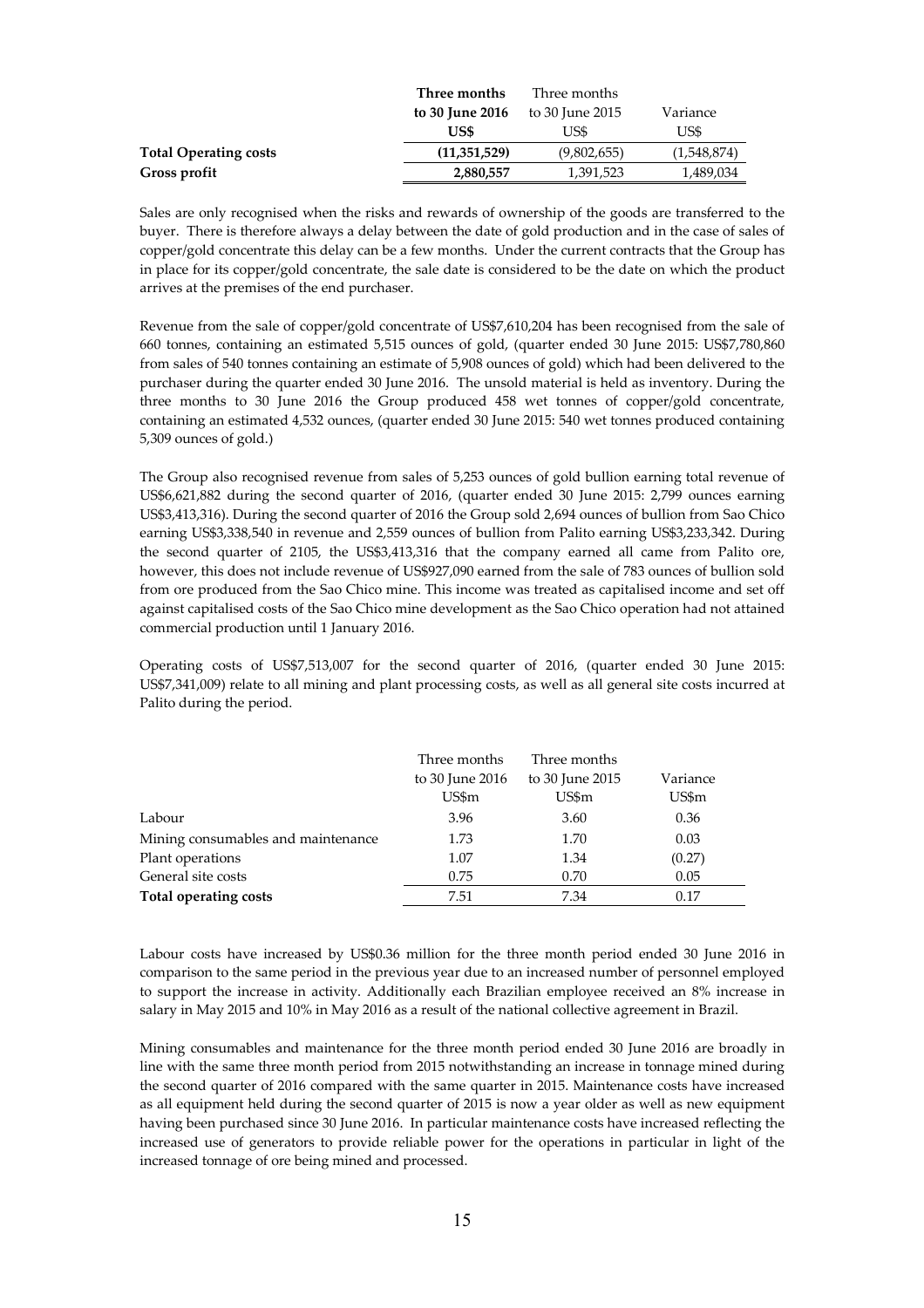Plant costs have decreased for the six month period ended 30 June 2016 in comparison to the same period in the previous year however. Notwithstanding that the tonnage of material being processed has increased by 18% in the second quarter of 2016 compared with the same period in 2015, during the second quarter of 2015 plant costs were unusually high reflecting technical and processing issues that arose at that time.

General site costs for the three month period ended 30 June 2016 are roughly in line with the same three month period from 2015.

Shipping costs of US\$714,758 (2015: US\$487,469) includes all domestic road and river freight in Brazil from the Palito Mine to the international port at Belem and also international sea freight to the end purchaser as well as air transport and insurance for the bullion sold from the Palito Mine to its final destination in Sao Paulo. The Company tries to recognise shipping costs as at the date they are incurred but in the first six month period of 2015, delays in receipt of charges meant that provisions for unbilled costs relating to that period were not fully provided for.

Treatment Charges of US\$358,490 (2015: US\$250,038) include US\$337,366 (2015: US\$231,082) relating to the treatment of the copper concentrate and levied by the smelter and US\$21,124 (2015: US\$18,956) for the cost of weighing, sampling and assay analysis carried out by a third party on behalf of the Group.

Royalty payments of US\$337,062, (2015: US\$109,625) comprise statutory levies payable in Brazil. Rates are uniform across all mining operations and currently comprise a 1% royalty on gold production and a 2% royalty on copper production. The increase by comparison with the same quarter in 2015 reflects an overall increase in gold sold during the period. In addition the company during 2016 is now reporting as an operating expense an additional royalty on the production from the Sao Chico Mine to a former owner of that property.

Charges for the amortisation of mine property are calculated by reference to the depletion during the quarter of the total estimated mineable resource at each of the Palito and Sao Chico Mines. In each case the base carrying cost is adjusted to include a provision for future mine development costs for each of these operations. The total amortisation charge which is reducing the book value for the Palito Mine for the second quarter of 2016 is US\$904,910 (three months to 30 June 2015: US\$1,322,374) and for the Sao Chico Mine is US\$275,675 (three months to 30 June 2015: US\$nil). The charge reported in the income statement is however adjusted to reflect the level of sales rather than the level of production with the part of the depreciation being carried in inventory and released to the income statement when the goods are sold. Physical inventory levels, and in particular the Palito stockpiles, are lower at 30 June 2016 with 4,731 tons of surface stockpiled ore in comparison to 7,898 tons as at 30 June 2015 and inventory levels of copper/gold concentrate are lower at 30 June 2016 with stocks of copper gold concentrate being 340 wet tonnes compared with 418 wet tonnes. This results in a release of amortisation charge that was held inventory valuation being released to the Income Statement. In addition the Group is now also amortising the accumulated value associated with the development of the Sao Chico Mine and in general production levels are higher than for the same period in 2015.

Depreciation charges of US\$582,612 (three months to 30 June 2015: US\$292,140) are in respect of mining and processing plant and equipment and is an increase of US\$290,471 or 99%. The increase is primarily due to an increased mobile fleet acquired for both the Palito and Sao Chico Mine operations partly offset by reduced depreciation charges for equipment that remains operational but is reaching the end of its useful life.

The profit from operations increased by US\$1,424,628 from a profit of S\$42,492 for the 3 month period ended 30 June 2015 to a profit of US\$1,467,198 for the three month period ended 30 June 2016 reflecting the improvement in gross profit from mining operations of US\$1,489,033. Administration expenses have increased during this period by US\$139,706 from US\$1,248,013 for the three months ended 30 June 2015 to US\$1,387,719 for the same period in 2016. This increase of 11% in administrative costs is as a result of increased costs to provide support to the increased activity provided at both the Palito and Sao Chico mine sites.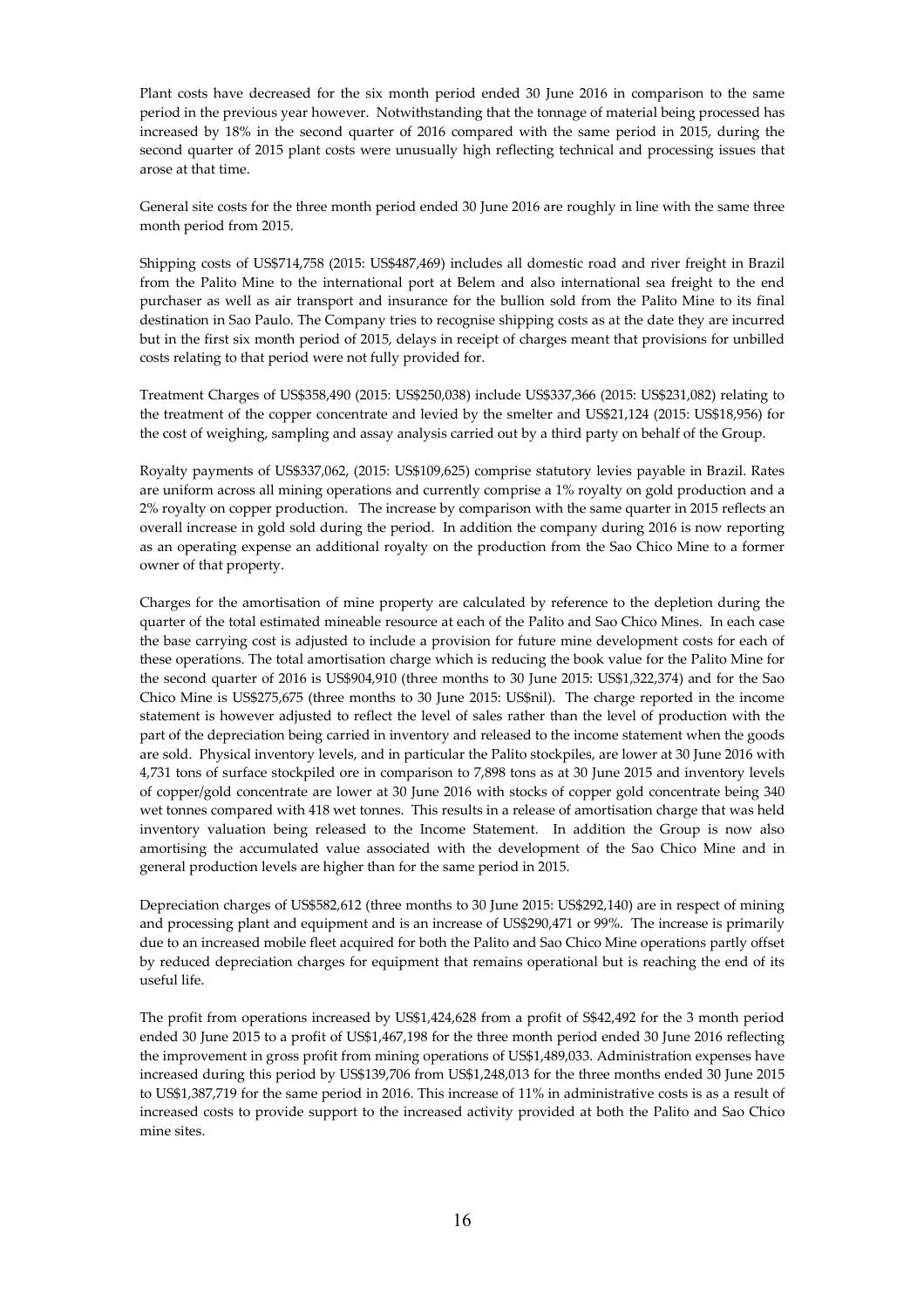The Company recorded a foreign exchange loss of US\$31,609 in the three month period to 30 June 2016 which compares with a foreign exchange loss of US\$35,032 recorded for the three months ended 30 June 2015. These foreign exchange gains and losses primarily occurred in respect of the cash holdings of the Company in currencies other than US Dollars as at the period end and do not necessarily reflect actual realised profits or losses. The Company holds funds in certain currencies in anticipation of future expenditures that are anticipated to be settled in those currencies.

Net interest and other finance related costs for the three month period to 30 June 2016 were US\$1,374,665 compared with US\$121,962 for the same period of 2015. An analysis of the composition of these charges is set out in the table below:

|                                                     | Quarter Ended    | <b>Quarter Ended</b> |
|-----------------------------------------------------|------------------|----------------------|
|                                                     | <b>June 2016</b> | <b>June 2015</b>     |
|                                                     | US\$             | US\$                 |
| Interest expense on Sprott loan                     | 88,401           | 149,590              |
| Interest on trade finance facility                  | 105,645          | 87,325               |
| Amortisation of fair value of derivatives           | 83,518           | 160,000              |
| Fair value adjustment on revaluation of derivatives | 903,687          |                      |
| Interest expense on convertible loan stock          | 59,672           |                      |
| Asset finance charges                               | 2,169            | 11,463               |
| Finance cost on gold trading                        | 131,607          |                      |
|                                                     | 1,374,699        | 408,378              |
| Gain on revaluation of warrants                     |                  | (133, 614)           |
| Hedging income                                      |                  | (67, 564)            |
| Gain on revaluation of derivative                   |                  | (85, 172)            |
| Interest income                                     | (34)             | (66)                 |
| Net finance expense                                 | 1,374,665        | 121,962              |

The interest on the Sprott loan of US\$88,401 is the cost of three months of interest paid in relation to funds advanced under the credit agreement with Sprott Resource Lending Partnership with the reduction in interest reflecting the lower levels of loan principal outstanding during the period.

The interest on trade finance loans of US\$105,645 is the interest charged at source by Auramet Trading LLC who provide a working capital and gold trading facility secured against the debts due to the Group in respect of the sale of copper/gold concentrates.

The amortisation of fair value of derivatives of US\$83,518 comprises two elements. US\$37,500 represents the amortisation charge for the quarter of the fair value ascribed to the call option granted to Sprott over 2,500 ounces of gold at a price of US\$1,125 per ounce which expires on 30 June 2017. The remaining US\$46,018 relates to the amortisation charge for the quarter of the fair value of the equity portion of the convertible loan provided by Fratelli Investments Limited in January 2016. Neither of these derivatives were in place in 2015. The charge for 2015 relates to a gold call option held by Sprott over 4,812 ounces of gold at a price of US\$1,285 per ounce which expired 31 December 2015 and was never exercised.

The expense on the revaluation of derivatives of US\$903,687 (three months to 31 March 2015: income of US\$85,172) represents the loss arising from a period-end revaluation of the fair value of the call options provided to Sprott Resource Lending Partnership LLP (US\$156,750) and the fair value of the convertible loan stock (US\$746,937) (as noted above). These revaluations reflect in the case of the call options the higher gold price prevailing at the period end and in the case of the convertible loan stock the higher share price at the period end. The gain realised in 2015 relates to the Sprott gold call options that were not exercised.

The unsecured convertible loan facility is for up to US\$5 million and carries interest at a rate of 12% per annum. An initial US\$2 million was drawn down on 5 January 2016. The amount of interest incurred during the second quarter of 2016 is US\$59,672.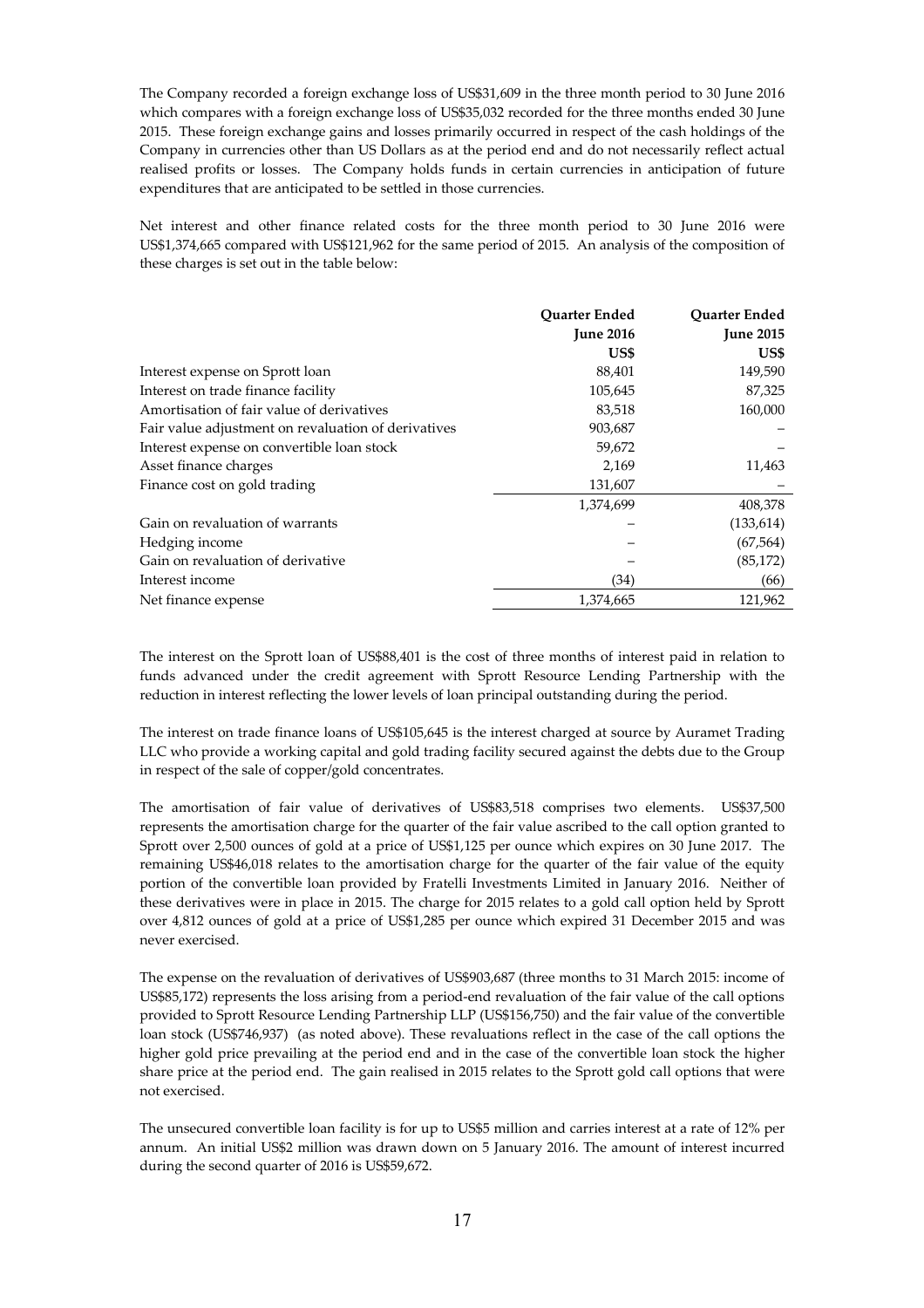Asset finance charges relate to mining equipment acquired under supplier credit terms. The lease terms are for a three year period and bear interest at rates of between 6.70% and 6.85% per annum. Lease interest charges are reducing as the capital element of the financing is paid down in monthly instalments.

The finance cost on gold trading of US\$131,607 (three months to 31 March 2015: income of US\$67,564) is actual and estimated variation expected to be incurred from short term movements in the gold price between the contractual pricing arrangements with the end purchaser of the copper/gold concentrate and the price ruling when the Group draws down on the trade finance arrangement that it has in place.

During 2015 the Group had 100,000,000 warrants outstanding at an exercise price of 6 pence. The nature of these warrants meant that warrants had a derivative element. These warrants expired in January 2016 without being exercised. The income reported in the three months to 30 June 2015 represents the gain arising on the revaluation of the derivative element of these warrants.

## **Six month period ended 30 June 2016 compared to the six month period ended 30 June 2015**

The calendar year 2016 represents the financial period when both of the Group's operations at the Palito Mine and the Sao Chico Mine are reported as being in commercial production. During 2015 all operating revenues and operating costs related to the Sao Chico Mine operations were capitalised and therefore revenue, operating costs and mine amortisation charges related only to the costs associated with the Palito Mine. This change in treatment for reporting the costs of the Sao Chico Mine operations has resulted in significant variation when comparing the results reported for the three and six month periods ended 30 June 2016 compared with the reported results for the three and six month periods ended 30 June 2015.

The Group has reported a gross profit for the six month period ended 30 June 2016 of US\$6,653,413 (six months to 30 June 2015: US\$2,898,109) and a profit before taxation for the six month period ended 30 June 2016 of US\$1,562,228 in comparison to a profit of US\$76,897 for the six months ended 30 June 2015. The Group has reported total revenue of US\$25,911,175 during the six month period to 30 June 2016 (six months to 30 June 2015: US\$18,678,393).

The gross profit of US\$6,653,413 can be analysed as follows:

|                                       | Six months to | Six months to  |             |
|---------------------------------------|---------------|----------------|-------------|
|                                       | 30 June 2016  | 30 June 2015   | Variance    |
|                                       | US\$          | US\$           | US\$        |
| <b>Revenue from Ordinary Activity</b> |               |                |             |
| Copper/Gold Concentrate               | 13,559,803    | 13,271,339     | 288,464     |
| Gold Bullion – Palito & Sao Chico     | 12,351,372    | 5,407,054      | 6,944,318   |
| <b>Total Sales</b>                    | 25,911,175    | 18,678,393     | 7,232,782   |
| Costs of sales                        |               |                |             |
| Operational costs                     | (13,323,028)  | (11, 444, 149) | (1,878,879) |
| Shipping costs                        | (1,230,318)   | (944, 504)     | (285, 814)  |
| Treatment charges                     | (605, 701)    | (464, 640)     | (141,061)   |
| Royalties                             | (453, 775)    | (194, 757)     | (259, 018)  |
| Amortisation of Mine Property         | (2,823,174)   | (2,287,275)    | (535, 899)  |
| Depreciation of Plant & Equipment     | (821,766)     | (444,959)      | (376,807)   |
| <b>Total Operating costs</b>          | (19,257,762)  | (15,780,284)   | (3,477,478) |
| Gross profit                          | 6,653,413     | 2,898,109      | 3,755,304   |

Sales are only recognised when the risks and rewards of ownership of the goods are transferred to the buyer. There is therefore always a delay between the date of gold production and in the case of sales of copper/gold concentrate this delay can be a few months. Under the current contracts that the Group has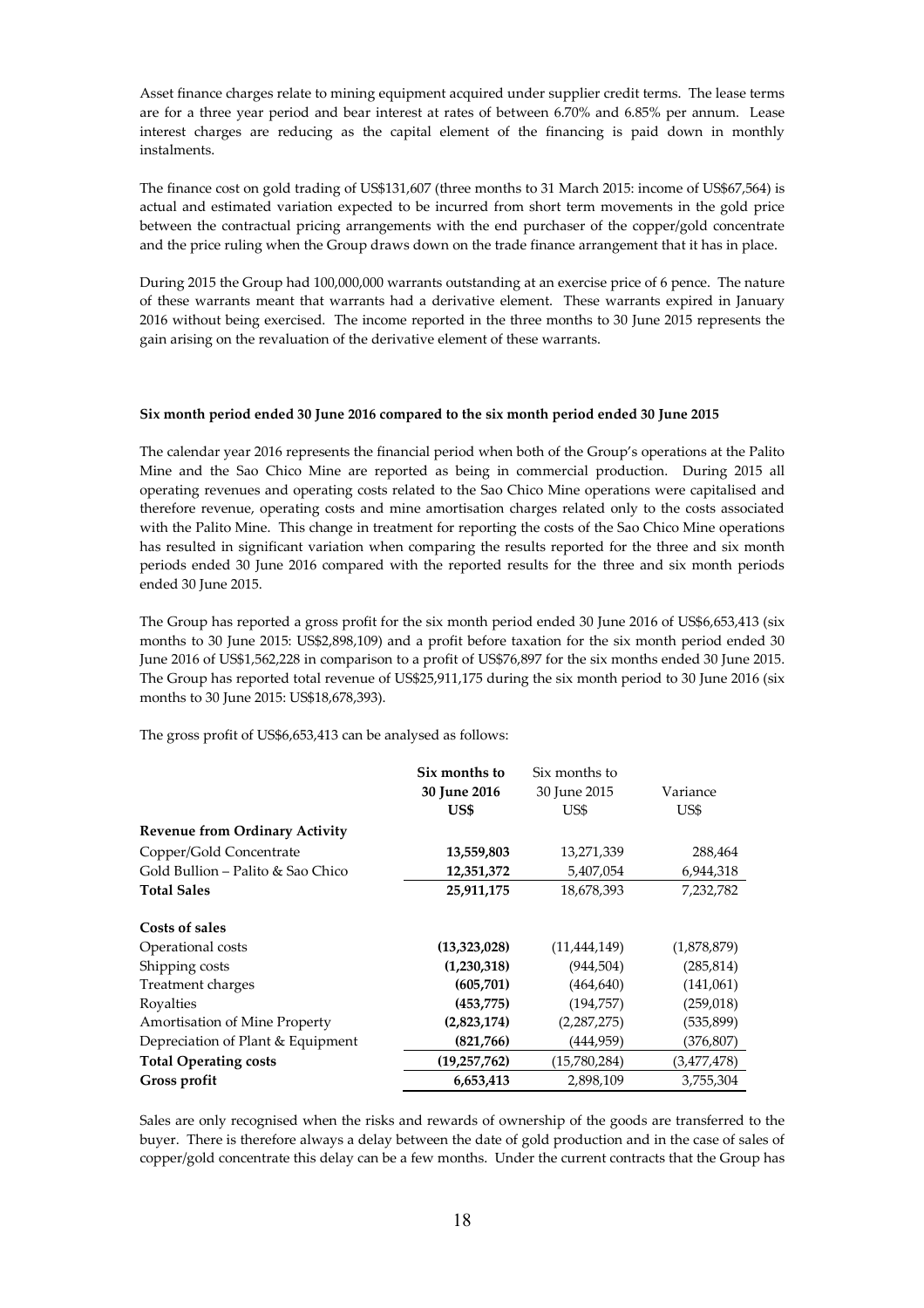in place for its copper/gold concentrate, the sale date is considered to be the date on which the product arrives at the premises of the end purchaser.

During the six months to 30 June 2016 the Group produced 1,117 wet tonnes of copper/gold concentrate containing an estimated 9,772 ounces (six months to 30 June 2015: 1,011 wet tonnes [10,341 ounces]) whilst revenue has been recognised for 1,140 tonnes containing an estimated 9,577 ounces (six months to 30 June 2015: 960 wet tonnes [10,447 ounces]) which had been delivered to the end purchaser. The unsold material is held as inventory.

The amount of gold sold as concentrate has therefore reduced by approximately 9.3% notwithstanding that production of gold in concentrate has fallen by only 5.5%. This variation is entirely due to the timing of shipments and in particular the dates of arrival at the purchasers premises. The overall fall in gold production reflects lower tonnage of ore from the Palito Mine being treated following the increase in mine production at Sao Chico Mine. The sales revenue for the first half of 2016 includes an adjustment for shipments delivered prior to the period but for which final settlement details including pricing and gold content were not finalised. This adjustment was approximately US\$620,000.

The Group also sold 10,089 ounces of gold bullion generating total revenue of US\$12,351,372 during the first six months of 2016 (six months to 30 June 2015: 4,467 ounces (US\$5,407,054)). Of these bullion sales 4,965 ounces is attributable to gold production derived for the Palito Mine (six months to 30 June 2015: 4,467 ounces) an increase of 11% and 5,124 ounces derived from the Sao Chico Mine (six months to 30 June 2015: 783 ounces). Gold bullion production for the first half of 2016 was approximately 10,138 ounces by comparison with the same period in 2015 when gold bullion production was approximately 5,235 ounces. Whilst there are timing variation between production and shipment, during the first six months of 2015, gold inventory was still being accumulated in the various elements of the process plant as the CIP plant had only become operational at the start of October 2014 and remained in a ramp up phase during that last quarter of 2014 and the early part of 2015.

Operating costs of US\$13,323,028 (six months to 30 June 2015: US\$11,444,149) relate to all mining and plant processing costs, as well as all general site costs incurred at both the Palito and Sao Chico Mines during the period.

|                                    | Six months to | Six months to |          |
|------------------------------------|---------------|---------------|----------|
|                                    | 30 June 2016  | 30 June 2015  | Variance |
|                                    | US\$m         | US\$m         | US\$m    |
| Labour                             | 6.34          | 5.61          | 0.73     |
| Mining consumables and maintenance | 3.60          | 2.65          | 0.95     |
| Plant operations                   | 1.95          | 2.07          | (0.12)   |
| General site costs                 | 1.43          | 1.11          | 0.32     |
| Total operating costs              | 13.32         | 11.44         | 1.88     |

Labour costs have increased by US\$0.73 million for the six month period ended 30 June 2016 in comparison to the same period in the previous year due to an increased number of personnel employed to support the increase in activity. Additionally each Brazilian employee received an 8% increase in salary in May 2015 and 10% in May 2016 as a result of the national collective agreement in Brazil.

Mining consumables and maintenance for the six month period ended 30 June 2016 have increased by US\$0.95 million in comparison to the same six month period from 2015. This is primarily because Sao Chico is now fully operational having reached commercial production. Maintenance costs have increased as all equipment held during the first six months of 2015 is now one year older as well as new equipment having been purchased since 30 June 2015. In particular maintenance costs have increased reflecting the increased use of generators to provide reliable power for the operations in particular in light of the increased tonnage of ore being mined and processed.

Plant costs have decreased for the six month period ended 30 June 2016 in comparison to the same period in the previous year however. Notwithstanding that the tonnage of material being processed has increased significantly in the first half of 2016 compared with the same period in 2015, during the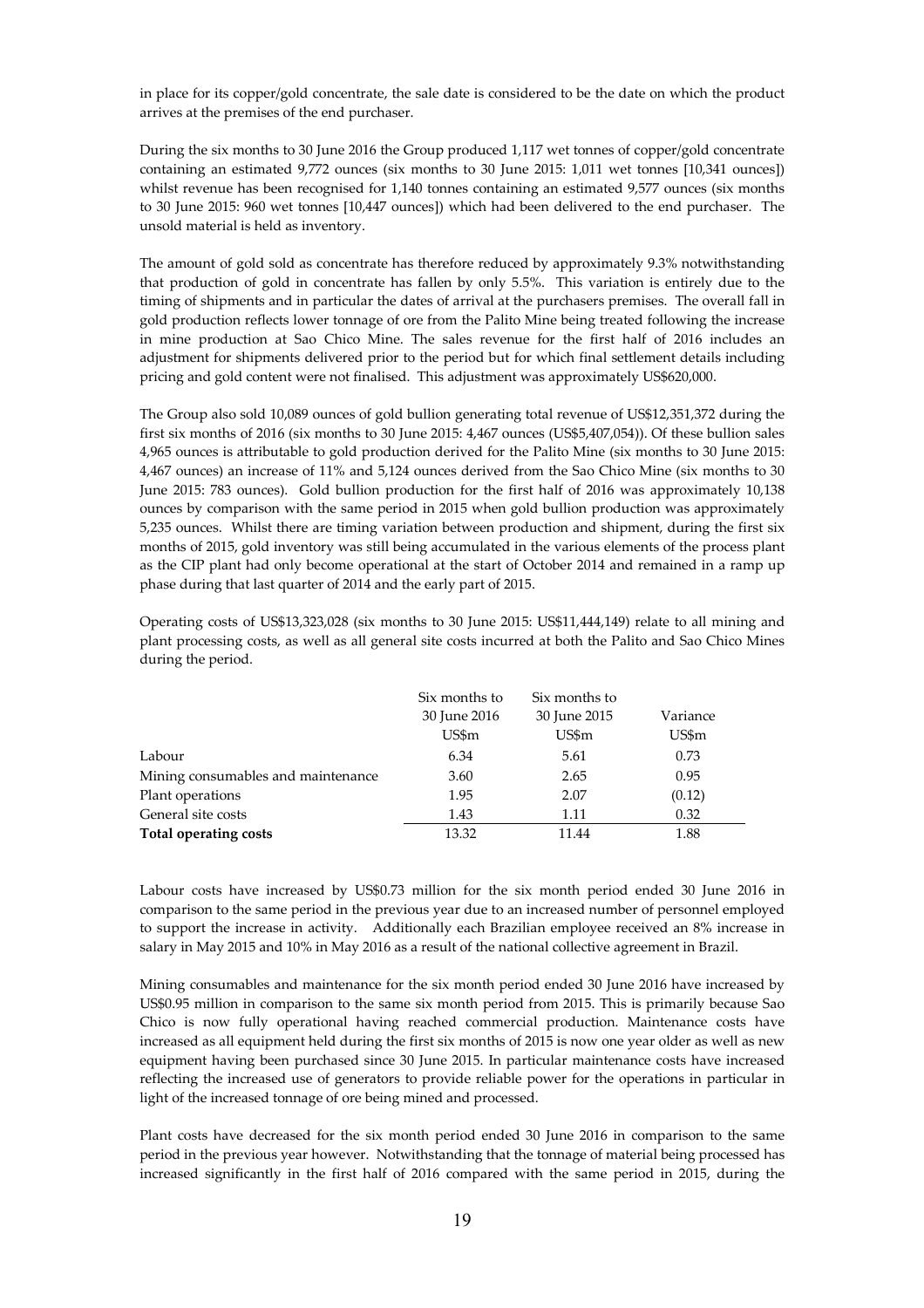second quarter of 2015 plant costs were unusually high reflecting technical and processing issues that arose at that time.

General site costs for the six month period ended 30 June 2016 have increased by US\$0.32 million in comparison to the same period in the previous year primarily due to an increase in activity at the Sao Chico mine.

Shipping costs of US\$1,230,318 (six months to 30 June 2015: US\$944,504) includes all domestic road and river freight in Brazil from the Palito Mine to the international port at Belem and also international sea freight to the end purchaser. The increase of 30% by comparison with the same period for 2015 reflects the slightly higher volumes of material produced and in the process of being shipped. The Company tries to recognise shipping costs as at the date they are incurred but in the first six month period of 2015, delays in receipt of charges meant that provisions for unbilled costs relating to that period were not fully provided for.

Treatment Charges of US\$605,701 (2015: US\$464,640) include US\$565,458 (2015: US\$429,661) relating to the treatment of the copper concentrate and levied by the smelter, US\$40,423, (2015: US\$34,979) for the cost of weighing, sampling and assay analysis carried out by a third party on behalf of the Group and the balance being charges for the refining of gold bullion. The increase by comparison to the same quarter in 2015 reflects the increased level of concentrate shipped (an increase in tonnage of 22%) and the increase in bullion sold (an increase of 88%).

Royalty payments of US\$453,775 (six months to 30 June 2015: US\$194,757) comprise statutory levies payable in Brazil. Rates are uniform across all mining operations and currently comprise a 1% royalty on gold production and a 2% royalty on copper production. The increase by comparison with the same period in 2015 reflects an overall increase in gold sold during the period. In addition the company during 2016 is now reporting as an operating expense an additional royalty on the production from the Sao Chico Mine to a former owner of that property.

Charges for the amortisation of mine property are calculated by reference to the depletion during the six months of the total estimated mineable resource at each of the Palito and Sao Chico Mines. In each case the base carrying cost is adjusted to include a provision for future mine development costs for each of these operations. The total amortisation charge which is reducing the book value for the Palito Mine for the first six months of 2016 is US\$1,868,502 (six months to 30 June 2015: US\$2,141,029) and for the Sao Chico Mine is US\$275,675 (six months to 30 June 2015: US\$nil). The charge reported in the income statement is however adjusted to reflect the level of sales rather than the level of production with the part of the depreciation being carried in inventory and released to the income statement when the goods are sold. Physical inventory levels, and in particular the Palito stockpiles, are lower at 30 June 2016 with 4,731 tons of surface stockpiled ore in comparison to 7,898 tons as at 30 June 2015 and inventory levels of copper/gold concentrate are lower at 30 June 2016 with stocks of copper gold concentrate being 340 wet tonnes compared with 418 wet tonnes. This results in a release of amortisation charge that was held inventory valuation being released to the Income Statement. In addition the Group is now also amortising the accumulated value associated with the development of the Sao Chico Mine.

Depreciation charges of US\$821,766 (six months to 30 June 2015: US\$444,959) are in respect of mining and processing plant and equipment and is an increase of US\$376,807 or 85%. The increase is primarily due to an increased mobile fleet acquired for both the Palito and Sao Chico Mine operations partly offset by reduced depreciation charges for equipment that remains operational but is reaching the end of its useful life.

The Group has recognised an operating profit before interest and other income of US\$3,987,306, (2015: US\$542,554) after incurring US\$2,544,320 (2015: US\$2,153,518) in administrative expenses as well as US\$148,756 (2015: US\$202,037) on share based payments. The deemed value assigned to these share options is amortised over the expected option life and is calculated using the Black Scholes model. The charge for the six months to 30 June 2015 is in respect of options granted between January 2012 and 30 June 2015. The Group also reported a profit of US\$26,969 from the disposal of assets (2015: US\$nil).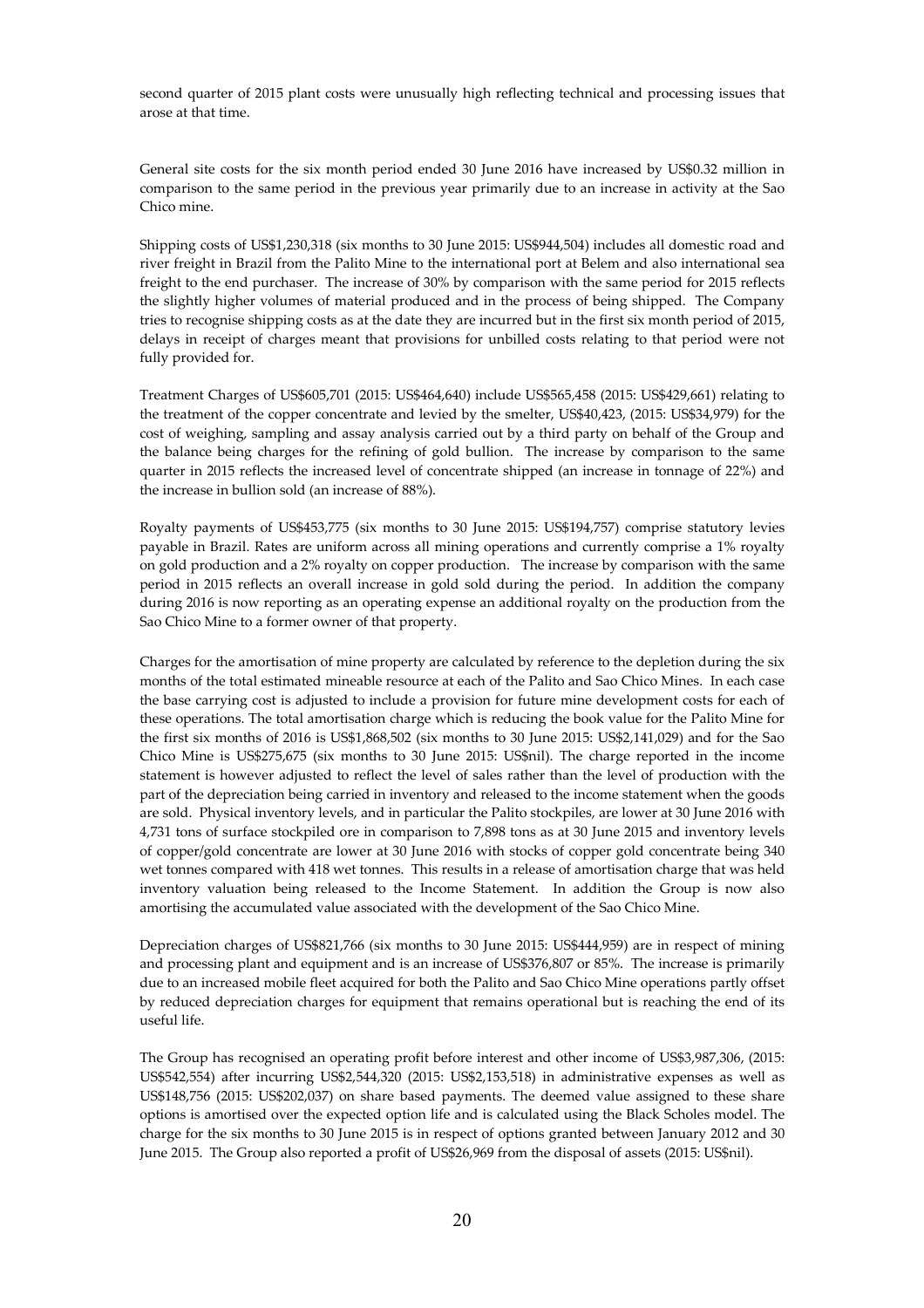This increase in administration expenses for the six month period ended 30 June 2016 in comparison to the same period in 2015 of US\$390,802 is primarily reflects a one-off payment in Brazil of US\$246,256 relating to the settlement of taxes relating to prior years. There was also a small general increase in administrative costs as a result of increased costs to provide support to the increased activity provided at both the Palito and Sao Chico mine sites.

The Company recorded a foreign exchange loss of US\$72,408 in the six month period to 30 June 2016 which compares with a foreign exchange gain of US\$193,631 recorded for the six months ended 30 June 2015. These foreign exchange losses are primarily incurred in respect of the cash holdings of the Company in currencies other than US Dollars as at the period end and do not necessarily reflect actual realised profits or losses. The Company holds funds in certain currencies in anticipation of future expenditures that are anticipated to be settled in those currencies.

Net interest and other finance related costs for the six month period to 30 June 2016 were US\$2,352,670 compared with US\$659,289 for the first six months of 2015. An analysis of the composition of these charges is set out in the table below:

|                                            | <b>Six Months Ended</b> | <b>Six Months Ended</b> |
|--------------------------------------------|-------------------------|-------------------------|
|                                            | <b>June 2016</b>        | <b>June 2015</b>        |
|                                            | US\$                    | US\$                    |
| Interest expense on Sprott loan            | 189,465                 | 334,521                 |
| Interest on trade finance facility         | 190,487                 | 175,667                 |
| Expenses of revaluation of Derivatives     | 1,165,919               |                         |
| Finance Arrangement fee                    | 37,500                  |                         |
| Hedging Expensive                          | 493,951                 |                         |
| Amortisation of fair value of derivatives  | 154,537                 | 266,500                 |
| Interest on Short term loan                | 116,721                 |                         |
| Interest expense on convertible loan stock |                         | 22,796                  |
| Asset finance charges                      | 4,159                   | 18,719                  |
| Charge on revaluation of warrants          |                         | 153,976                 |
|                                            | 2,352,739               | 972,179                 |
| Finance income                             |                         | (173, 945)              |
| Gain on revaluation of derivative          |                         | (138, 104)              |
| Interest income                            | (69)                    | (841)                   |
| Net finance expense                        | 2,352,670               | 659,289                 |

The interest on the Sprott loan of US\$189,465 (2015: US\$334,521) is the cost of six months of interest paid in relation to funds advanced under the credit agreement with Sprott Resource Lending Partnership. with the reduction reflecting the lower levels of loan principal outstanding during the period.

The interest on trade finance loans of US\$190,487 (2015: US\$175,667) is the interest charged by Auramet Trading LLC who provide a working capital and gold trading facility secured against the debts due to the Group in respect of the sale of copper/gold concentrates.

The expense on the revaluation of derivatives of US\$1,165,919 represents the loss arising from a periodend revaluation of the fair value of the call options provided to Sprott Resource Lending Partnership LLP (US\$352,250) and the equity element of the convertible loan stock (US\$813,669). These revaluations reflect in the case of the call options the higher gold price prevailing at the period end and in the case of the convertible loan stock the higher share price at the period end. The gain realised in 2015 relates to the gold call options held by Sprott that were not exercised prior to their expiry at the end of December 2015.

The finance cost on gold trading of US\$493,951 (six months to 30 June 2015: income of US\$173,945) is actual and estimated variation expected to be incurred from short term movements in the gold price between the contractual pricing arrangements with the end purchaser of the copper/gold concentrate and the price ruling when the Group draws down on the trade finance arrangement that it has in place.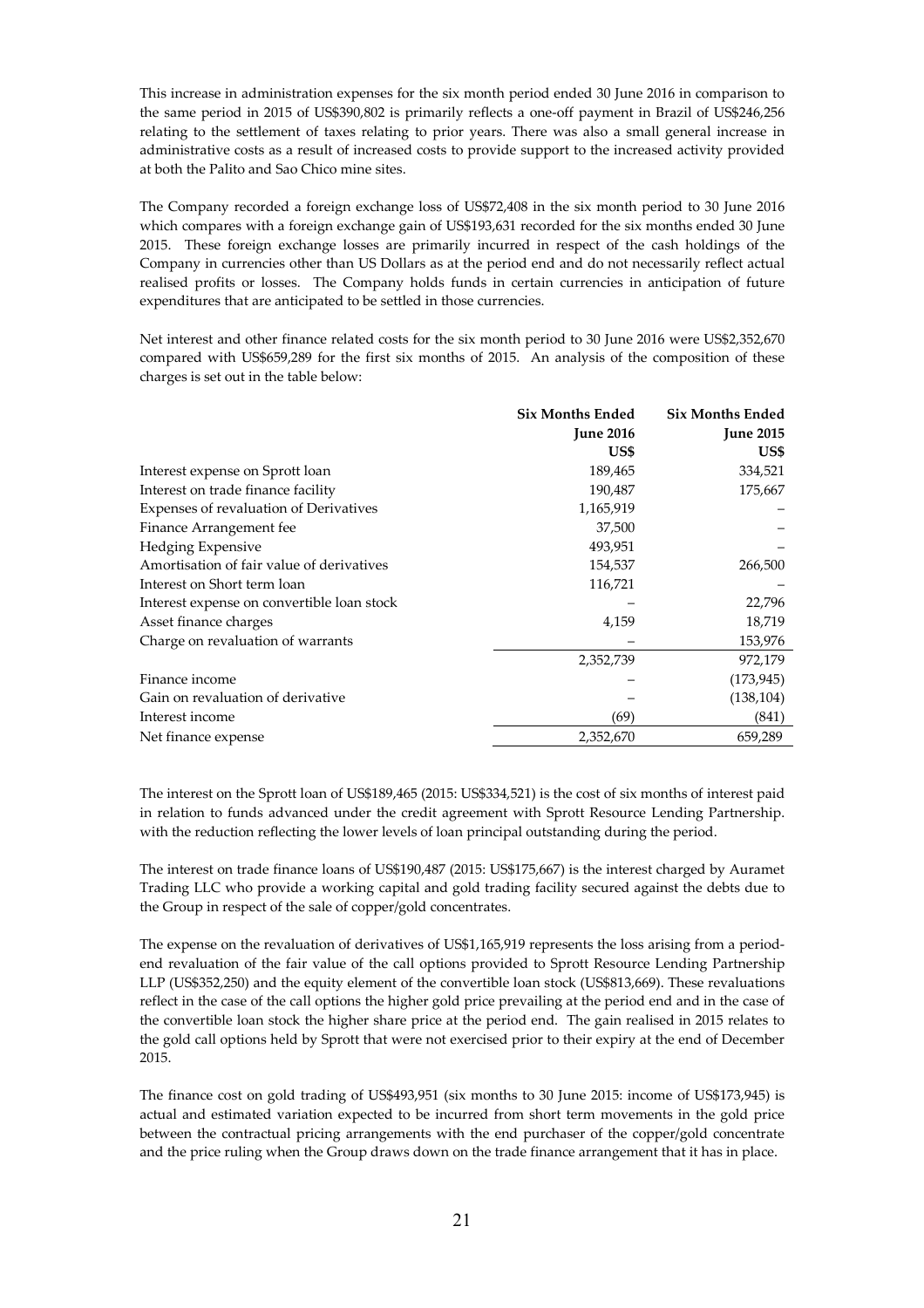The amortisation of fair value of derivatives of US\$154,537 comprises two elements. US\$62,500 represents the amortisation charge for the six month period of the fair value ascribed to the call option granted to Sprott over 2,500 ounces of gold at a price of US\$1,125 per ounce which expires on 30 June 2017. The remaining US\$92,037 relates to the amortisation charge for the six month period of the fair value of the equity portion of the convertible loan provided by Fratelli Investments Limited in January 2016. Neither of these derivatives were in place in 2015. The charge for 2015 relates to a gold call option held by Sprott over 4,812 ounces of gold at a price of US\$1,285 per ounce which expired 31 December 2015 and was never exercised.

The unsecured convertible loan facility was entered into on 30 December 2015 was for up to US\$5 million and carries interest at a rate of 12% per annum. An initial US\$2 million was drawn down on 5 January 2016. The amount of interest incurred during the six months to 30 June 2016 was US\$116,721.

Asset finance charges relate to mining equipment acquired under supplier credit terms. The lease terms are for a three year period and bear interest at the rates of between 6.70% and 6.85% per annum. Lease interest charges are reducing as the capital element of the financing is paid down in monthly instalments.

During 2015 the Group had 100,000,000 warrants outstanding at an exercise price of 6 pence. The nature of these warrants meant that warrants had a derivative element. These warrants expired in January 2016 without being exercised. The income reported in the six months to 30 June 2015 represents the gain arising on the revaluation of the derivative element of these warrants.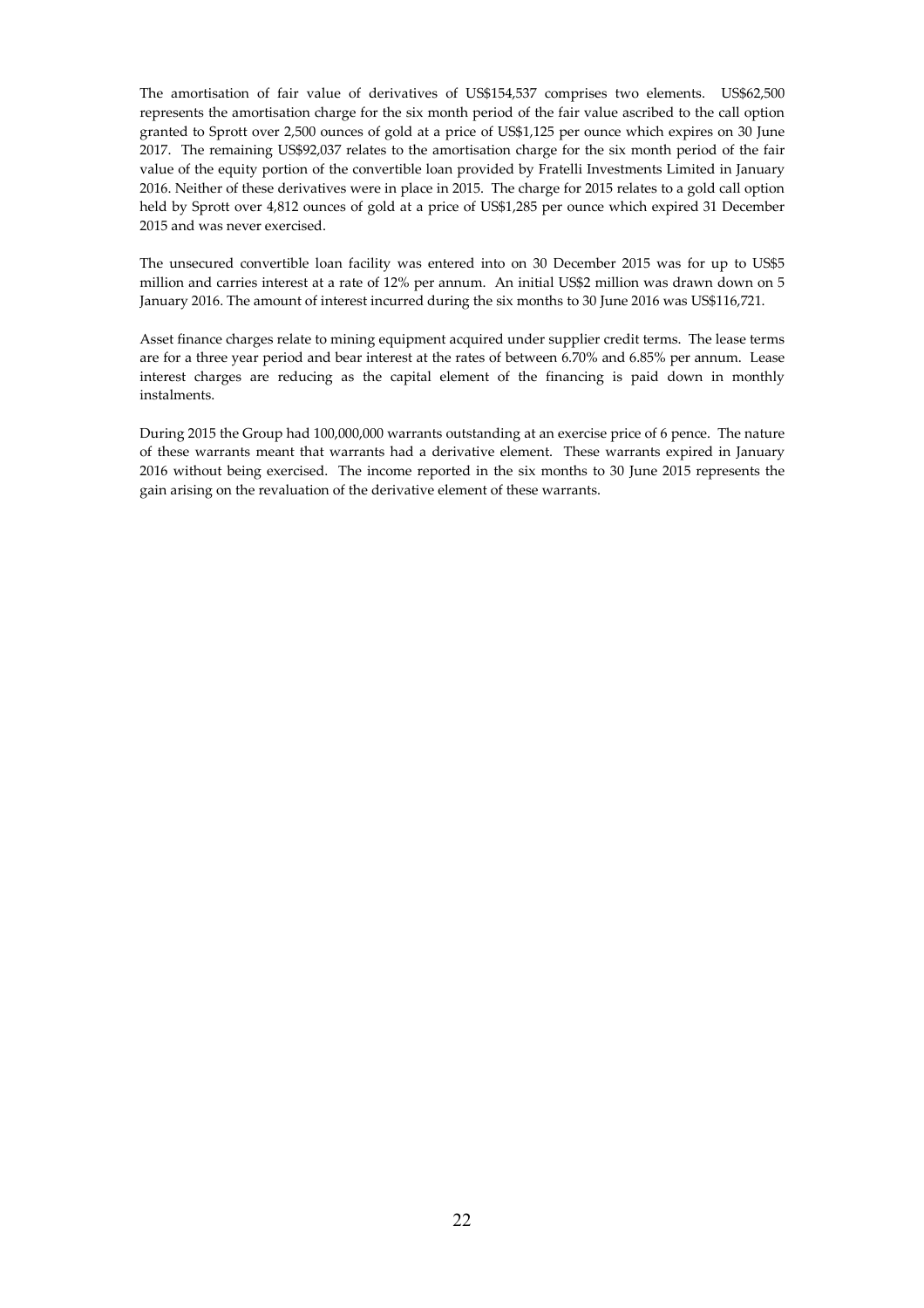| Summary of quarterly results                     | Quarter ended            | Quarter ended            | Quarter ended            | Quarter ended            |
|--------------------------------------------------|--------------------------|--------------------------|--------------------------|--------------------------|
|                                                  | 30 June                  | 31 March                 | 31 December              | 30 September             |
|                                                  | 2016                     | 2016                     | 2015                     | 2015                     |
|                                                  | US\$                     | US\$                     | US\$                     | US\$                     |
| Revenues                                         | 14,232,086               | 11,679,089               | 8,042,431                | 8,365,289                |
| Operating expenses                               | (8,923,316)              | (6,689,506)              | (4,235,007)              | (6,302,006)              |
| Amortisation of mine property                    | (1,845,601)              | (977, 573)               | (1,689,113)              | (564, 045)               |
| Depreciation of plant and equipment              | (582, 612)               | (239, 154)               | (547, 846)               | (307, 531)               |
| Gross profit                                     | 2,880,557                | 3,772,856                | 1,570,465                | 1,191,707                |
| Administration expenses                          | (1,387,719)              | (1, 129, 632)            | (1,355,099)              | (871, 153)               |
| Option costs                                     | (25, 640)                | (123, 116)               | (101, 019)               | (101, 019)               |
| Operating profit                                 | 1,467,198                | 2,520,108                | 114,347                  | 219,535                  |
| Exchange                                         | (31,609)                 | (40,799)                 | 99,958                   | (364, 869)               |
| Net finance (expense) / income                   | (1,374,665)              | (978,005)                | 70,916                   | 259,510                  |
| Profit / (loss) before taxation                  | 60,924                   | 1,501,304                | 285,221                  | 114,176                  |
| Income tax expense                               | (402, 407)               | (153, 639)               | (525, 032)               |                          |
| Profit / (loss) after taxation                   | (341, 483)               | 1,347,665                | (239, 811)               | 114,176                  |
| Profit / (loss) per ordinary share (basic)       | $(0.052)$ cents          | $0.205$ cents            | $(0.036)$ cents          | $0.017$ cents            |
| Deferred exploration costs                       | 9,550,074                | 9,324,314                | 8,679,246                | 9,018,777                |
| Property, plant and equipment                    | 46,927,210               | 42,123,789               | 40,150,484               | 39,181,535               |
| Total current assets                             | 26,427,165               | 23,092,061               | 17,663,339               | 20,423,920               |
| Total assets                                     | 82,904,449               | 74,540,164               | 66,493,069               | 68,624,232               |
| <b>Total liabilities</b>                         | 25,336,298               | 22,015,609               | 19,709,424               | 22,394,854               |
| Shareholders' equity                             | 57,568,151               | 52,524,555               | 46,783,645               | 46,229,378               |
|                                                  |                          |                          |                          |                          |
| Summary of quarterly results                     | Quarter ended            | Quarter ended            | Quarter ended            | Quarter ended            |
|                                                  | 30 June                  | 31 March                 | 31 December              | 30 September             |
|                                                  | 2015                     | 2015                     | 2014                     | 2014                     |
|                                                  | US\$                     | US\$                     | US\$                     | US\$                     |
| Revenues                                         | 11,194,178               | 7,484,215                | 7,374,461                | 5,253,323                |
| Operating expenses                               | (8, 188, 141)            | (4,859,909)              | (6,319,134)              | (3,378,532)              |
| Amortisation of mine property                    | (1,322,374)              | (964, 901)               | (1,657,307)              | (677, 555)               |
| Depreciation of plant and equipment              | (292, 140)               | (152, 819)               | 207,438                  | (239, 849)               |
| Gross (loss) / profit                            | 1,391,523                | 1,506,586                | (394, 542)               | 957,387                  |
| Administration expenses                          | (1,248,013)              | (905, 505)               | (619, 941)               | (1,243,580)              |
| Option costs                                     | (101, 018)               | (101, 019)               | (109, 165)               | (76,006)                 |
| Write-back of provision for contingencies        |                          |                          | 298,088                  |                          |
| Write-back of provision for impairment           |                          |                          | 2,590,532                |                          |
| Depreciation of plant and equipment              |                          |                          |                          |                          |
| Operating profit / (loss)                        | 42,492                   | 500,062                  | 1,764,972                | (362, 199)               |
| Exchange                                         | (35,032)                 | 228,663                  | 25,419                   | (68,037)                 |
| Net finance (expense) / income                   | (121, 961)               | (537, 327)               | 1,366,995                | 24,806                   |
| Profit / (loss) before taxation                  | (114, 501)               | 191,398                  | 3,157,386                | (405, 430)               |
| Profit / (loss) per ordinary share (basic)       | $(0.017)$ cents          | $0.03$ cents             | $0.48$ cents             | $(0.06)$ cents           |
| Deferred exploration costs                       |                          |                          |                          | 24,888,399               |
|                                                  |                          |                          |                          |                          |
|                                                  | 10,857,942               | 9,769,327                | 11,799,271               |                          |
| Property, plant and equipment                    | 48,840,812               | 47,508,148               | 54,103,898               | 39,381,145               |
| Total current assets<br>Total assets             | 23,414,155<br>83,112,909 | 22,792,315<br>80,069,790 | 27,159,740<br>93,062,909 | 21,878,828<br>86,148,372 |
|                                                  |                          |                          |                          |                          |
| <b>Total liabilities</b><br>Shareholders' equity | 25,102,757<br>58,010,152 | 23,872,348<br>56,197,442 | 26,144,358<br>66,918,551 | 16,259,911<br>69,888,461 |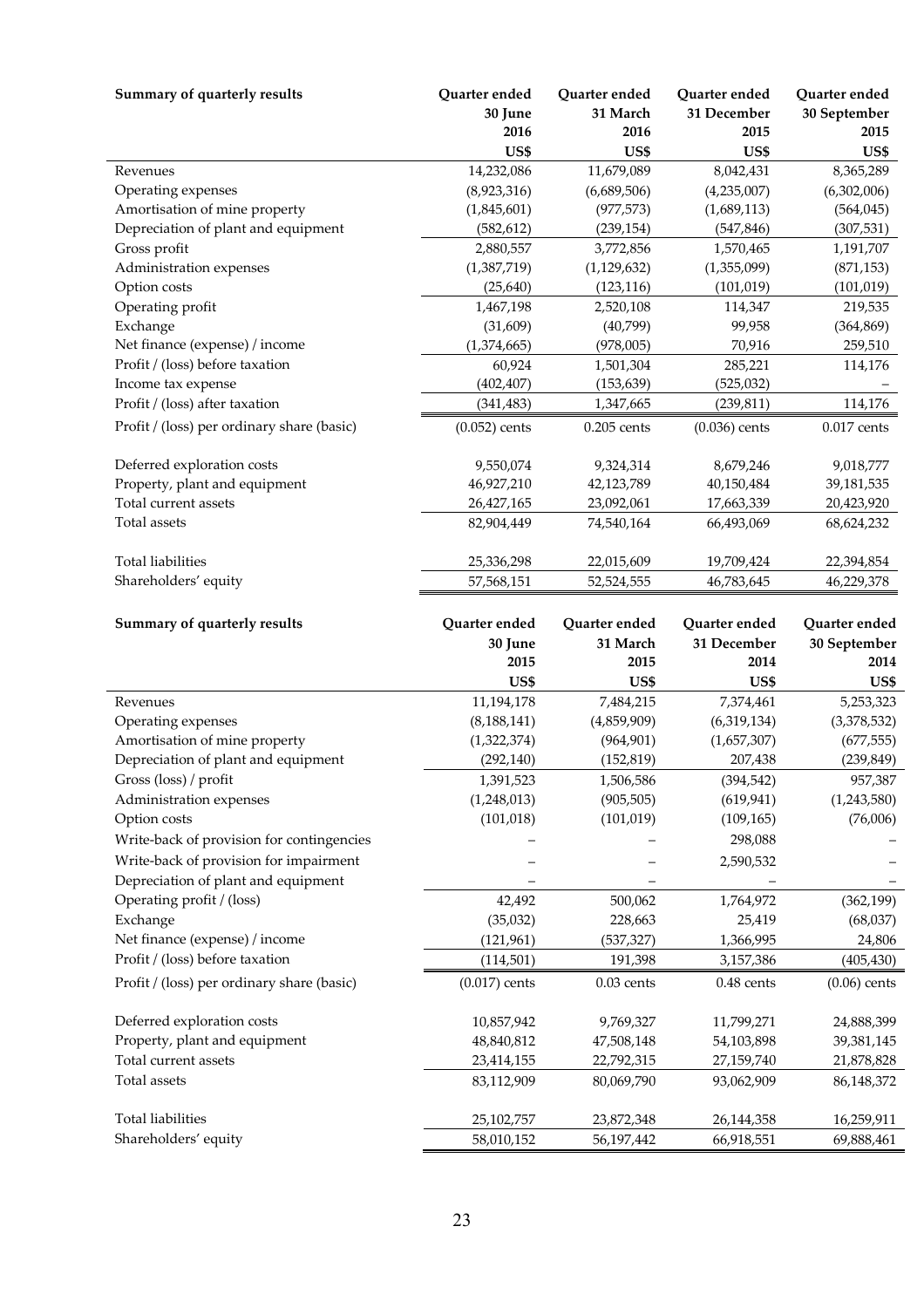# **Liquidity and Capital Resources**

# **Non-current assets**

On 30 June 2016, the Group's net assets amounted to US\$57.57 million which compares to US\$46.78 million as reported at 31 December 2015. This increase primarily reflects the effect of a strengthening of the Brazilian Real between 31 December 2015 when the rate was BrR\$3.9042 to US\$1.00, and 30 June 2016, when the rate was BrR\$3.2092 to US\$1.00. The Group has reported a profit after taxation of US\$1.01 million and it has incurred a gain of US\$9.63 million on the re-translation of the results of its Brazilian operations in the six month period since 31 December 2015.

Non-current assets totalling US\$56.48 million at 30 June 2016 (31 December 2015: US\$48.83 million), are primarily comprised of property, plant and equipment, which as at 30 June 2016 totalled US\$46.93 million (31 December 2015: US\$40.15 million) of which US\$33.69 million (31 December 2015 : US\$21.47 million) is attributable to the mining properties in production and US\$3.54 million is attributable to other assets in construction. Following the declaration of commercial production of the Sao Chico Mine with effect from 1 January 2016, the amount of U\$8.81 million was re-categorised from the category of other assets in construction to Mining Property and this value is now being amortised over the estimated mineable resources of the Sao Chico Mine.

The Group owns land, buildings, plant and equipment with a net book value of US\$9.69 million (31 December 2015: US\$7.45 million). During the first six months of 2016 the Group has acquired additional plant and machinery and other assets to the value of US\$2.13 million in the period and capitalised expenditure of US\$1.25 million for on-going capital development costs of the Palito and Sao Chico Mines. During 2015 all revenue and operating costs incurred in Sao Chico as well as long term mine development costs, principally for ramp and ventilation activities were capitalised resulting in a significantly higher level of capital development costs for the Sao Chico Mine during the first half of 2015 compared with the first six months of 2016.

The gross value ascribed to the both the Palito and Sao Chico Mining Properties is being amortised over the expected recoverable ounces of each operation. An amortisation charge totalling US\$2.54 million has been recorded for the six month period to 30 June 2016. The net book value of Property, Plant and Equipment has been increased by US\$6.89 million as a result of the retranslation of the underlying values from Brazilian Reais to US dollars.

Deferred exploration costs as at 30 June 2016 totalled US\$9.55 million (31 December 2015: US\$8.68 million) which relates to capitalised exploration expenditures around the Palito Mine, Sao Chico Mine and the wider Jardim do Ouro project area. The carrying value has been increased by US\$1.42 million as a result of the variation in the exchange rates since the start of the year.

# **Finance and debt**

On 26 September 2014, the Group entered into a US\$8 million credit facility (the "Sprott Facility") with the Sprott Resource Lending Partnership ("Sprott") which provided additional funding for the continued development of the Palito and the Sao Chico Mines, to finance an additional drilling programme at the Sao Chico Mine and for general corporate purposes. The Sprott Facility is for a term expiring on 31 December 2016 and carries interest at a rate of 10% per annum. During 2015 the Group repaid US\$4.0 million of the US\$8.0 million loan to Sprott leaving a liability at 31 December 2015 of US\$4.0 million which the Group will repay during 2016. The first of nine equal monthly repayment instalments was paid on 29 April 2016 and during the second quarter of 2016 the Group repaid US\$1.33 million, leaving US\$2.67 million outstanding.

On 30 December 2015, the Group's major shareholder, Fratelli Investments Limited ("Fratelli") agreed to provide an interim unsecured short term working capital convertible loan facility of US\$5 million (the "2015 Convertible Loan") to the Group to provide additional working capital facilities. The 2015 Convertible Loan is for a period expiring on 31 January 2017 and for a maximum of US\$5 million. The facility could be drawn-down in up to three separate instalments of an initial US\$2 million and two further instalments of US\$1.5 million each. The Group announced on 6 January 2016 that it had made an initial draw down of US\$2 million in respect of the 2015 Convertible Loan. The 2015 Convertible Loan was available to be used at any time up to 30 June 2016 but the Group decided not to draw down any additional amounts during the first six months of 2016. Interest is chargeable at the rate of 12% per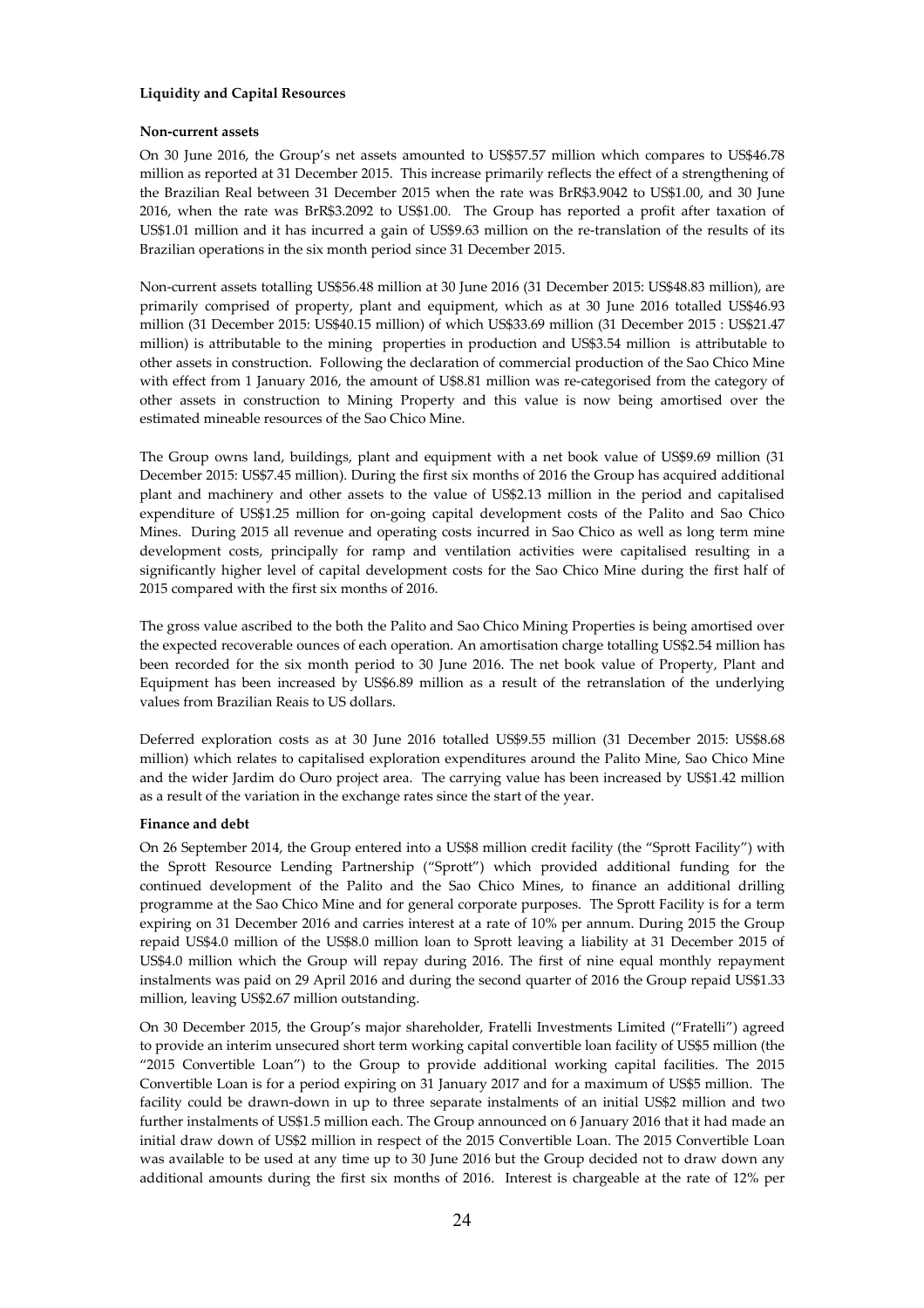annum. There is no prepayment penalty or arrangement fee. The 2015 Convertible Loan is unsecured and subordinated to the Group's existing loan facilities, including the secured loan facility arrangement provided by the Sprott.

The first US\$2 million of the 2015 Convertible Loan which was drawn down on 6 January 2016 is convertible at the election of Fratelli Investments into new Serabi Ordinary Shares at an exercise price of 3.6 pence per new Serabi Ordinary Share at any time.

# **Working Capital**

The Group had a working capital position of US\$5.90 million at 30 June 2016 compared to US\$1.84 million at 31 December 2015, with the variation of US\$4.06 million detailed in the table below:

|                                  | <b>June 2016</b> | December 2015 | Variance    |
|----------------------------------|------------------|---------------|-------------|
|                                  | US\$             | US\$          | US\$        |
| <b>Current assets</b>            |                  |               |             |
| Inventories                      | 9,520,851        | 6,908,790     | 2,612,061   |
| Trade and other receivables      | 7,783,763        | 6,133,284     | 1,650,479   |
| Prepayments                      | 4,348,014        | 2,429,506     | 1,918,508   |
| Cash and cash equivalents        | 4,774,537        | 2,191,759     | 2,582,778   |
| <b>Total current assets</b>      | 26,427,165       | 17,663,339    | 8,763,826   |
| <b>Current liabilities</b>       |                  |               |             |
| Trade and other payables         | 6,480,142        | 4,212,803     | 2,267,339   |
| Trade finance facility           | 7,044,153        | 6,652,930     | 391,223     |
| Sprott credit facility           | 2,516,667        | 4,000,000     | (1,483,333) |
| Shareholder loan                 | 1,892,624        |               | 1,892,624   |
| Lease finance liabilities        | 564,373          | 732,225       | (167, 852)  |
| Derivative financial liabilities | 1,577,832        |               | 1,577,832   |
| Accruals                         | 443,601          | 226,197       | 217,404     |
| <b>Total current liabilities</b> | 20,519,392       | 15,824,155    | 4,695,237   |
| Working capital                  | 5,907,773        | 1,839,184     | 4,068,589   |
| Non-current liabilities          |                  |               |             |
| Trade and other payables         | 2,298,786        | 1,857,914     | 440,872     |
| Provisions                       | 2,309,908        | 1,898,714     | 411,194     |
| Lease finance liabilities        | 208,212          | 128,641       | 79,571      |
| Total non-current liabilities    | 4,816,906        | 3,885,269     | 931,637     |

# Inventories

In accordance with IFRS, revenues are only recognised at such time as the risks and rewards of ownership are transferred to the buyer. In relation to the copper/gold concentrate produced by the Group from its operation at the Palito Mine, this is considered to be the date on which the copper/gold concentrate contractually passes to the purchaser. In accordance with normal industry practice, initial payments from the smelter only occur after specified contractual periods following the arrival of the material at the smelter. Unsold production is held as inventory at the lower of attributable production costs and net realisable value.

The levels of inventory held by the Group have increased by US\$2.61 million compared with 31 December 2015. The inventory is calculated in Brazilian Reais and converted into US Dollars using the exchange rate at the balance sheet date. The 18% strengthening of the Brazilian Real during the six months ended 30 June 2016 would alone have contributed US\$1.5 million to the increase in inventory values. Stocks of consumable items have been increased by BrR\$2.0 million (US\$650,000) reflecting the increase in the level of activity and additional plant and equipment brought into use at the end of 2015 and during 2016. Levels of goods in process and finished goods awaiting sale have increased by BrR\$1.5 million (US\$460,000) in part reflecting higher unit production costs as a result of increased power costs resulting from higher levels of diesel power generation and maintenance costs but also the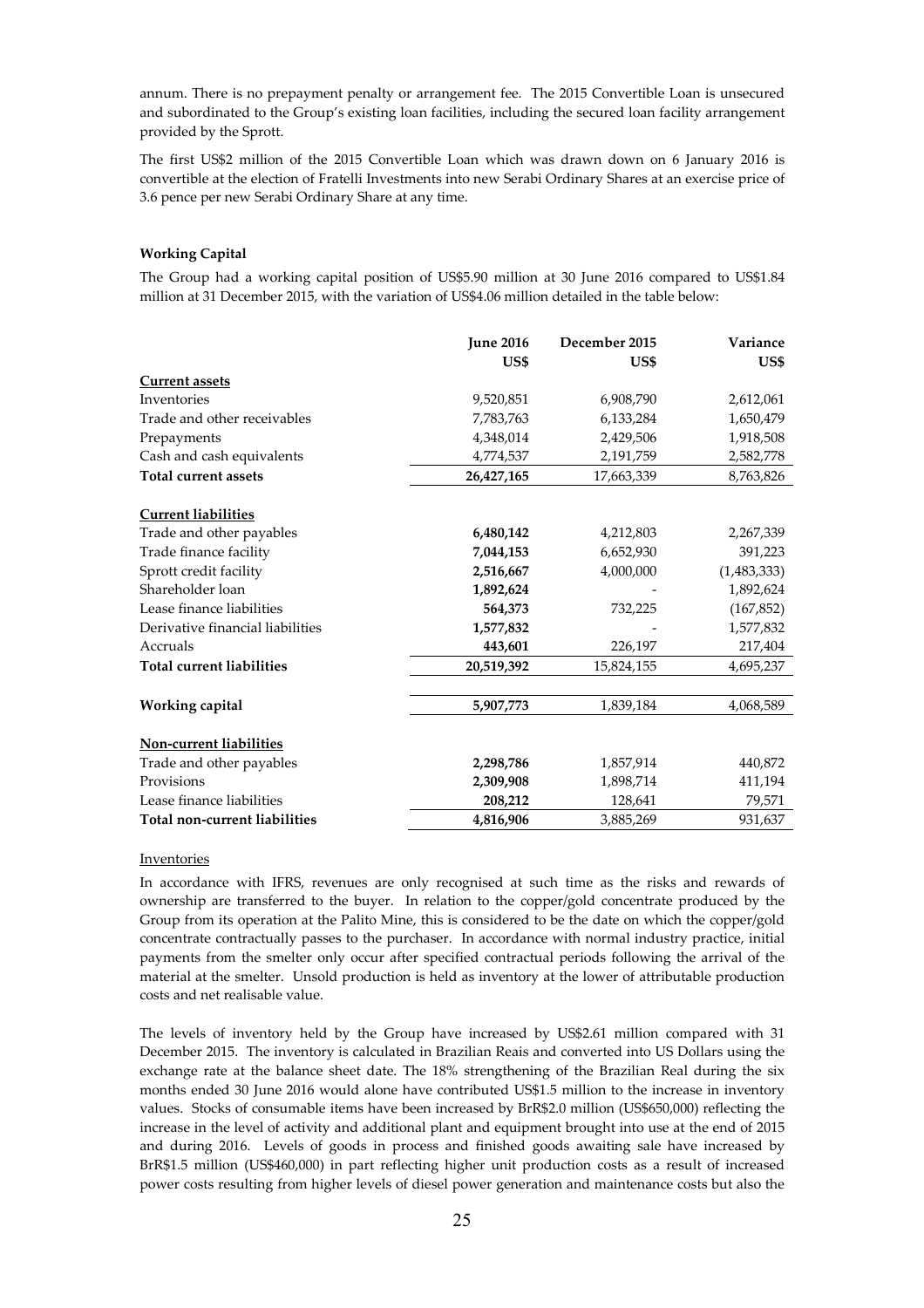inclusion from 1 January 2016 of an element of amortisation charged in the carrying value of the stockpiles of Sao Chico ore.

At 31 December 2015 the surface stockpile of coarse ore from the Palito Mine had been valued at US\$0.99 million. At the 30 June 2016 this coarse ore stockpile was valued at approximately US\$0.49 million. Average costs per tonne in Brazilian Reais are BrR\$337 per tonne compared with BrR\$382 per tonne at 31 December 2015. The strengthening of the Brazilian Real compared with the US Dollar however means that in US Dollar terms the cost per unit has increased from US\$98 per tonne to US\$105 per tonne.

During 2014 the Group established a 54,000 tonne stockpile of material that had passed through the flotation processing circuit but retained a gold grade of approximately 2.5g/t. The Group during 2015 commenced the processing of these flotation tailings through the CIP plant and will continue to process this stockpiled material as capacity is available during 2016. The value ascribed to this stockpile as at 30 June 2016 is US\$0.91 million which compares to the valuation at 31 December 2015 of US\$1.07 million. The reduction reflects the volume of material that has been processed during the six months to 30 June 2016 as well as exchange rate movements.

At 30 June 2016, the Group had on hand an inventory of approximately 340 wet metric tonnes (31 December 2015: 363 wet metric tonnes) of copper/gold concentrate of which 20 tonnes was located at the Palito Mine (31 December 2015: 63 tonnes), 160 tonnes was on-route to the port of Belem (31 December 2015: 160 tonnes) and the remaining 160 tonnes was on-route to the refinery (31 December 2015: 120 tonnes). The value of this inventory of copper/gold concentrate awaiting sale was approximately US\$3.25 million (31 December 2015: US\$1.95 million).

The valuation attributable to gold locked up within the processing plant, waiting to be smelted or in the process of being sold has decreased to US\$1.15 million as at 30 June 2016, (31 December 2015: US\$1.09 million).

Inventories of consumables (fuel, spare parts, chemicals, explosives etc.) at 30 June 2016 of US\$2.30 million have increased by approximately US\$0.94 million or 69% in comparison with the same inventory of consumables at 31 December 2015 (US\$1.36 million). The Group acquires stocks of certain materials including reagents and explosives and other consumables in quantities that are sufficient for up to three to four months consumption requirements to minimise freight and other logistics costs and improve pricing. The levels of inventory have increased reflecting a requirement to keep on hand higher levels of items related to equipment and plant maintenance. The increase also reflects the continued increase in activity at the Sao Chico Mine which entered into commercial production with effect from 1 January 2016. As all consumable stock is valued in Brazilian Reais, the valuation is also subject to exchange rate fluctuations. As such, the level of inventory in Brazilian Reais increased by BrR\$1.99 million, or 37%, from BrR\$5.31 million to BrR\$7.39 million.

## Debtors

Trade and other receivables at 30 June 2016 of US\$7.78 million has increased by US\$1.65 million from US\$6.13 million at 31 December 2015. As at 30 June 2016, the Group was owed US\$7.46 million (31 December 2015: US\$5.99 million) in respect of shipments of concentrate that had been made to the refinery but in accordance with the contractual payment terms remained outstanding at that date. Under the terms of the contract the Group receives instalments against the total value of each shipment on pre-determined dates with the final settlement only being made once the final metal content has been agreed between the Group and the refinery which may be up to 120 days after the date of arrival.

Monthly shipments of copper/gold concentrate which account for the bulk of the trade receivables vary according to the timing of collections from site and sailing dates, as well as reflecting normal production fluctuations resulting in varying tonnages and grades of material being produced and shipped. The variation in volumes shipped during each month will therefore result in fluctuations in the level of gold and copper recognised as revenue each month and the corresponding debtor balance in addition to prevailing metal prices. As at 30 June 2016 the Group was awaiting settlement for approximately 5,515 ounces of gold compared with a settlement outstanding at the end of December 2015 of approximately 5,065 ounces. The prevailing gold price at the end of June 2016 was approximately US\$1,276 per ounce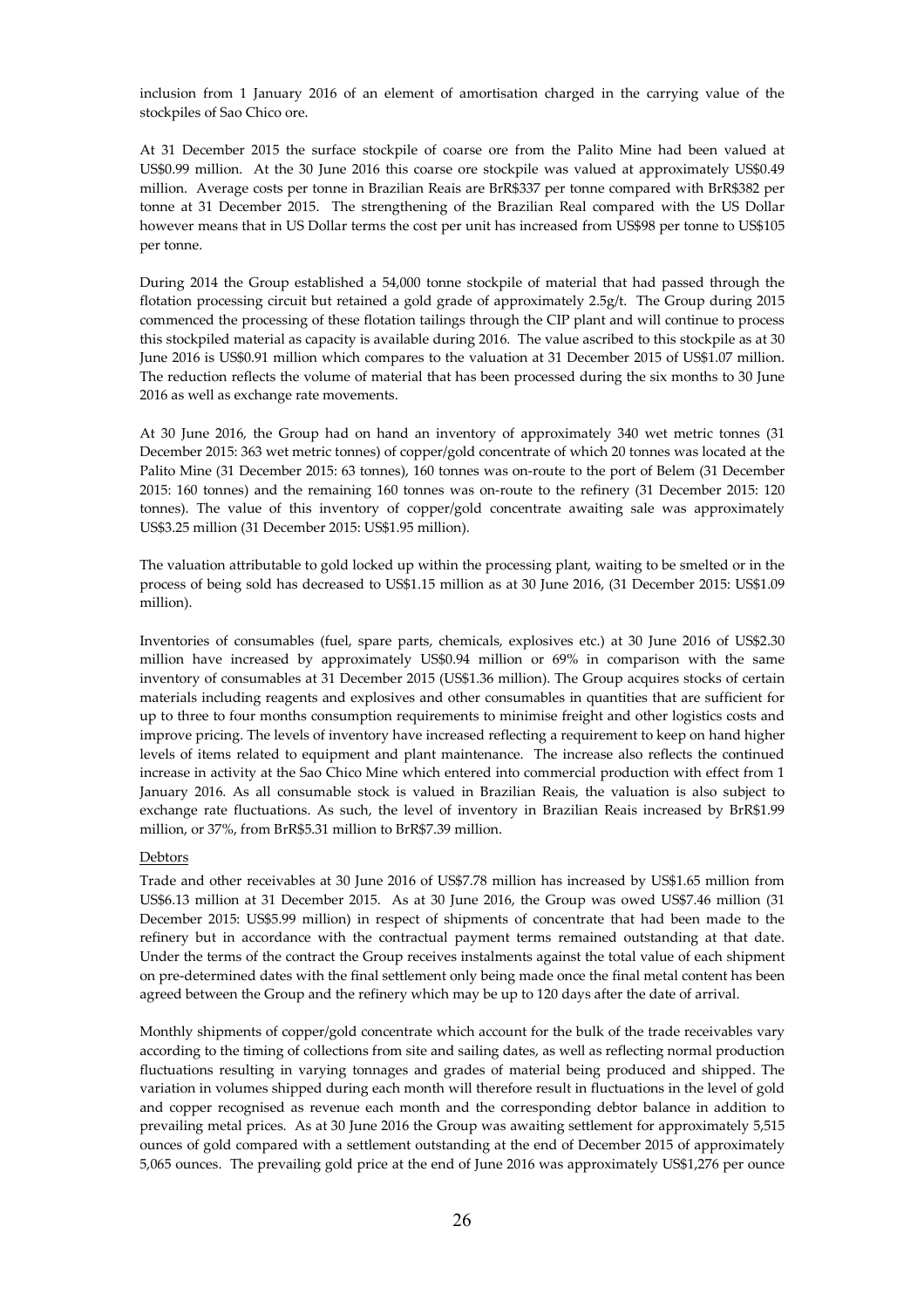compared to US\$1,060 per ounce at the end of December 2015 which in conjunction with the slight increase in ounces awaiting payment accounts for the increase in the receivable due to the Group.

Also included within trade and other receivables are some trade advances for freight and insurance which have increased by US\$184,194 from US\$136,693 at 31 December 2015 to US\$320,887 at 30 June 2016.

# Cash

Between 31 December 2015 to 30 June 2016 cash balances have increased by approximately US\$2.58 million reflecting in part the advance of US\$2.0 million received from Fratelli Investments Limited in January 2016 but also the cash flow generated from operations during the six month period of approximately US\$5.38 million and capital and development expenditure in the period of a further US\$3.35 million. The Group has repaid US\$1.34 million of the Sprott loan during the second quarter of 2016, but increased its liability due under the short term trade finance facility by US\$0.39 million and settled finance lease arrangements of US\$0.38 million.

#### Liabilities

Current liabilities have increased by US\$4.69 million from US\$15.82 million at 31 December 2015 to US\$20.52 million at 30 June 2016.

Trade and other payables amounting to US\$6.48 million at 30 June 2016 compare with an amount owed by the Group of US\$4.21 million at 31 December 2015. Most of these liabilities are denominated in Brazilian Reais and it is estimated that approximately US\$750,000 of this increase in the liabilities is attributable to the exchange rate movement. Of the total increase of US\$2.27 million, trade creditors accounts for US\$1.39 million (including exchange rate variations) as a result of increased activity at both the Palito and Sao Chico Mines, social and security taxes payable increased by US\$0.29 million and there was a total increase of S\$0.56 million in the provision for the "thirteenth" salary, which is a provision for the additional months' salary that Brazilian employees are allowed to receive at the end of the year.

The Group operates a short term trade finance facility to minimise the effect on the working capital of the Group caused by the delay between production of copper/gold concentrate and payments for the material from the end purchaser. This facility is with a precious metals trading group whereby the Group can obtain an advance payment for the copper/gold concentrate once it has left the port in Belem, Brazil, secured against the debt due from the end purchaser. During the six months ended 30 June 2016 the total funds received by the Group under this facility were US\$11.9 million with US\$11.5 million having been repaid out of the receipts from the sale of copper and gold following refining. As at 30 June 2016 an amount of US\$7.04 million is owed by the Group (31 December 2015: US\$6.65 million) and will be repaid from the sale of the copper and gold extracted from the concentrate when the refining of the unprocessed material is completed.

The amount due under the loan facility to Sprott shows a reduction of US\$1.48 million. The Group repaid US\$1.33 million in capital repayments during the second quarter of 2016. The additional reduction of US\$0.15 million is merely a reflection of the accounting for the fair value of the gold call options granted to Sprott as part of the renegotiation of the payment period of the facility. The cash element outstanding at 30 June 2016 was US\$2.67 million.

The Group drew down, in January 2016, US\$2 million under a total US\$5 million convertible loan facility with its major shareholder Fratelli Investments Limited. The Group has accounted for the fair value of the equity element of this facility which at the date of the drawdown was estimated at US\$0.18 million. The value of the derivative at the date of grant is being amortised over the term of the facility.

The Group acquires some mobile equipment under finance leases. At 30 June 2016 the Group had liabilities under these financial leases totalling US\$0.72 million of which US\$0.56 million is due for repayment within one year (31 December 2015: US\$0.73 million). The remaining lease terms range from a twelve month period to a eighteen month period and bear interest at a rate between 6.7% and 6.85% per annum. (See below for further details on the amounts owed in more than one year).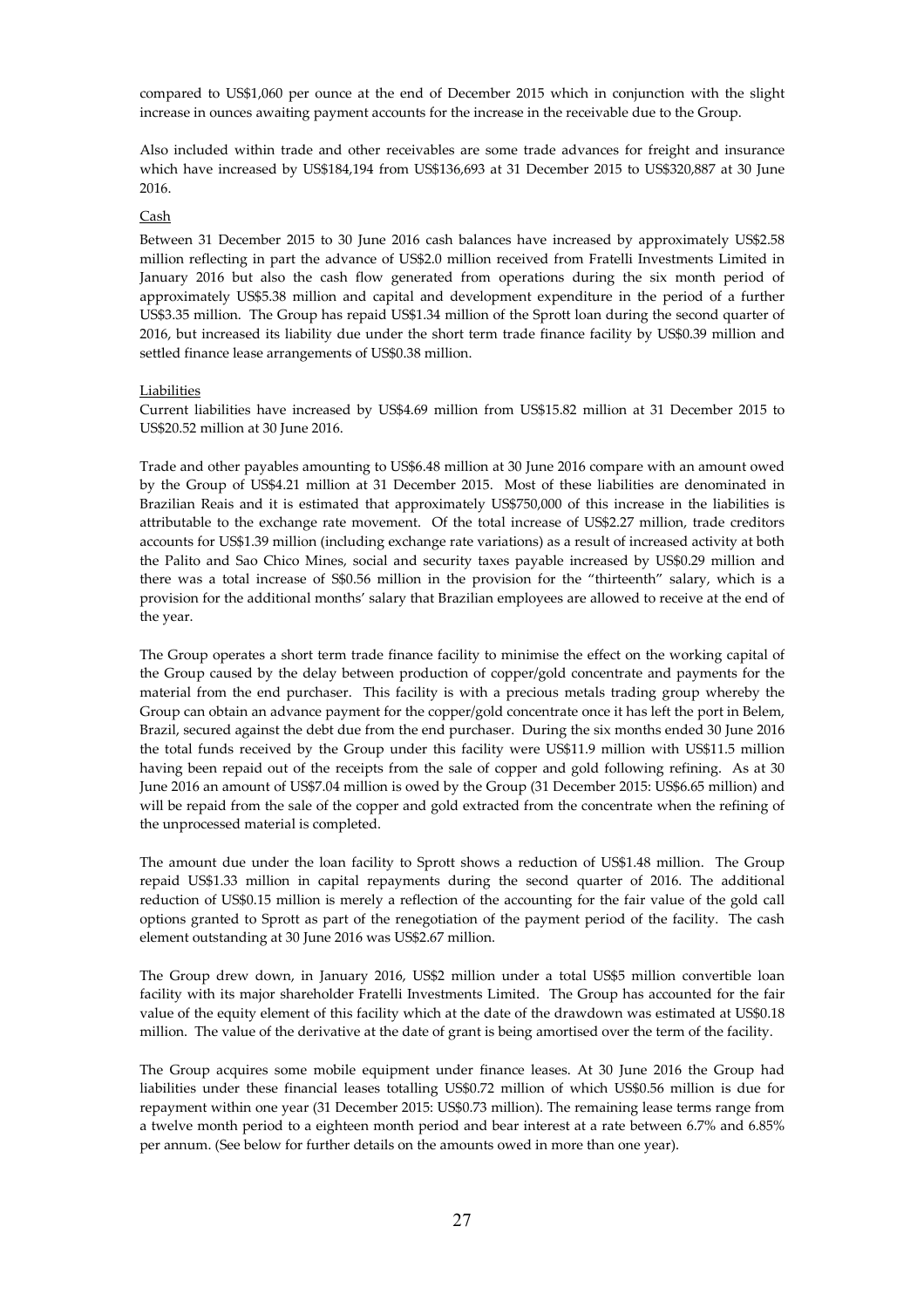The liability for derivatives relates to

- (i) a call option for 2,500 ounces of gold exercisable at a price of US\$1,125 which expires on 30 June 2017. The initial liability calculated at the date that the option was granted was US\$212,500. With the increase in the gold price between the date of grant and the period end, this call option had increased in value by US\$352,250 to US\$564,750 as at 30 June 2016.
- (ii) The fair value attributable to the convertible loan facility that has been drawn down. The initial liability of this derivative calculated at the date of the draw down was US\$199,413. With the increase in the price of the Group ordinary shares the value of this derivative had increased by approximately US\$813,669 to US\$1,103,082 at the period end.

Long-term trade and other payables have increased by approximately US\$0.44 from US\$1.86 million at 31 December 2015 to US\$2.23 million. The increase in this liability which is due for settlement in Brazilian Real reflects the 19% strengthening of the Real from 31 December 2015 to 30 June 2016.

The Group makes provision for the future estimated rehabilitation costs for its mine sites at Palito and Sao Chico. The value of the rehabilitation provision carried by the Group at 31 December 2015 was US\$1.87 million. The value at 30 June 2016 is US\$2.30 million the increase reflecting the exchange rate movements from 31 December 2015 to 30 June 2016. The Group carried out a review of the underlying cost assumptions as at 31 December 2015.

Liabilities under lease finance arrangements have increased by US\$0.08 million reflecting the new leases taken out during 2016.

The Group does not have any asset backed commercial paper investments.

# **Non-IFRS Financial Measures**

The gold mining industry has sought to establish a common voluntary standard to enable investors to assess and compare the performance of companies engaged in gold mining activities. The Group has elected to provide calculations of Cash Costs and All-In Sustaining Costs and has confirmed its calculation of these performance measurements with the guidance notes released by the World Gold Council. The measures seek to capture all of the important components of the Group's production and related costs. In addition, management utilises these and similar metrics as a valuable management tool to monitor cost performance of the Group's operations. These measures and similar measures have no standardised meaning under IFRS and may not be comparable to similar measures presented by other companies. This measure is intended to provide additional information and should not be considered in isolation or as a substitute for measures of performance prepared in accordance with IRFS.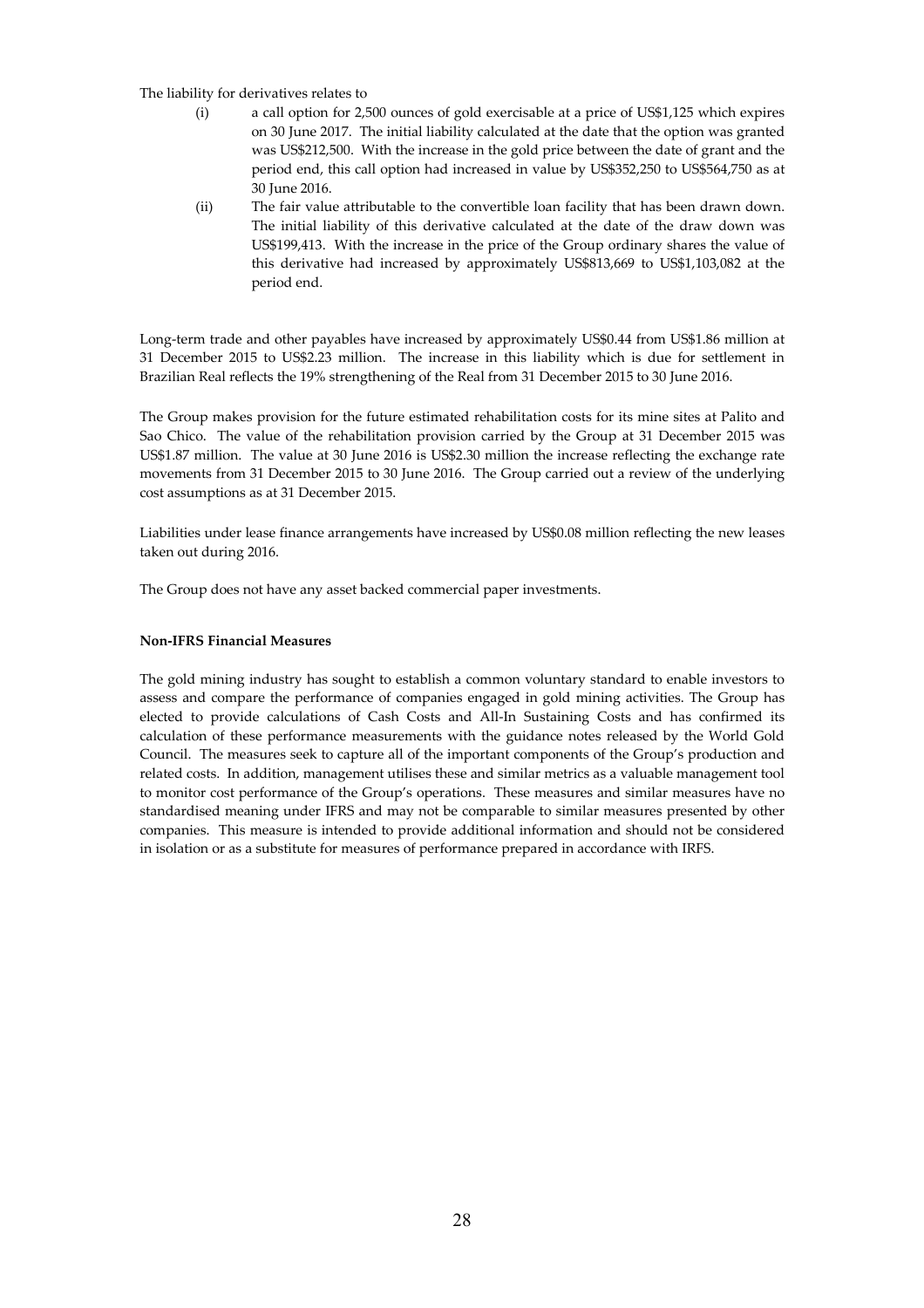# *Total cash cost and all-in sustaining cost*

The following table provides a reconciliation between non-IFRS cash cost and non-IFRS all-in sustaining cost to production costs included in cost of sales as disclosed in the consolidated statement of comprehensive income.

|                                             | 6 Months Ended | 6 Months Ended | 12 Months to |
|---------------------------------------------|----------------|----------------|--------------|
|                                             | 30 June 2016   | 30 June 2015   | 31 Dec 2015  |
|                                             | (US\$)         | (US\$)         | (US\$)       |
| Cost of sales                               | 15,612,822     | 13,048,050     | 23,585,063   |
| Add/(subtract)                              |                |                |              |
| Finished goods and WIP inventory stock      |                |                |              |
| adjustment                                  | 159,120        | (779, 262)     | (1,780,142)  |
| Grossing up of revenue for metal deductions | 496,450        | 369,319        | 880,331      |
| By-product credits                          | (1,267,620)    | (1,239,723)    | (2,482,958)  |
| Total Cash Cost of production               | 15,000,772     | 11,385,342     | 20,202,294   |
|                                             |                |                |              |
| Corporate G&A (excl. exceptional items)     | 2,184,478      | 2,153,518      | 4,379,770    |
| Share-based remuneration                    | 148,756        | 202,037        | 404,075      |
| Capitalised cost for mine development       | 1,249,151      | 621,799        | 1,637,135    |
| ("AISC")<br>of<br>Sustaining Cost<br>All-In |                |                |              |
| production                                  | 18,583,157     | 14,362,896     | 26,623,274   |
|                                             |                |                |              |
|                                             |                |                |              |
|                                             | 6 Months Ended | 6 Months to    | 12 month to  |
|                                             | 30 June 2016   | 30 June 2015   | 31 Dec 2015  |
|                                             | (ounces)       | (ounces)       | (ounces)     |
| Gold production for Cash Cost and AISC      |                |                |              |
| purposes <sup>(1)</sup>                     | 19,667         | 14,843         | 29,841       |
|                                             |                |                |              |
|                                             | 6 Months Ended | 6 Months to    | 12 Months to |
|                                             | 30 June 2016   | 30 June 2015   | 31 Dec 2015  |

|                                            | $00 \mu \text{m}$ | $00 \mu \text{m}$ | $V1$ Dec 2010 |
|--------------------------------------------|-------------------|-------------------|---------------|
|                                            | (US\$)            | 'US\$)            | (US\$)        |
| Total Cash Cost of production (per         |                   |                   |               |
| ounce) $(1)$                               | US\$763           | US\$767           | US\$677       |
| Total All-In Sustaining Cost of production |                   |                   |               |
| (per ounce) $(1)$                          | <b>US\$945</b>    | US\$967           | US\$892       |

(1) The Sao Chico Mine was only declared to be in Commercial Production with effect from 1 January 2016 and all costs and revenues relating to this mine were capitalised prior to this date. The Income Statements for 2015 therefore only reflect the revenues and costs arising from the gold produced from the Palito Mine and the Cash Cost sand AISC for the 2015 comparative period therefore also only reflect the activities from the Palito Mine.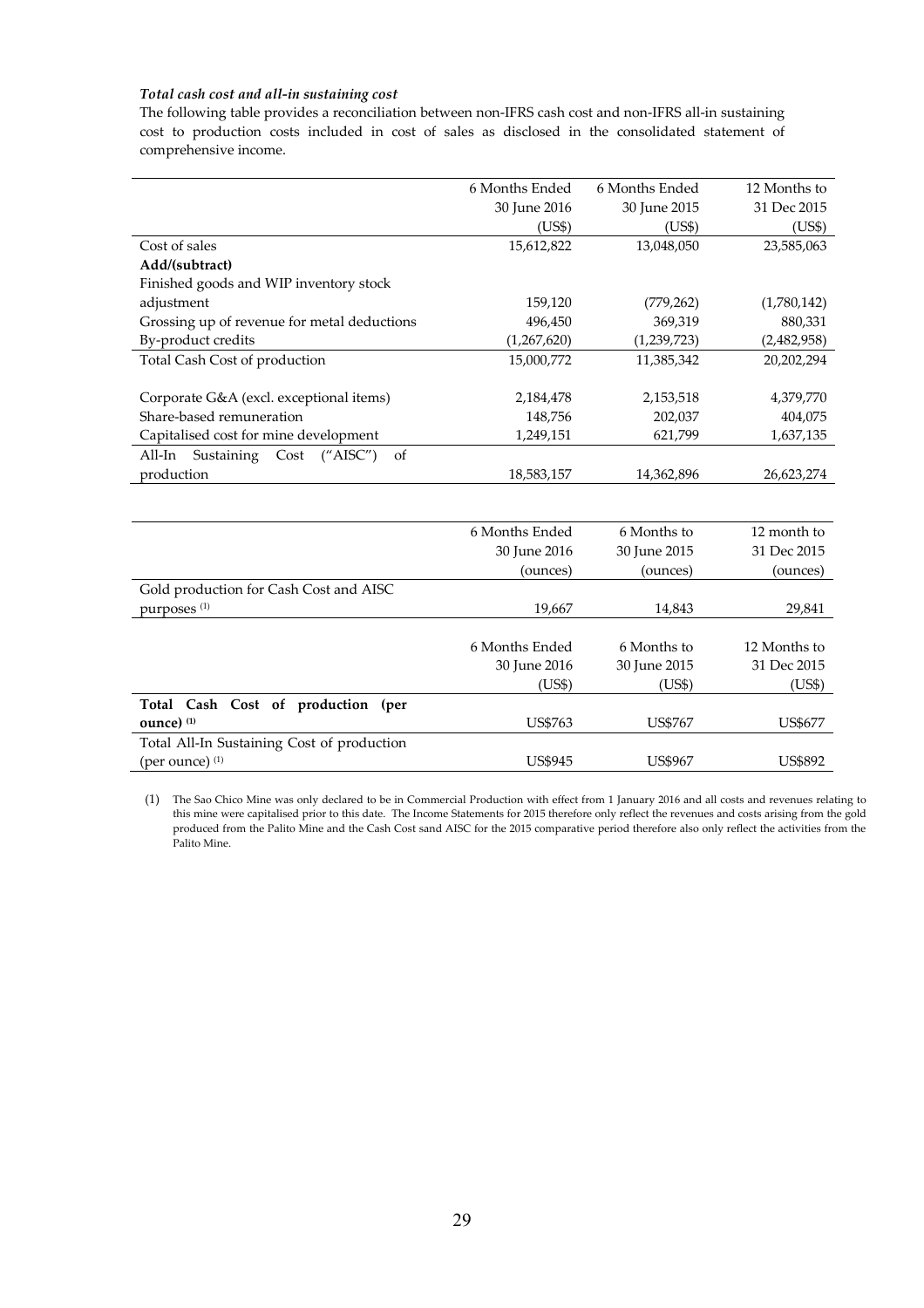# **Contractual commitments**

The Group has operating leases in respect of office premises in London, England and Belo Horizonte and Belem in Brazil.

The Group holds certain exploration prospects which require the Group to make certain payments under rental or purchase arrangements allowing the Group to retain the right to access and undertake exploration on these properties. Failure to meet these obligations could result in forfeiture of any affected prospects.

Management estimates that the cost over the next twelve months of fulfilling the current contracted commitments on these exploration properties in which the Group has an interest is approximately US\$60,000 (31 December 2015: US\$90,000).

|                               | Payments due by period |           |           |           |         |
|-------------------------------|------------------------|-----------|-----------|-----------|---------|
| Contractual obligations       | Total                  | Less than | 1-3 years | 4-5 years | After 5 |
|                               |                        | 1 year    |           |           | years   |
|                               | S                      |           | S         | \$        | -56     |
| Short term debt               | 4,868,270              | 4,868,270 |           |           |         |
| Capital lease obligations     | 639,201                | 430,989   | 208,212   |           |         |
| Operating leases              | 106,539                | 94.326    | 12,213    |           |         |
| Purchase obligations          |                        |           |           |           |         |
| Other long term obligations   |                        |           |           |           |         |
| Total contractual obligations | 5,614,010              | 5,393,585 | 220,425   |           |         |

## **Transactions with related parties of the Group**

The following transactions have been undertaken with related parties in the 24 months prior to 30 June 2016.

On 30 December 2015, the Group's major shareholder, Fratelli Investments Limited ("Fratelli") agreed to provide an interim unsecured short term working capital convertible loan facility of US\$5 million (the "2015 Convertible Loan") to the Group to provide additional working capital facilities. The 2015 Convertible Loan is for a period expiring on 31 January 2017 and for a maximum of US\$5 million. The facility could be drawn-down in up to three separate instalments of an initial US\$2 million and two further instalments of US\$1.5 million each. The 2015 Convertible Loan was available to be used at any time up to 30 June 2016. Interest is chargeable at the rate of 12% per annum. There is no prepayment penalty or arrangement fee. The 2015 Convertible Loan is unsecured and subordinated to the Group's existing loan facilities, including the secured loan facility arrangement provided by the Sprott Resource Lending Partnership.

The first US\$2 million of the 2015 Convertible Loan is convertible at the election of Fratelli Investments into new Serabi Ordinary Shares at an exercise price of 3.6 pence per new Serabi Ordinary Share at any time. The remaining amount of the 2015 Convertible Loan, if drawn down, could be repaid by the Group at its option at any time on or before 30 June 2016. Thereafter, Fratelli Investments would have the right to convert all or part of the remaining amount of the 2015 Convertible Loan into new Serabi Ordinary Shares at an exercise price of 3.6 pence per new Serabi Ordinary Share at any time. The Group announced on 6 January 2016 that it had made an initial draw down of US\$2 million in respect of the 2015 Convertible Loan. No further draw-down against the facility has been made.

Fratelli Investments Ltd owns 343,613,166 ordinary shares representing 52.35% of the voting shares in issue and is considered to be the controlling party.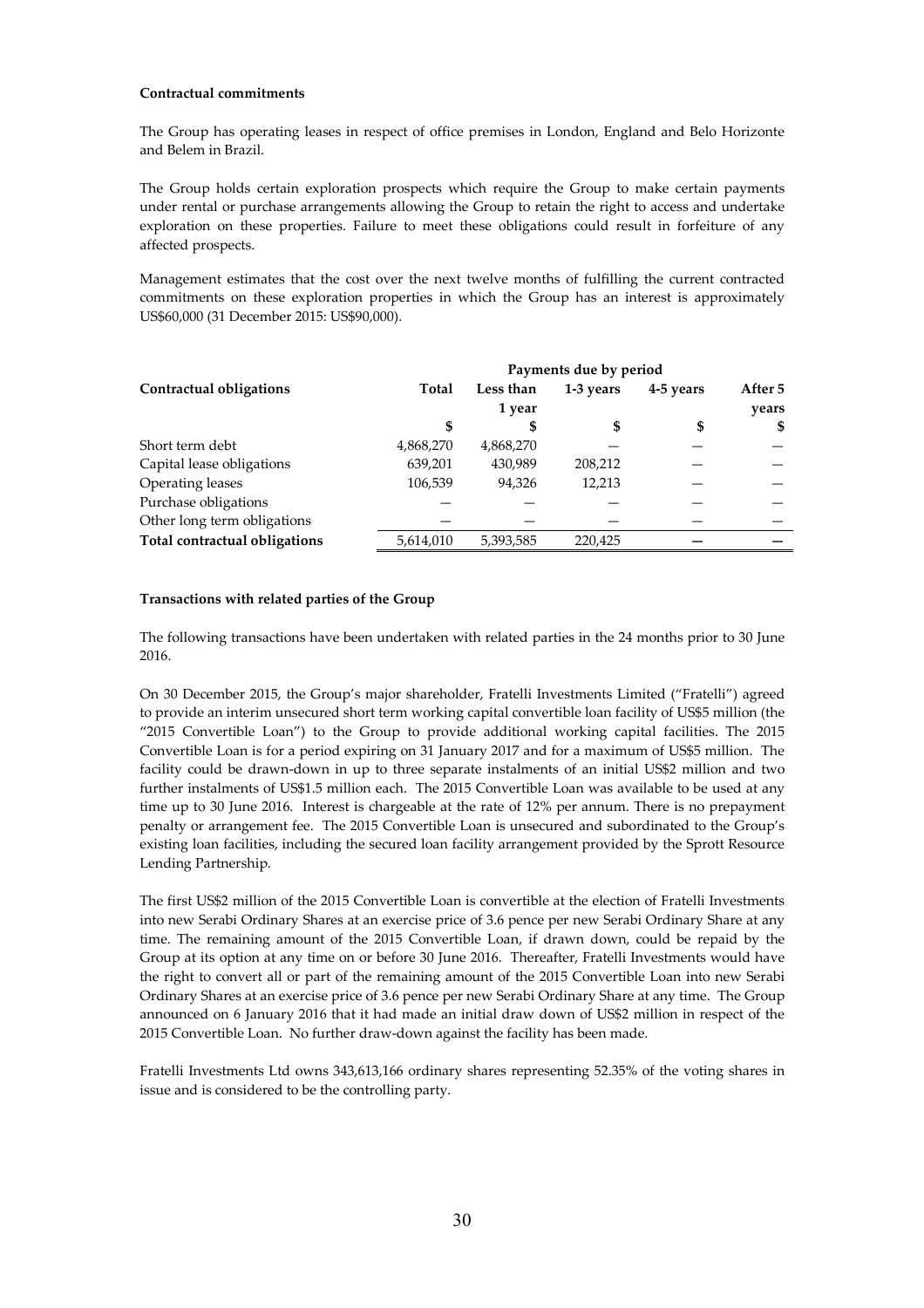# **Financial and other instruments**

The Group's financial assets at 30 June 2016 which comprise other receivables and cash are classified as loans and receivables. All of the Group's financial liabilities which comprise trade and other payables and interest bearing liabilities, are classified as liabilities measured at amortised cost.

The Group, through its arrangements with Auramet Trading LLC and Sprott Resource Lending and because of the nature of the Convertible Loan with Fratelli Investment Limited ("Fratelli") has entered into the following derivative transactions.

Under its arrangements with Auramet it enters into short term hedging of a significant portion (90% to 95%) of the sales of gold contained in copper/gold concentrate protecting the Group against price variations between the date that it secures loan advances from Auramet for a specific shipment and the pricing that it will receive in respect of that shipment under its contractual arrangements with the refinery to whom the gold is finally sold. The arrangements are revalued at the period end to reflect prevailing prices. Any notional income or expense arising from this revaluation is taken to the income statement.

In January 2016, the Group granted a call option to Sprott over 2,500 ounces of gold at a price of US\$1,125 for a period expiring on 30 June 2017. The fair value at the date of the grant of these options is charged to the income statement over the option period. The option was revalued at the period end and any gain or loss arising on the revaluation has been taken to the income statement.

The convertible loan arrangement with Fratelli, being a loan denominated in US Dollars but convertible in shares based on a price denominated in UK Pounds Sterling, has a derivative element arising because the number of shares to be issued in settlement of the loan is not fixed reflecting the specific terms of the conversion rights. This fair value is revalued at the end of each period taking into account the changes in exchange rate, the prevailing share price and the remaining conversion period. Any gain or loss arising on the revaluation has been taken to the income statement.

The main financial risks arising from the Group's activities remain unchanged from the previous financial year namely commodity prices, currency, liquidity, credit and interest rates. The Board reviews and agrees policies for managing each of these risks and these are summarised below:

## *Commodity price risk*

By the nature of its activities the Group and the Company are exposed to fluctuations in commodity prices and in particular the price of gold and copper as these could affect its ability to raise further finance in the future, its future revenue levels and the viability of its projects. It is not currently the Group's intention to enter into any arrangements to protect itself from changes in the prices of these commodities. The Group does however closely monitor the prices of these commodities and will consider the use of hedging contracts, where appropriate, in future.

Whilst not representing a financial instrument at 30 June 2016, the Group carried inventory of finished goods and work-in-progress valued at US\$7.22 million (31 December 2015: US\$5.55 million) including US\$3.30 million of copper/gold concentrate representing 340 tonnes of material awaiting sale (31 December 2015: US\$1.95 million) and US\$3.92 million of other material in process (31 December 2015: US\$3.60 million). Of the copper/gold concentrate, the Group had, at the end of the quarter ended 30 June 2016, entered into arrangements fixing prices for approximately 95% of the gold content within 160 tonnes of this material. However all other inventory as at 30 June 2016, which is unsold, is subject to future variation in commodity prices and accordingly the results for the period and the equity position of the Group may be affected by any change in commodity prices subsequent to the end of the period.

# *Interest rate risk*

During 2016, 2015 and 2014 the Group has taken out fixed rate finance leases for the acquisition of some equipment and have utilised floating rate short term trade finance in respect of sales of copper/gold concentrate production.

The Company has entered into an agreement with Auramet Trading LLC ("Auramet"), for a trade finance facility of USS\$7.5 million under which Auramet will provide advance payment for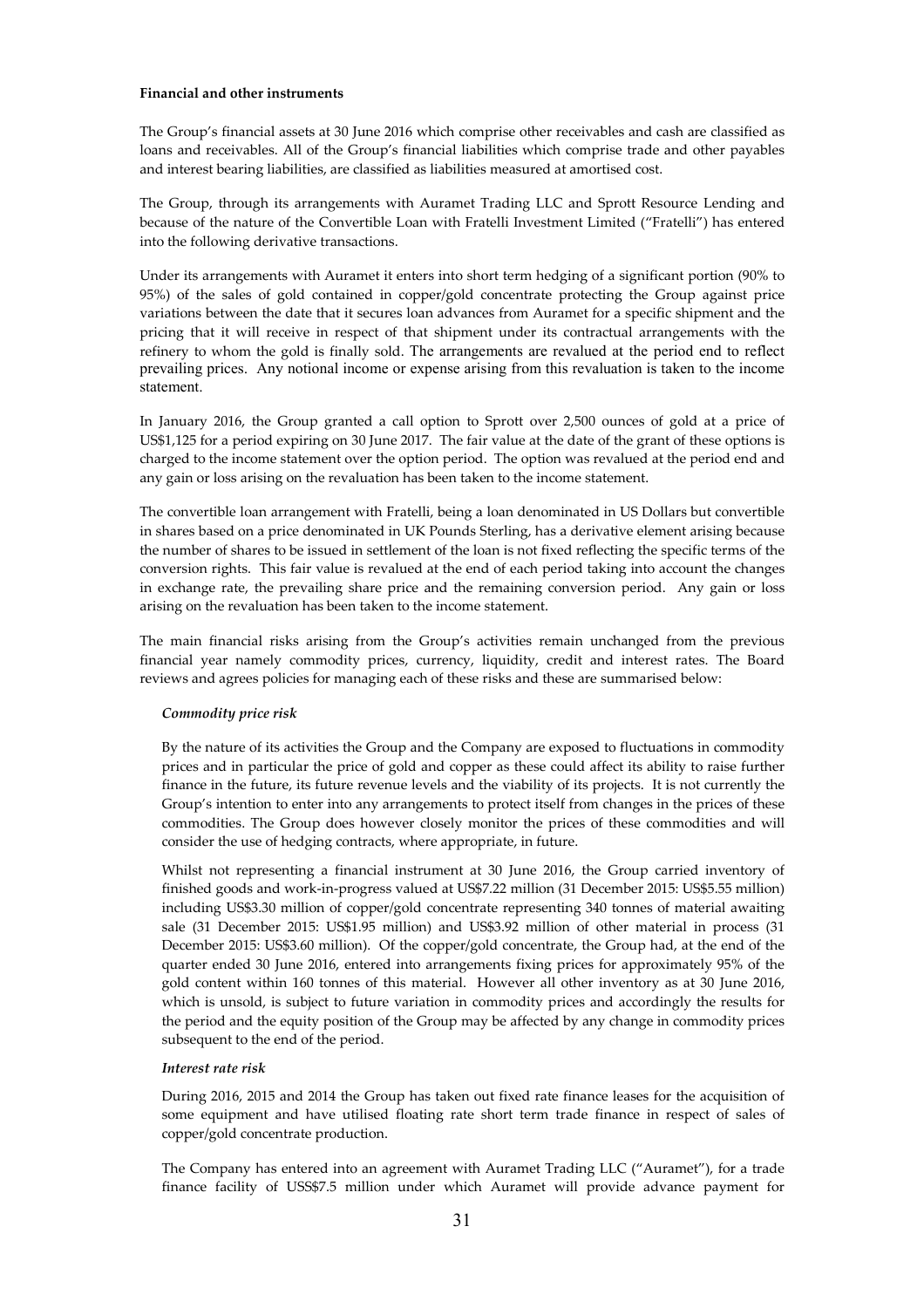shipments of copper/gold concentrate for the period between shipments leaving Brazil and settlement from the refinery. The advance payments bear interest at 3 month US\$ LIBOR plus 5%.

Serabi Gold plc has also entered into a US\$8 million credit facility (the "Sprott Facility") with the Sprott Resource Lending Partnership ("Sprott") to be used to provide additional funding for the continued development of the Palito Mine and the Sao Chico gold project, to finance an additional drilling programme at Sao Chico and for general corporate purposes. On 20 January 2016 the Sprott Facility was extended for a term expiring on 31 December 2016. It carries interest at a rate of 10% per annum. As at 30 June 2016, the amount of US\$2.67 million (excluding future interest) was outstanding in respect of the Sprott Facility.

On 30 December 2015, Fratelli Investments Limited ("Fratelli"), the Company's major shareholder, agreed to provide an interim unsecured short term working capital convertible loan facility of US\$5 million (the "2015 Convertible Loan") to the Group to provide additional working capital facilities. The 2015 Convertible Loan is for a period expiring on 31 January 2017 and for a maximum of US\$5 million. Interest is chargeable at the rate of 12% per annum. The Group announced on 6 January 2016 that it had made an initial draw down of US\$2 million in respect of the 2015 Convertible Loan.

## *Liquidity risk*

Historically the Group has relied primarily on funding raised from the issue of new shares to shareholders but has also received short term loans from its shareholders. It also uses floating rate short-term trade finance and fixed rate finance leases to finance its activities.

On 26 September 2014, Serabi Gold plc entered into the Sprott Facility details of which are set out above. Serabi may prepay in whole the Sprott Facility prior to 31 December 2016. If such repayment is made after 1 July 2016 the penalty shall be equal to 60% of the remaining interest charges that would otherwise have been due under the Sprott Facility up until the expiry of the Sprott Facility.

The Group has a trade financing arrangement for up to US\$7.5 million with Auramet Trading LLC for the sale of its copper/gold concentrate production which is sold to a European refinery. Under the terms of this financing arrangement Auramet will advance to Serabi up to 95% of the gold content of a shipment of copper/gold concentrate secured against the final sale proceeds from the refinery. The period between the date of advance and settlement varies depending on the date of arrival at the refinery but is between 100 and 120 days. Interest is charged at 5.0% above 3 month US\$ LIBOR. The arrangements oblige the Group to fix the price of the gold that is subject to an advance payment and in so doing eliminate the pricing risk between the date of the advance and the contractual settlement terms with the refinery.

On 30 December 2015, the Group entered into the 2015 Convertible Loan with its major shareholder, Fratelli. The facility may be drawn-down in up to three separate instalments of an initial US\$2 million and two further instalments of US\$1.5 million each. The 2015 Convertible Loan was available to be used at any time up to 30 June 2016. Interest is chargeable at the rate of 12% per annum. There is no prepayment penalty or arrangement fee. The 2015 Convertible Loan is unsecured and subordinated to the Group's existing loan facilities, including the secured loan facility arrangement provided by the Sprott Resource Lending Partnership.

The first US\$2 million of the 2015 Convertible Loan is convertible at the election of Fratelli Investments into new Serabi Ordinary Shares at an exercise price of 3.6 pence per new Serabi Ordinary Share at any time. The remaining amount of the 2015 Convertible Loan, if drawn down, may be repaid by the Group at its option at any time on or before 30 June 2016. Thereafter, Fratelli Investments will have the right to convert all or part of the remaining amount of the 2015 Convertible Loan into new Serabi Ordinary Shares at an exercise price of 3.6 pence per new Serabi Ordinary Share at any time. The Group announced on 6 January 2016 that it had made an initial draw down of US\$2 million in respect of the 2015 Convertible Loan.

As at 30 June 2016, in addition to the Sprott Facility, the 2015 Convertible Loan and the Auramet facility, the Group had obligations under fixed rate finance leases amounting to US\$0.78 million (31 December 2015: US\$0.86 million).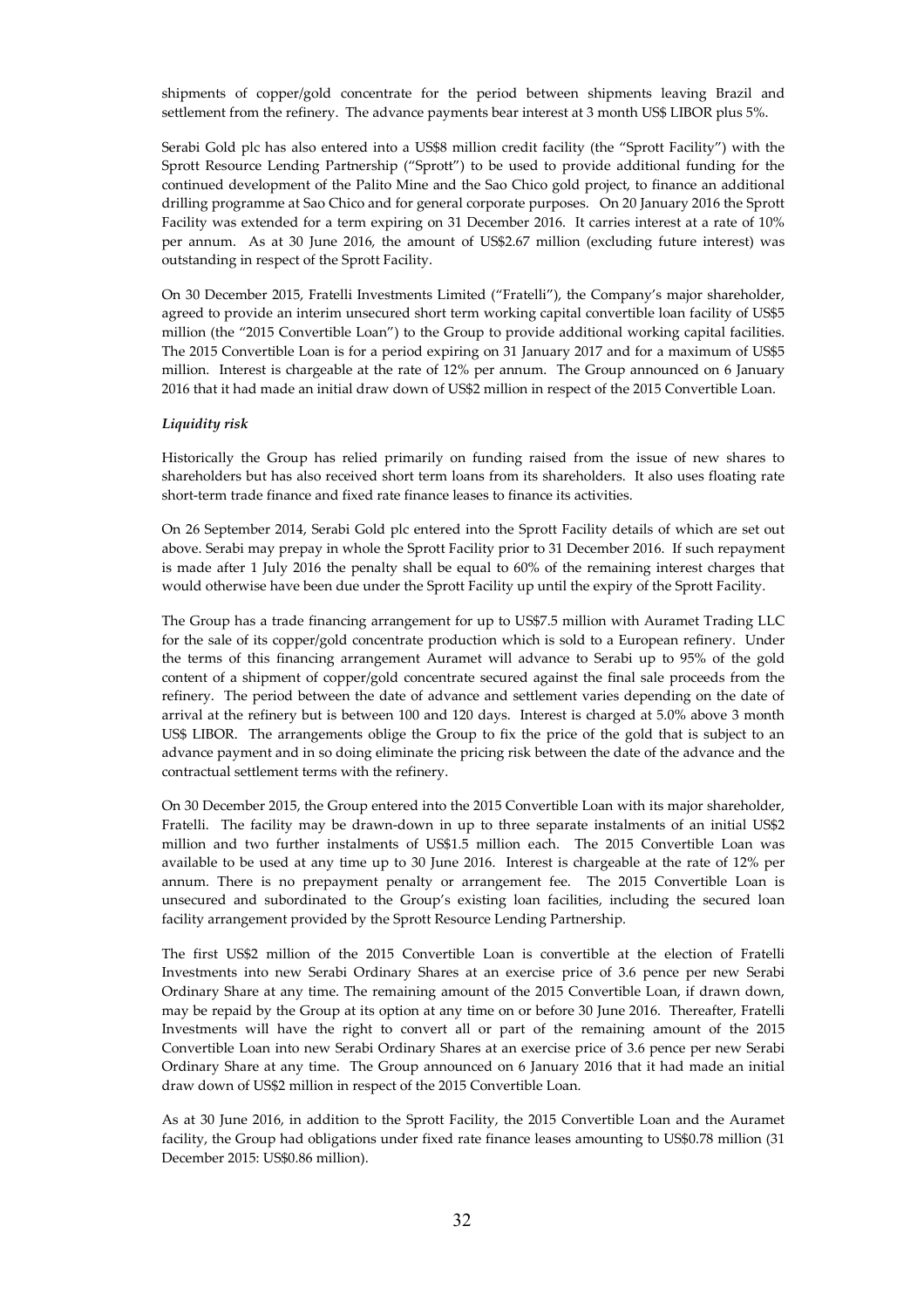The Group's objectives when managing its capital are to maintain financial flexibility to achieve its development plans, safeguard its ability to continue to operate as a going concern through management of its costs whilst optimising its access to capital markets by endeavouring to deliver increases in value of the Group for the benefit of shareholders. In establishing its capital requirements the Group will take account of the risks inherent in its plans and proposed activities and prevailing market conditions. The Group commenced gold production operations at the Palito Mine at the start of 2014 having completed the first phase construction of the gold recovery plant in December 2013, with the Carbon in Pulp ("CIP") leaching circuit completed in September 2014. On 23 July 2014 the Group announced that with effect from 1 July 2014 the Palito Mine had achieved Commercial Production. Having commenced initial development activities for the Sao Chico Mine at the end of 2014, this mine has been in development during 2015. On 1 February 2016, the Group announced that with effect from 1 January 2016 the Sao Chico Mine had achieved Commercial Production. There are risks associated with the commencement of any new mining operation whereby unforeseen technical and logistical events result in additional costs needing to be incurred, giving rise to the possibility that additional working capital may be required. The Group is also subject to pricing risks and significant short term variations in sale prices of commodities to which the Group is exposed may place significant additional pressure on the Group's working capital position. Should additional working capital be required the Directors consider that further sources of finance could be secured within the required timescale. The Group, where appropriate, will use fixed rate finance arrangements for the purchase of certain items of capital equipment and use short term trade finance particularly in respect of its projected sales of copper/gold concentrate. It will seek to raise debt finance where possible to finance further capital development of its projects taking due consideration of the ability of the Group to satisfy the obligations and undertakings that would be imposed in connection with such borrowings.

The following table sets out the maturity profile of the financial liabilities as at 30 June 2016:

|                                        | 30 June 2016 | 31 December 2015 |
|----------------------------------------|--------------|------------------|
|                                        | Group        | Group            |
|                                        | US\$         | US\$             |
| Due in less than one month             | 3,356,250    | 3,598,089        |
| Due between one month and three months | 7,401,500    | 9,001,404        |
| Due between three months and one year  | 8,053,565    | 3,081,343        |
| Total due within one year              | 18,811,315   | 15,680,836       |
| Due more than one year                 | 2,506,998    | 2,689,985        |
| Total                                  | 21,318,313   | 18,370,821       |

#### *Currency risk*

Although the parent company of the Group is incorporated in the United Kingdom, its financial statements and those of the Group are presented in US Dollars as funding of activities of its subsidiaries is generally made in US Dollars, all sales for the Group are denominated in US Dollars and future remittances of dividends, loans or repayment of capital from the subsidiaries are expected to be received in US Dollars.

Share issues have historically been priced solely in Sterling but the issue of Special Warrants undertaken in December 2010 and the issue of new Ordinary Shares and Warrants on 30 March 2011 were priced in Canadian Dollars. The Group expects that future issues of Ordinary Shares may be priced in Sterling or Canadian Dollars. Expenditure is primarily in Brazilian Real and also in US Dollars, Sterling, Euros and Australian Dollars.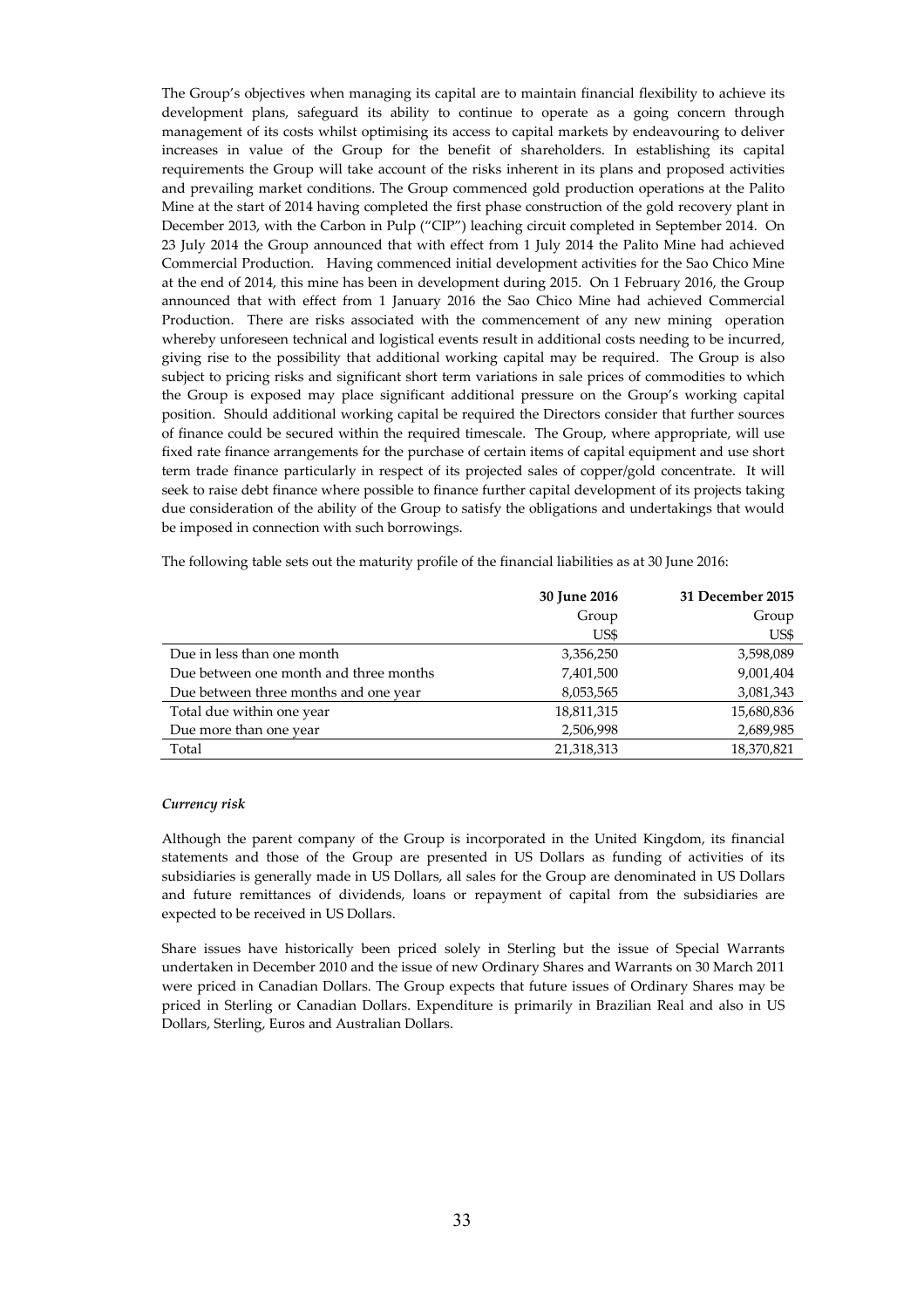The functional currency of the Group's operations is US Dollars, which is also the reporting currency. The Group's cash holdings at the balance sheet date were held in the following currencies:

|                   | Group     |             |
|-------------------|-----------|-------------|
|                   | 30 June   | 31 December |
|                   | 2016      | 2015        |
|                   | US\$      | US\$        |
| US Dollar         | 3,690,195 | 1,449,663   |
| Canadian Dollar   | 36,927    | 11,762      |
| Sterling          | 274,252   | 278,136     |
| Australian Dollar | 53,386    | 12,630      |
| Euro              | 34,815    | 32,611      |
| Brazilian Real    | 684,962   | 406,957     |
| Total             | 4,774,537 | 2,191,759   |

The Group is exposed to foreign currency risk on monetary assets and liabilities, including cash held in currencies other than the functional currency of operations.

The Group seeks to manage its exposure to this risk by ensuring that the majority of expenditure and cash holdings of individual subsidiaries within the Group are denominated in the same currency as the functional currency of that subsidiary. Income is generated in US Dollars. However this exposure to currency risk is managed where the income is generated by subsidiary entities whose functional currency is not US Dollars by either being settled within the Group or in the same month that the sale is transacted where settlement is with a third party.

The Group does not presently utilise swaps or forward contracts to manage its currency exposures, although such facilities are considered and may be used where appropriate in the future.

The Group seeks to minimise its exposure to currency risk by closely monitoring exchange rates and holding surplus funds in currencies considered most appropriate to their expected future utilisation.

#### *Credit risk*

The Group's exposure to credit risk is limited to its cash and cash equivalents and trade and other receivables amounting to US\$14,375,001 (31 December 2015: US\$8,325,045). It is the Group's policy to only deposit surplus cash with financial institutions that hold acceptable credit ratings.

The Group currently sells most of its gold bullion to a single customer. The Group seeks to receive full settlement by bank transfer on delivery of its product to the purchaser to minimise its exposure to any credit risk on that customer.

The Group sells most of its copper/gold concentrate production to a single customer, a publicly quoted major copper smelter located in Europe. Settlement terms are in accordance with industry norms. The customer has a strong reputation within the industry and has a good credit risk history. As at the balance sheet date there were no amounts owed to the Group that were overdue.

The Group has not entered into any sales to other parties during the quarter.

#### **Subsequent events**

At 30 June 2016 Sprott Resource Lending Partnership ("Sprott") held a call option exercisable over 2,500 ounces of gold exercisable at a price of US\$1,125 per ounce. On 6 July 2016 Sprott exercised call options over 1,250 ounces of gold establishing a liability on the Group of US\$298,475 of which US\$150,000 has been settled with the remaining amount due for repayment on 31 December 2016.

# **Changes in accounting policies**

The Group has not adopted any standards or interpretations in advance of the required implementation dates. There has been no significant measurement impact on the consolidated financial statements from new standards or interpretations effective in 2016.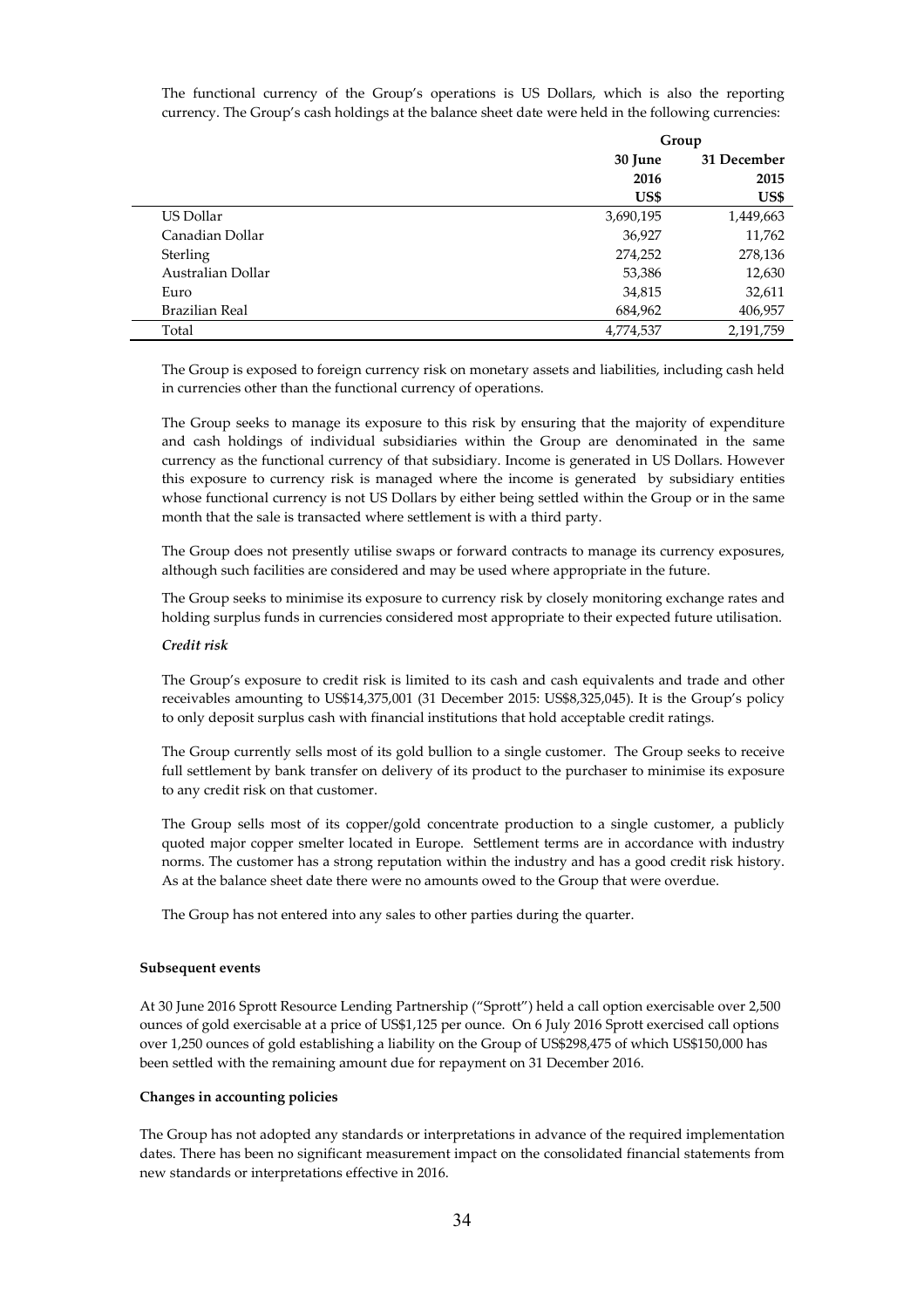It is not anticipated that the adoption in the future of the new or revised standards or interpretations that have been issued by the International Accounting Standards Board will have a material impact on the Group's earnings or shareholders' funds.

# **Off-balance sheet arrangements**

As of the date of this Management's Discussion and Analysis, the Group does not have any off-balance sheet arrangements that have, or are reasonably likely to have, a current or future effect on the results of operations or financial condition of the Group, including, and without limitation, such considerations as liquidity and capital resources.

# **Critical accounting estimates**

The preparation of financial statements requires management to make judgements and assumptions about the future in the use of accounting estimates. These are based on management's best knowledge of the relevant facts and circumstances. However these judgements and estimates regarding the future are a source of uncertainty and actual results may differ from the amounts included in the financial statements and adjustment will consequently be necessary. Estimates are continually evaluated, based on experience and reasonable expectations of future events.

Accounting estimates are applied in assessing and determining the carrying values of significant assets and liabilities.

The estimates and underlying assumptions are reviewed on an on-going basis. Revisions to accounting estimates are recognised in the period in which the estimate is revised if the revision affects only that period or in the period of the revision and future periods if the revision affects both current and future periods.

The following are the critical judgements that management has made in the process of applying the entity's accounting policies and that have the most significant effect on the amounts recognised in financial statements.

## *Impairment of mining assets and other property, plant and equipment*

Determining whether mining assets are impaired requires an estimation of the value in use of the cash-generating units ("CGU's). The value in use calculation requires the entity to estimate the future cash flows expected to arise from a CGU and a suitable discount rate in order to calculate present value. A CGU is a group of assets that generates cash inflows from continuing use. Given their interdependences and physical proximity, the Palito and Sao Chico mines are considered to be a single CGU.

As described in note 1(d) (iv), of the 2015 Financial Statement for the Group, the Group reviews the estimated useful lives of property, plant and equipment at the end of each annual reporting period. Further disclosure is provided in note 19 of the 2015 Financial Statements for the Group regarding the key assumptions made in assessing the value in use.

## *Provisions and contingent liabilities*

The Group reviews estimates of provisions for potential liabilities at the end of each reporting period where applicable, taking into account the circumstances of the potential liability, the availability and confidence of information used to calculate the potential liability and, where applicable, past history regarding the actual liability incurred in similar situations.

## *Mineral resources*

Quantification of mineral resources requires a judgement on the reasonable prospects for eventual economic extraction. These judgements are based on assessments made in accordance with the provisions of Canadian National Instrument 43-101. These factors are a source of uncertainty and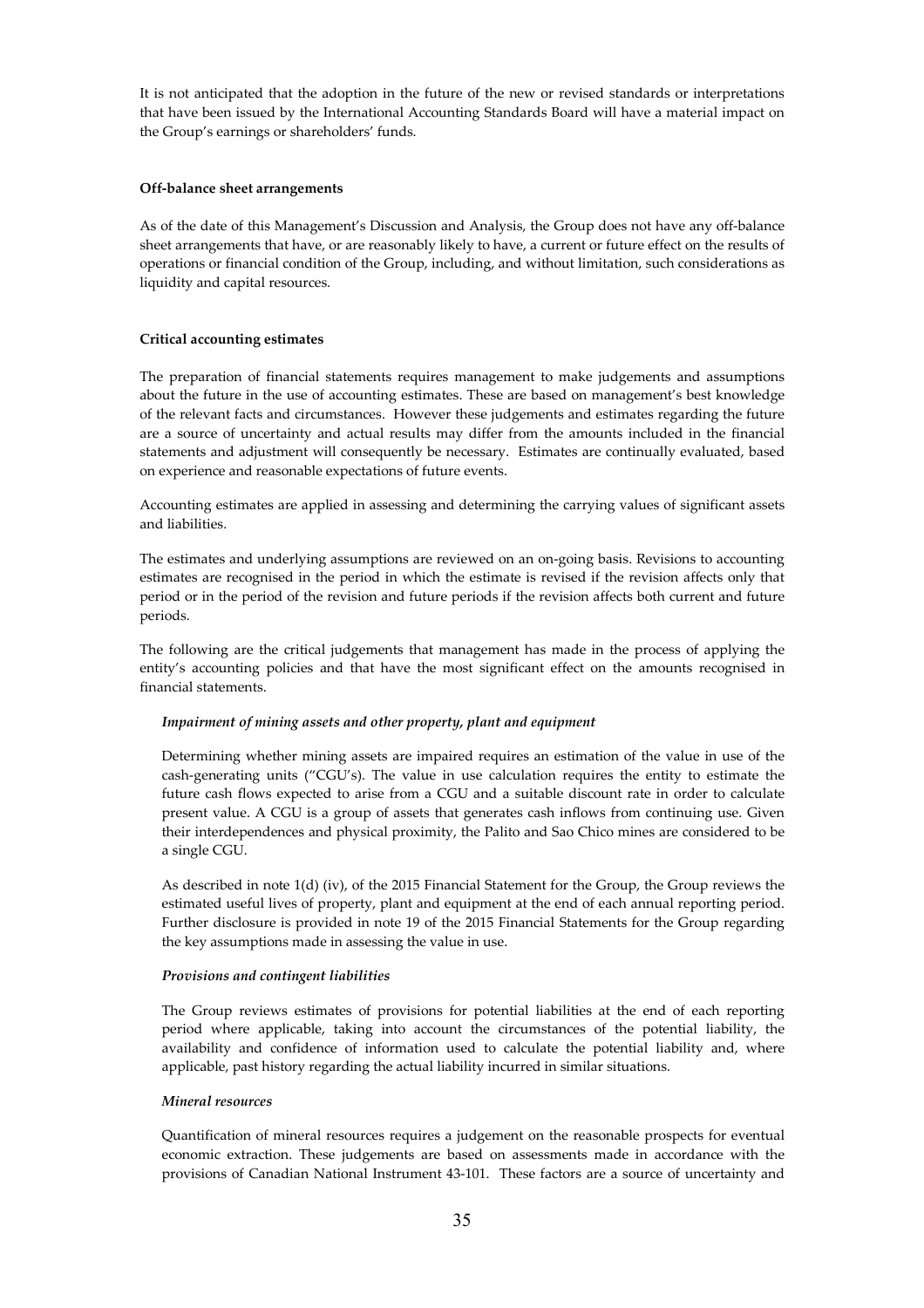changes could result in an increase or decrease in mineral resources and changes to the categorisation or mineral resources between Ore Reserves, Measured and Indicated Resources and Inferred Resources. This would in turn affect certain amounts in the financial statements such as depreciation and closure provisions, which are calculated on projected life of mine figures, and carrying values of mining property and plant which are tested for impairment by reference to future cash flows based on projected life of mine figures.

## *Development and deferred exploration expenditure*

The recoverability of exploration expenditure capitalised within intangible assets is assessed based on a judgement about the feasibility of the project and estimates of its future cash flows. Future gold prices, operating costs, capital expenditure and production are sources of estimation uncertainty. The Group periodically makes judgements as to whether its deferred exploration expenditure may have been impaired, based on internal and external indicators. Any impairment is based on a variety of estimates and opinions and may include estimates of future cash flows. In particular, the Group recognises that, if it decides, or is compelled due to insufficient funding, to withdraw from exploration activity at a project, then the Group would need to assess whether an impairment is necessary based on the likely sale value of the property.

## *Inventory valuation*

Valuations of gold in stockpiles and in circuit require estimations of the amount of gold contained in, and recovery rates from, the various work in progress. These estimations are based on analysis of samples and prior experience. A judgement is also required about when stockpiles will be used and what gold price should be applied in calculating net realisable value; these are both sources of uncertainty.

#### *Commercial production*

Following the commencement of development and construction work intended to advance a mining project into commercial production, the Board will consider and approve the criteria that they will apply in assessing when that mining project has achieved commercial production. These criteria may be agreed in conjunction with other stakeholders, particularly financing parties and lenders. There are no set regulations or standards to be applied but the criteria set will primarily consider the performance of the project compared to projections and generally these criteria will be measured over a continuous period of time. The judgements made and the relative performance measures will be based on the Board's view of the complexity and the relative importance of certain key activity areas in determining the long term commerciality of the mining project.

## *Restoration, rehabilitation and environmental provisions*

Such provisions require a judgement on likely future obligations, based on assessment of technical, legal and economic factors. The ultimate cost of environmental remediation is uncertain and cost estimates can vary in response to many factors including the timing of expenditure, the discount, inflation ad foreign exchange rates used in calculating the current value of future expenditures and the projected scale of disturbance that is anticipated at the end of the project life.

#### **Disclosure controls and procedures**

The Chief Executive Officer and Chief Financial Officer have designed disclosure controls and procedures, or have caused them to be designed under their supervision, in order to provide reasonable assurance that:

• material information relating to the Group is made known to the Chief Executive Officer and Chief Financial Officer by others, particularly during the period in which the interim and annual filings are being prepared; and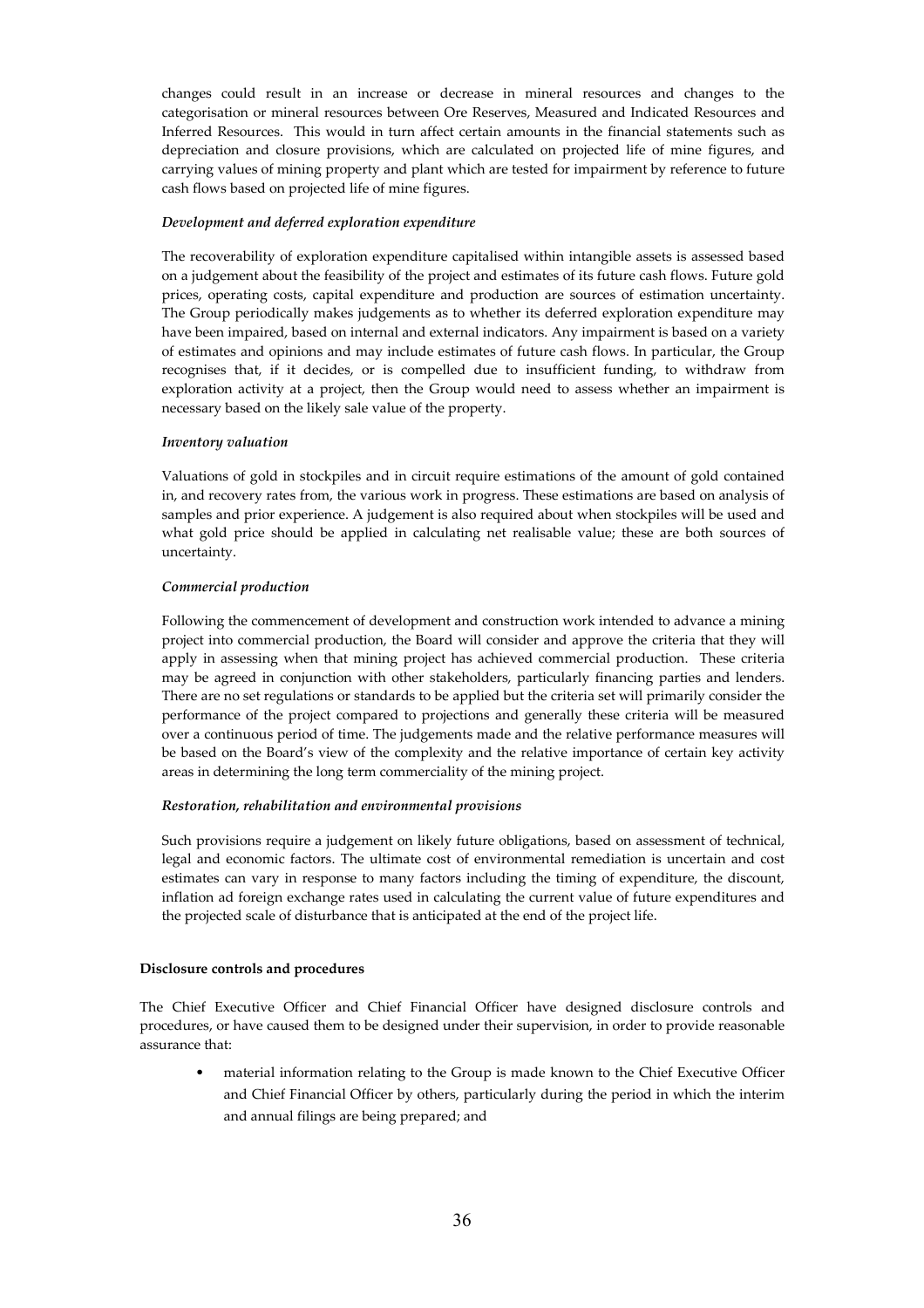• information required to be disclosed by the Group in its annual filings, interim filings or other reports filed or submitted by it under securities legislation is recorded, processed, summarised and reported within the time periods specified in securities legislation.

As at 31 December 2015, an evaluation was carried out, under the supervision of the Chief Executive Officer and Chief Financial Officer, of the design and operating effectiveness of the Group's disclosure controls and procedures. Based on this evaluation, the Chief Executive Officer and Chief Financial Officer concluded that the Group's disclosure controls and procedures were effective as at 31 December 2015.

# **Internal controls over financial reporting**

The Chief Executive Officer and Chief Financial Officer have also designed internal controls over financial reporting, or have caused them to be designed under their supervision, in order to provide reasonable assurance regarding the reliability of financial reporting and the preparation of financial statements for external purposes in accordance with IFRS.

As at 31 December 2015, an evaluation was carried out, under the supervision of the Chief Executive Officer and Chief Financial Officer, of the design and operating effectiveness of the Group's internal controls over financial reporting. Based on this evaluation, the Chief Executive Officer and Chief Financial Officer concluded that the internal controls over financial reporting were effective as at 31 December 2015, using the criteria, having taken account of the size and nature of the Group, put forward by the Financial Reporting Council in their revised guidance for directors on internal controls for UK listed companies (issued 2005).

The Group's management, including the Chief Executive Officer and the Chief Financial Officer, does not expect that its disclosure controls and internal controls over financial reporting will prevent or detect all errors and fraud. A cost effective system of internal controls, no matter how well conceived or operated, can provide only reasonable, not absolute, assurance that the objectives of the internal controls over financial reporting are achieved.

# **Changes in internal controls over financial reporting**

There have been no changes in the Group's internal controls over financial reporting during the twelve month period ended 31 December 2015 that have materially affected, or are reasonably likely to materially affect, the Group's internal controls over financial reporting.

## **Disclosure of outstanding share data**

The Company had the following Ordinary Shares, Stock Options and Warrants outstanding at 12 August 2016:

| 656.389.204 |
|-------------|
| 49.910.000  |
|             |
| 706,299,204 |
|             |

Fratelli Investments Limited holds 344,063,166 Ordinary Shares in the Group representing 52.42% of the voting shares in issue and is considered to be the controlling party.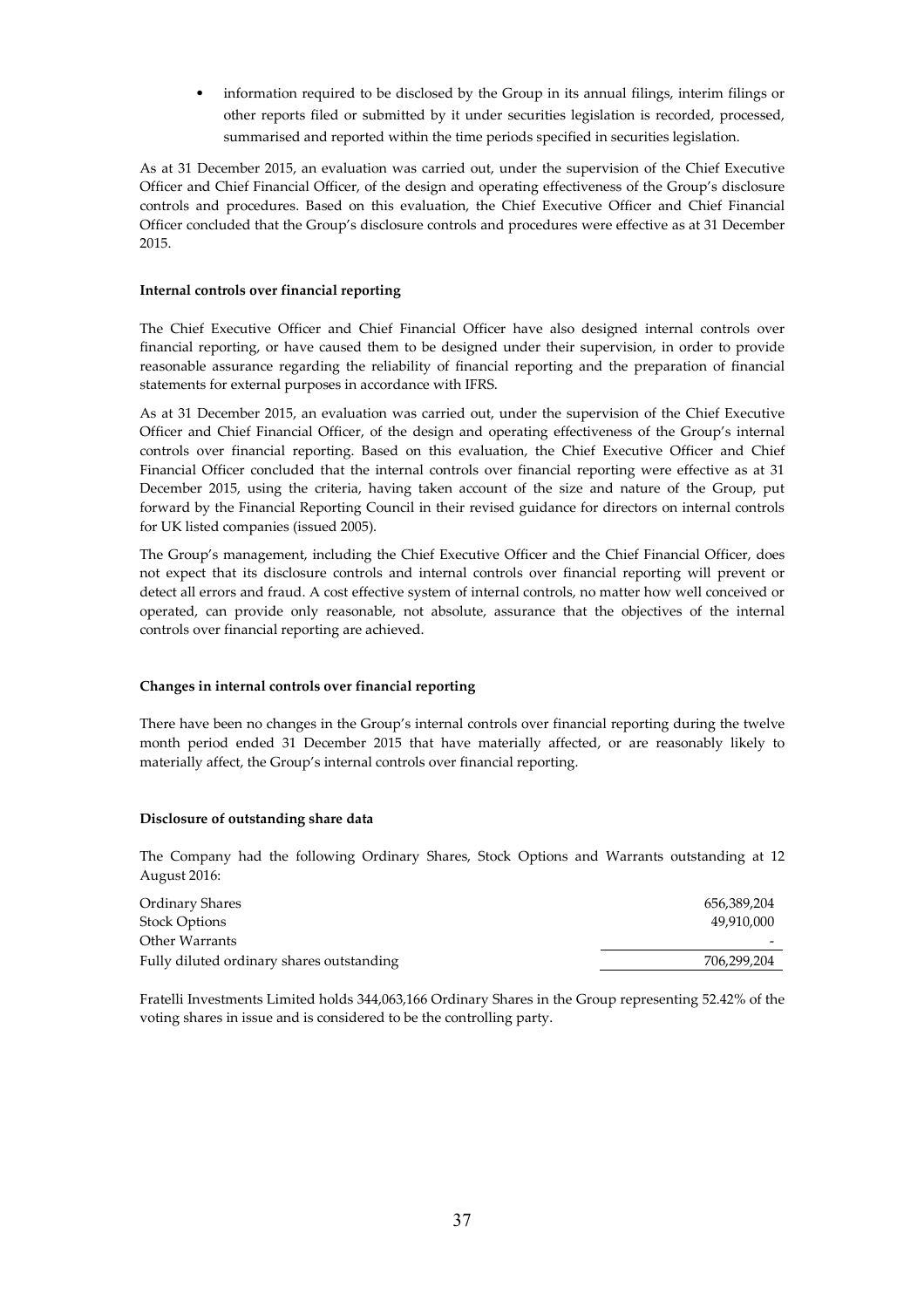#### **Qualified persons statement**

*The technical information contained within this Management Discussion and Analysis has been reviewed and approved by Michael Hodgson, CEO of the Group. Mr Hodgson is an Economic Geologist by training with over 25 years' experience in the mining industry. He holds a BSc (Hons) Geology, University of London, a MSc Mining Geology, University of Leicester and is a Fellow of the Institute of Materials, Minerals and Mining and a Chartered Engineer of the Engineering Council of UK, recognising him as both a Qualified Person for the purposes of Canadian National Instrument 43-101 and by the AIM Guidance Note on Mining and Oil & Gas Companies dated June 2009.* 

### **Cautionary statement on forward-looking information**

*This management's discussion and analysis contains "forward-looking information" (also referred to as "forwardlooking statements") which may include, but is not limited to, statements with respect to the future financial or operating performance of the Group and its projects, the future price of gold or other metal prices, the estimation of mineral resources, the realisation of mineral resource estimates, the timing and amount of estimated future production, costs of production, capital, operating and exploration expenditures, costs and timing of the development of new deposits, costs and timing of future exploration and/or exploitation, requirements for additional capital, government regulation of mining operations, environmental risks, reclamation expenses, title disputes or claims, limitations of insurance coverage and the timing and possible outcome of regulatory matters, and that reflects management's expectations regarding the Group's future growth, results of operations, performance and business prospects and opportunities. Often, but not necessarily always, the use of words such as "anticipate", "believe", "plan", "estimates", "expect", "intend", "budget", "scheduled", "forecasts" and similar expressions have been used to identify these forward-looking statements or variations (including negative variations) of such words and phrases, or statements that certain actions, events or results "may", "could", "would", "might" or "will" be taken, occur or be achieved. These statements reflect management's current beliefs and are based on information currently available to management. Except for statements of historical fact relating to the Group, information contained herein constitutes forward-looking statements, including any information as to the Group's strategy, plans or financial or operating performance. Forward-looking statements involve significant risks, uncertainties and assumptions and other factors that may cause the actual results, performance or achievements of the Group to be materially different from any future results, performance or achievements expressed or implied by the forward-looking statements. Important factors that could cause actual results to differ from these forward-looking statements include risks related to failure to define mineral resources, to convert estimated mineral resources to reserves, the grade and recovery of ore which is mined varying from estimates, future prices of gold and other commodities, capital and operating costs varying significantly from estimates, political risks arising from operating in Brazil, uncertainties relating to the availability and costs of financing needed in the future, changes in equity markets, inflation, changes in exchange rates, fluctuations in commodity prices, delays in the development of projects, conclusions of economic evaluations, changes in project parameters as plans continue to be refined, uninsured risks and other risks involved in the mineral exploration and development industry. A description of risk factors applicable to the Group can be found in the section "Risks and uncertainties" in this management's discussion and analysis. Although the forward-looking statements contained in this management's discussion and analysis are based upon what management believes to be reasonable assumptions, the Group cannot assure prospective purchasers that actual results will be consistent with these forward-looking statements. These forward-looking statements are made as of the date of this management's discussion and analysis, and the Group assumes no obligation to update or revise them to reflect new events or circumstances, except in accordance with applicable securities laws. There can be no assurance that forwardlooking statements will prove to be accurate, as actual results and future events could differ materially from those anticipated in such statements. Accordingly, readers should not place undue reliance on forward-looking statements.*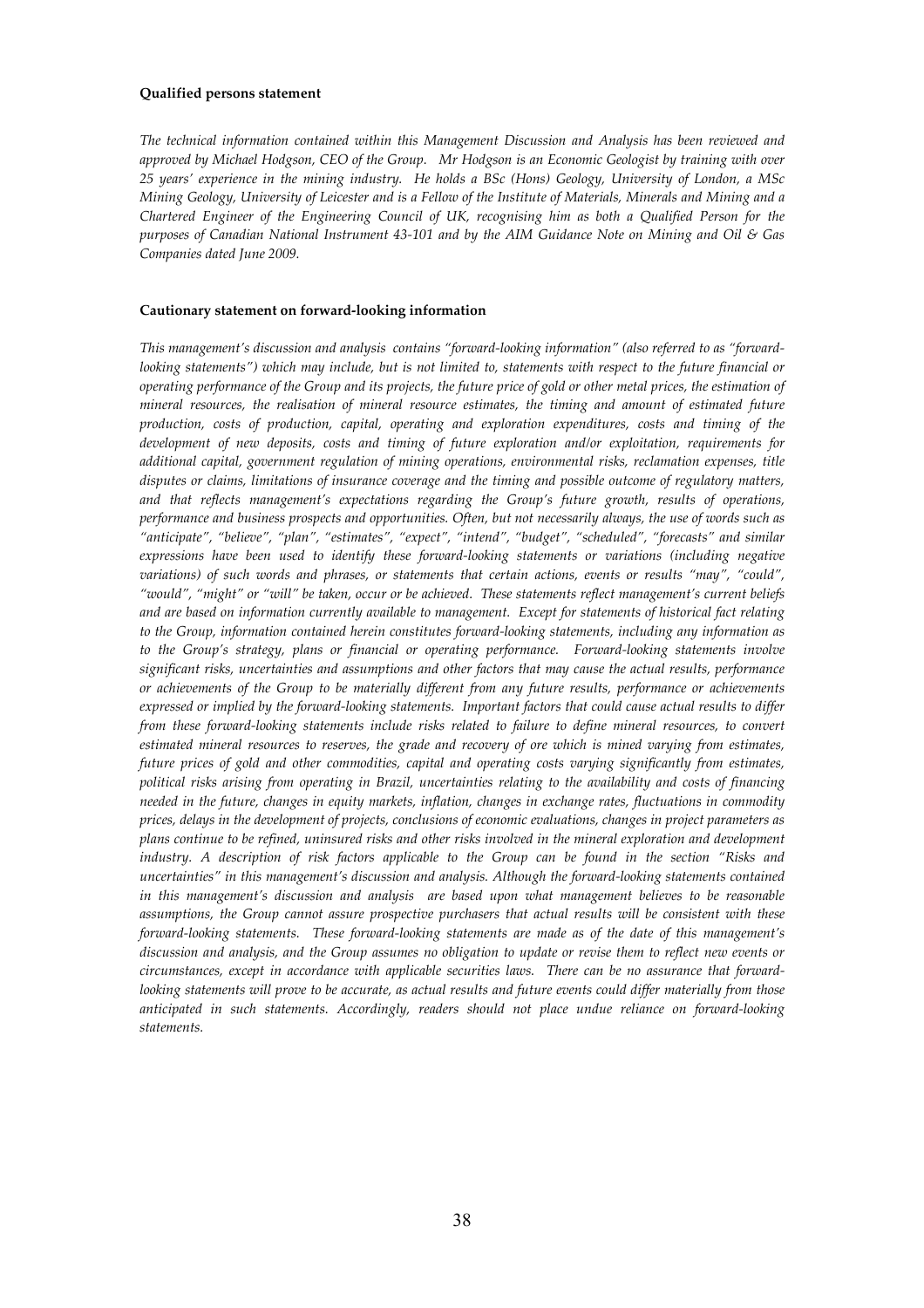**Risks and uncertainties** 

**In addition to the other information set forth in this report, the reader should carefully consider the risk factors below which could materially affect the Group's business, financial condition and/or future results. These risks are not the only risks facing the Group and readers should also refer to the Group's Annual Information Form filed on SEDAR at www.sedar.com and the Group's website at www.serabigold.com which contains additional discussion of risks and in particular risks for investors in the Group's securities. Additionally risks and uncertainties not currently known to the Group or that management currently deems to be immaterial, may also materially affect the Group's business, financial condition and/or future results.** 

| <b>ECONOMIC RISKS</b> |                                                |                 |                                          |
|-----------------------|------------------------------------------------|-----------------|------------------------------------------|
| Risk                  | Comment                                        | <b>Business</b> | Mitigation                               |
|                       |                                                | Impact          |                                          |
| Changes in gold       | The profitability of the Group's operations is | High            | Management closely monitors              |
| prices                | dependent upon the market price of gold.       |                 | commodity prices and economic and        |
|                       | Gold prices fluctuate widely and are affected  |                 | other events that may influence          |
|                       | by numerous factors beyond the control of the  |                 | commodity prices.                        |
|                       | Group.                                         |                 |                                          |
|                       | Reserve calculations and life-of-mine plans    |                 | The Board will use hedging instruments   |
|                       | using significantly lower metal prices could   |                 | if and when it considers it appropriate. |
|                       | result in material write-downs of the Group's  |                 |                                          |
|                       | investment in mining properties and increased  |                 |                                          |
|                       | amortisation, reclamation and closure charges. |                 |                                          |
| Currency              | The Group's major products are traded in       | High            | Management closely monitors              |
| fluctuations may      | prices denominated in US dollars. The Group    |                 | fluctuations in currency rates and the   |
| affect the costs of   | incurs most of its expenditures in Brazilian   |                 | Board may, from time to time, make use   |
| doing business and    | Reais although it has a reasonable level of    |                 | of currency hedging instruments.         |
| the results of        | expenses in US Dollars, UK Pounds and other    |                 |                                          |
| operations.           | currencies. 2015 has been a period of          |                 |                                          |
|                       | significant weakening of the Brazilian Real    |                 |                                          |
|                       | against the US Dollar.                         |                 |                                          |

| <b>OPERATIONAL RISKS</b> |                                                 |                 |                                            |  |
|--------------------------|-------------------------------------------------|-----------------|--------------------------------------------|--|
| <b>Risk</b>              | Comment                                         | <b>Business</b> | Mitigation                                 |  |
|                          |                                                 | Impact          |                                            |  |
| Future exploration       | Mineral exploration involves significant risks  | Medium          | Management undertakes exploration          |  |
| may not result in        | over a substantial period of time, which even a |                 | only following careful evaluation of       |  |
| increased mineral        | combination of careful evaluation, experience   |                 | opportunities and designs programmes       |  |
| resources                | and knowledge may not eliminate. Even if the    |                 | that seek to ensure that expenditure is    |  |
|                          | Group discovers a valuable deposit of           |                 | carefully controlled and can be ceased at  |  |
|                          | minerals, it may be several years before        |                 | any time that management considers that    |  |
|                          | production is possible and during that time it  |                 | the exploration prospect is unlikely to be |  |
|                          | may become economically unfeasible to           |                 | commercially viable and does not           |  |
|                          | produce those minerals.                         |                 | warrant further evaluation.                |  |
| No guarantee that        | There is no guarantee that any application for  | High            | Management maintains on-going              |  |
| the Group's              | additional exploration licences will be granted |                 | dialogue with the DNPM and other           |  |
| Applications for         | by the Departamento Nacional do Produção        |                 | relevant government bodies regarding its   |  |
| exploration licences     | Mineral ("DNPM"). The DNPM can refuse           |                 | operations to ensure that such bodies are  |  |
| and mining licences      | any application. Persons may object to the      |                 | well informed and also to help ensure      |  |
| will be granted.         | granting of any exploration licence and the     |                 | that the Group is informed at an early     |  |
|                          | DNPM may take those objections into             |                 | stage of any issues of concern that such   |  |
| Existing                 | consideration when making any decision on       |                 | bodies may have.                           |  |
| exploration licences     | whether or not to grant a licence.              |                 |                                            |  |
| may not be renewed       | The exploration licence for the Sao Chico       |                 | The Group employs staff and consultants    |  |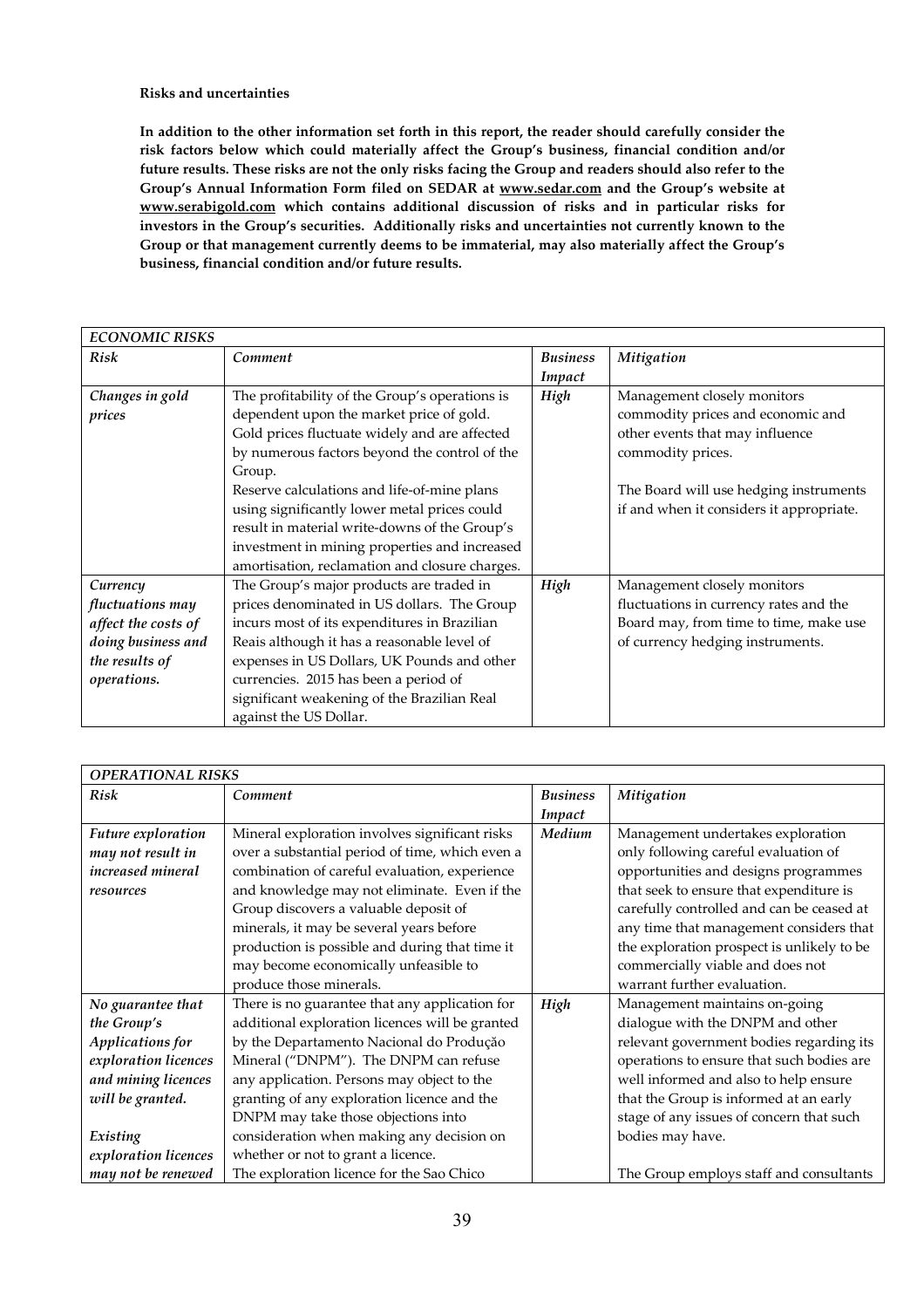| <b>OPERATIONAL RISKS</b>                                                                                                                                                                                                                                                                                                        |                                                                                                                                                                                                                                                                                                                                                                                                                                                                                                                                                                                               |                           |                                                                                                                                                                                                                                                                                                                                                                                                                                                                                                                                                                                                        |
|---------------------------------------------------------------------------------------------------------------------------------------------------------------------------------------------------------------------------------------------------------------------------------------------------------------------------------|-----------------------------------------------------------------------------------------------------------------------------------------------------------------------------------------------------------------------------------------------------------------------------------------------------------------------------------------------------------------------------------------------------------------------------------------------------------------------------------------------------------------------------------------------------------------------------------------------|---------------------------|--------------------------------------------------------------------------------------------------------------------------------------------------------------------------------------------------------------------------------------------------------------------------------------------------------------------------------------------------------------------------------------------------------------------------------------------------------------------------------------------------------------------------------------------------------------------------------------------------------|
| <b>Risk</b>                                                                                                                                                                                                                                                                                                                     | Comment                                                                                                                                                                                                                                                                                                                                                                                                                                                                                                                                                                                       | <b>Business</b><br>Impact | Mitigation                                                                                                                                                                                                                                                                                                                                                                                                                                                                                                                                                                                             |
| or approved or<br>converted into<br>mining licences.                                                                                                                                                                                                                                                                            | property expired March 2014. The Group has<br>begun the process of applying for a full mining<br>licence and has received no indication that,<br>provided that the content and form of the                                                                                                                                                                                                                                                                                                                                                                                                    |                           | who are experienced in Brazilian mining<br>legislation to ensure that the Group is in<br>compliance with legislation at all times.                                                                                                                                                                                                                                                                                                                                                                                                                                                                     |
| Title to any of the<br>Group's mineral<br>properties may be<br>challenged or<br>disputed                                                                                                                                                                                                                                        | application is made in accordance with<br>prescribed regulations, a mining licence would<br>not be granted.<br>At the current time mining operations at the<br>Sao Chico Mine are carried out under a trial<br>mining licence which is renewable annually.<br>If and when exploration licences are granted,<br>they will be subject to various standard<br>conditions including, but not limited to,<br>prescribed licence conditions. Any failure to<br>comply with the expenditure conditions or<br>with any other conditions, on which the<br>licences are held, can result in licence     |                           |                                                                                                                                                                                                                                                                                                                                                                                                                                                                                                                                                                                                        |
| The Group has<br>declared<br>commercial<br>production effective<br>as of 1 January 2016<br>at the Sao Chico<br>gold mine located<br>close to the Group's<br>Palito Mine. There<br>is however no<br>certainty that the<br>Group will be able<br>to establish a<br>commercially<br>viable long term<br>operation at Sao<br>Chico. | forfeiture.<br>The Sao Chico Mine has a small NI 43-101<br>compliant Measured and Indicated Resource<br>and Inferred Resource and the Group has<br>declared that commercial production has been<br>attained effective as of 1 January 2016. There<br>is however no NI 43-101 compliant technical<br>report commissioned to date to demonstrate<br>whether or not this resource can be mined on a<br>commercial scale or that any mining activities<br>that might be undertaken will be profitable in<br>the future.                                                                           | High                      | Management has made its own<br>assessment of the Sao Chico Mine and<br>during 2015 the mine has been in a<br>development phase. Whilst management<br>have noted, during the course of the<br>development mining undertaken in 2015,<br>that the mineralisation is more complex<br>that was initially envisaged, it has now<br>put in place changes to the mine plans<br>and mining methodology to address the<br>issues that were encountered.<br>Management is now confident, based on<br>its experience and knowledge, that the<br>Sao Chico Mine will be a commercially<br>viable mining operation. |
| Exploration and<br>development of the<br>Group's other<br>properties,<br>including<br>continuing<br>exploration and<br>development<br>projects, and the<br>construction of<br>mining facilities<br>and commencement<br>of mining<br>operations, will<br>require substantial<br>additional funding.                              | Whilst the Group anticipates that it will use<br>cash flow generated from operations at the<br>Palito and Sao Chico Mines to finance further<br>exploration and development activities at the<br>Group's other properties, any cash flow that<br>the Group generates may not be sufficient to<br>meet these future exploration and<br>development activities. Failure to obtain<br>sufficient financing will result in a delay or<br>indefinite postponement of exploration,<br>development or production on any of the<br>Group's other properties or even a loss of a<br>property interest. | Low                       | Management of capital resources is a<br>high priority for the Group and prior to<br>taking any development decision the<br>Group will seek to ensure, to the greatest<br>extent possible, that the development is<br>fully funded and will manage the<br>development budgets and programmes<br>to minimise and anticipate any potential<br>budget over-runs.                                                                                                                                                                                                                                           |
| The Group may<br>experience higher<br>costs and lower<br>revenues than                                                                                                                                                                                                                                                          | Mining operations often experience<br>unexpected problems during the life of the<br>mine which may result from events of nature,<br>unexpected geological features or mechanical                                                                                                                                                                                                                                                                                                                                                                                                              | Medium                    | Management is experienced with similar<br>mining operations and has gained<br>valuable operational experience at both<br>Palito and Sao Chico. Management have                                                                                                                                                                                                                                                                                                                                                                                                                                         |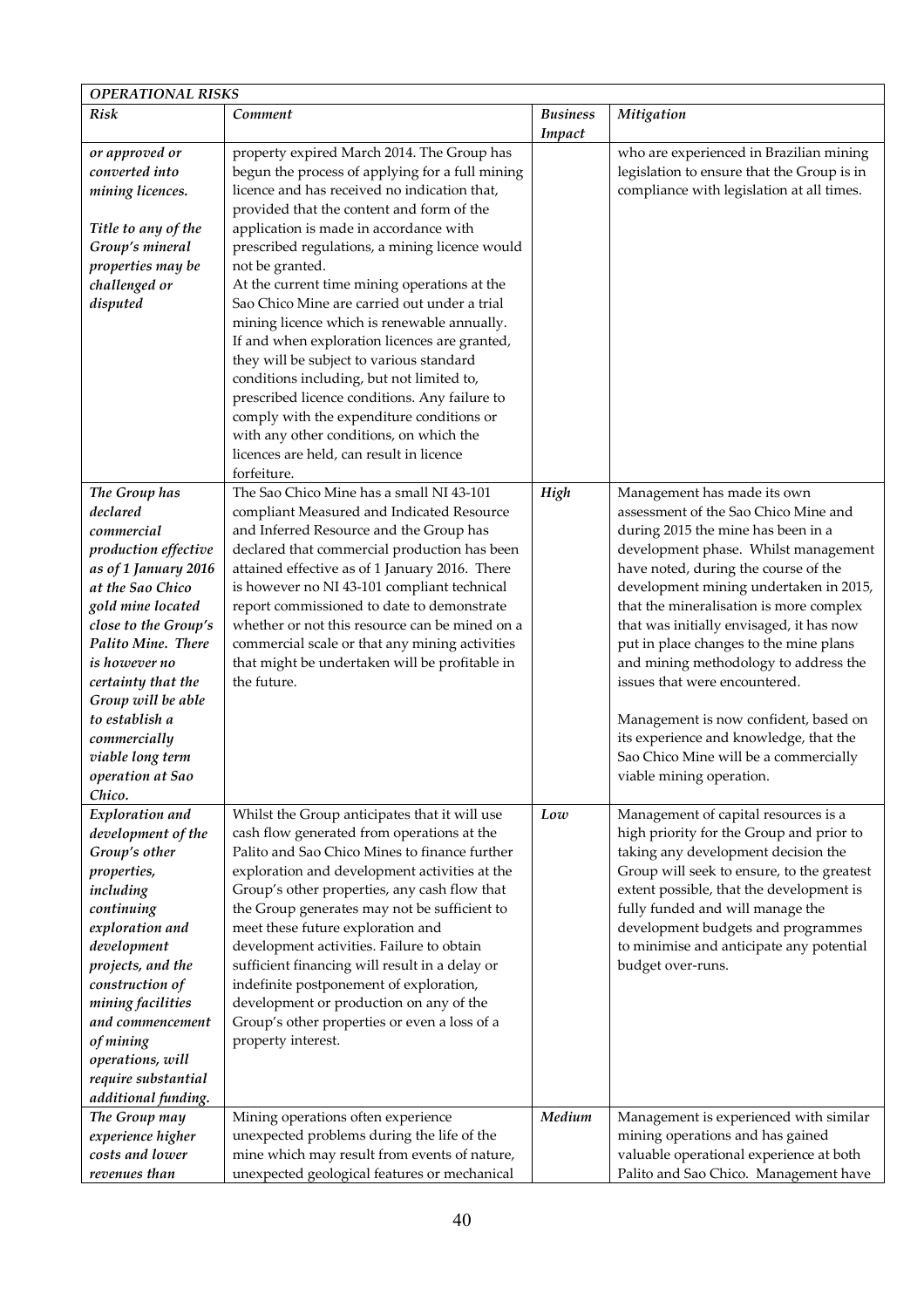| <b>OPERATIONAL RISKS</b>                                                                                                                                                                                        |                                                                                                                                                                                                                                                                                                                                                                                                                                                                                                                                                                                                                                                                                                                                                                                                           |                           |                                                                                                                                                                                                                                                                                                                                                                                                                    |
|-----------------------------------------------------------------------------------------------------------------------------------------------------------------------------------------------------------------|-----------------------------------------------------------------------------------------------------------------------------------------------------------------------------------------------------------------------------------------------------------------------------------------------------------------------------------------------------------------------------------------------------------------------------------------------------------------------------------------------------------------------------------------------------------------------------------------------------------------------------------------------------------------------------------------------------------------------------------------------------------------------------------------------------------|---------------------------|--------------------------------------------------------------------------------------------------------------------------------------------------------------------------------------------------------------------------------------------------------------------------------------------------------------------------------------------------------------------------------------------------------------------|
| Risk                                                                                                                                                                                                            | Comment                                                                                                                                                                                                                                                                                                                                                                                                                                                                                                                                                                                                                                                                                                                                                                                                   | <b>Business</b><br>Impact | Mitigation                                                                                                                                                                                                                                                                                                                                                                                                         |
| estimated due to<br>unexpected<br>problems.                                                                                                                                                                     | issues that can result in substantial disruption<br>to operations. Such disruption could increase<br>operating costs, delay revenue growth and<br>have implications for the working capital<br>requirements of the business.                                                                                                                                                                                                                                                                                                                                                                                                                                                                                                                                                                              |                           | during 2015 increased the number of<br>mining areas that can be active at any<br>time at Palito and established increased<br>process capacity levels which it does not<br>intend to be fully utilised at all times.<br>In this way it anticipates that short term<br>operational issues should not be unduly<br>disruptive and that any shortfall can be<br>caught up quickly once the issue is<br>resolved.       |
| Environmental<br>legislation                                                                                                                                                                                    | All phases of the Group's operations are<br>subject to environmental regulation in Brazil.<br>There is no assurance that existing or future<br>environmental regulation will not materially<br>adversely affect the Group's business, financial<br>condition and results of operations.                                                                                                                                                                                                                                                                                                                                                                                                                                                                                                                   | Low                       | Environmental regulations are constantly<br>changing and governed by both local and<br>global concerns and initiatives.<br>Management seeks to ensure that it<br>adopts sound and compliant<br>environmental principles. The<br>operations of the Group are relatively<br>small and management does not consider<br>the scale of the operations to have a<br>material environmental impact on its<br>surroundings. |
| Exposure to mining<br>hazards.                                                                                                                                                                                  | The Group is exposed to a number of risks and<br>hazards typically associated with mining<br>operations including environmental hazards;<br>mining and industrial accidents; metallurgical<br>and other processing problems; unusual and<br>unexpected rock formations; flooding and<br>periodic interruptions due to inclement or<br>hazardous weather conditions or other acts of<br>nature; mechanical equipment and facility<br>performance problems; and unavailability of<br>materials, equipment and personnel.<br>These risks may result in: damage to, or<br>destruction of, the Group's properties or<br>production facilities; personal injury or death;<br>environmental damage; delays in mining;<br>increased production costs; asset write downs;<br>monetary losses; and legal liability. | Medium                    | The Group's operational teams regularly<br>monitor mining risks, and report to the<br>CEO who in consultation with the Board<br>is responsible, on behalf of the Board, for<br>ensuring appropriate measures are in<br>place for anticipating, and responding to,<br>such matters.                                                                                                                                 |
| If mineral resource<br>estimates are not<br>accurate,<br>production may be<br>less than estimated<br>which would<br>adversely affect the<br>Group's financial<br>condition and the<br>results of<br>operations. | Mineral resource estimates are imprecise and<br>depend on geological analysis based partly on<br>statistical inferences drawn from drilling, and<br>assumptions about operating costs and metal<br>prices, all of which may prove unreliable. The<br>Group cannot be certain that the resource<br>estimates are accurate and cannot guarantee<br>that it will recover the indicated quantities of<br>metals.<br>Future production could differ dramatically<br>from such estimates if mineralisation or<br>formations at the properties were different<br>from those predicted by drilling, sampling and<br>similar examinations.                                                                                                                                                                         | Medium                    | The Groups mineral resource estimates<br>are prepared by either in-house staff or<br>third party consultants who have<br>considerable experience and as<br>appropriate are certified in accordance<br>with recognised international standards.                                                                                                                                                                     |
| The Group is<br>required to obtain                                                                                                                                                                              | In the ordinary course of business, the Group<br>will be required to obtain and renew                                                                                                                                                                                                                                                                                                                                                                                                                                                                                                                                                                                                                                                                                                                     | Low                       | The Group maintains good relationships<br>with the appropriate licencing authorities                                                                                                                                                                                                                                                                                                                               |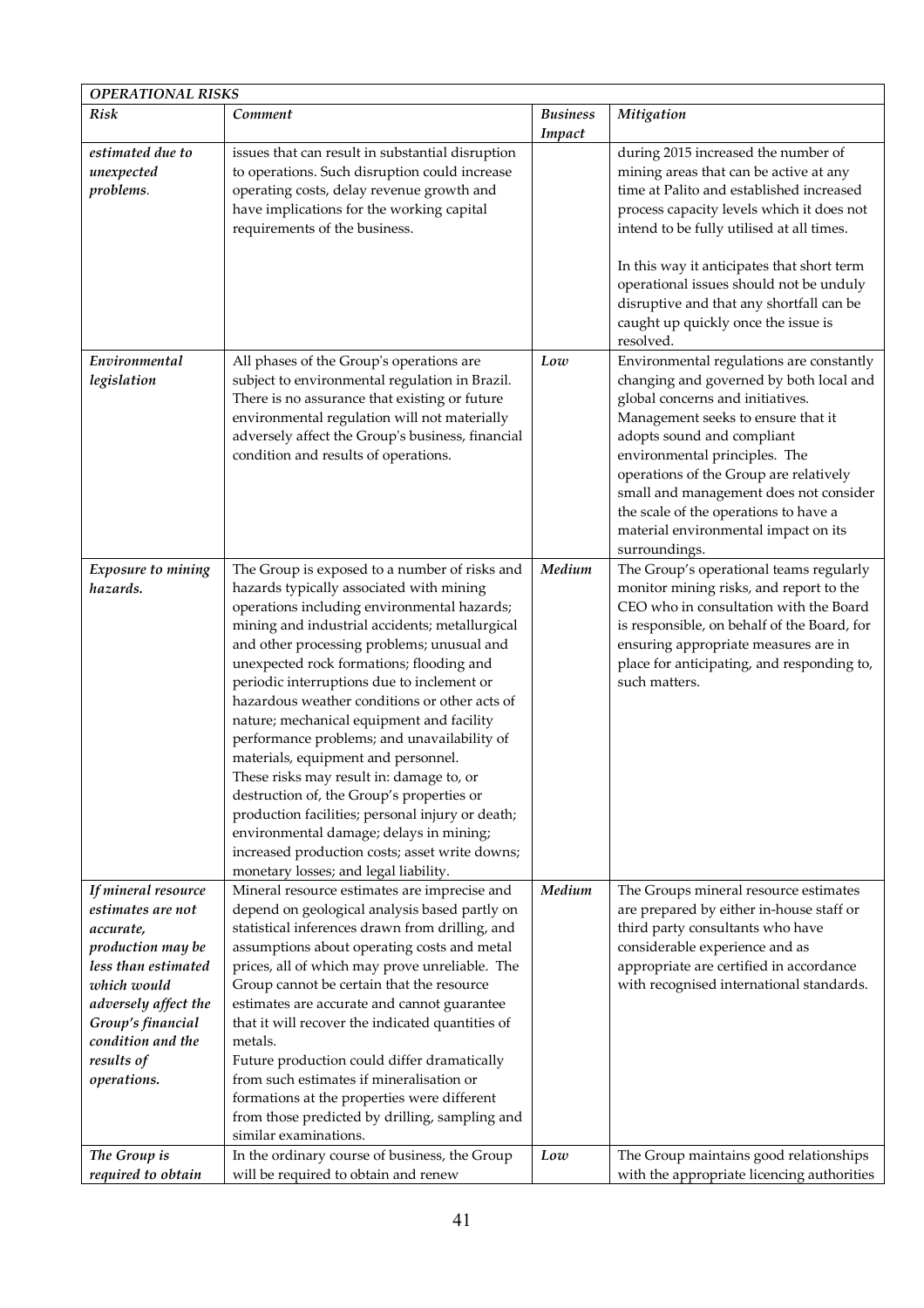| <b>OPERATIONAL RISKS</b> |                                                  |                 |                                             |  |  |
|--------------------------|--------------------------------------------------|-----------------|---------------------------------------------|--|--|
| Risk                     | Comment                                          | <b>Business</b> | Mitigation                                  |  |  |
|                          |                                                  | Impact          |                                             |  |  |
| and renew                | governmental permits and licences for the        |                 | and management are responsible for          |  |  |
| governmental             | operations and expansion of existing             |                 | ensuring that conditions are adhered to     |  |  |
| permits and licences     | operations or for the commencement of new        |                 | and that renewals are submitted in a        |  |  |
| in order to conduct      | operations. Obtaining or renewing the            |                 | timely and complete manner.                 |  |  |
| mining operations,       | necessary governmental permits is a complex      |                 |                                             |  |  |
| which can be a           | and time consuming process. The duration         |                 |                                             |  |  |
| costly and time-         | and success of the Group's efforts to obtain     |                 |                                             |  |  |
| consuming process.       | and renew permits and licences are contingent    |                 |                                             |  |  |
|                          | upon many variables not within its control       |                 |                                             |  |  |
|                          | including the interpretation of applicable       |                 |                                             |  |  |
|                          | requirements implemented by the permitting       |                 |                                             |  |  |
|                          | or licencing authority. The Group may not be     |                 |                                             |  |  |
|                          | able to obtain or renew permits and licences     |                 |                                             |  |  |
|                          | that are necessary to its operations or the cost |                 |                                             |  |  |
|                          | to obtain or renew permits and licences may      |                 |                                             |  |  |
|                          | exceed what the Group expects.                   |                 |                                             |  |  |
| The mining industry      | Competition in the precious metals mining        | Low             | The Group anticipates that it will be in a  |  |  |
| is intensely             | industry is primarily for mineral rich           |                 | position to generate positive cash flow     |  |  |
| competitive in all of    | properties that can be developed and             |                 | and have re-paid debt by the end of 2016    |  |  |
| its phases and the       | produced economically; the technical expertise   |                 | increasing its relative strength to attract |  |  |
| Group competes           | to find, develop, and operate such properties;   |                 | and retain employees and to acquire and     |  |  |
| with many                | the labour to operate the properties; and the    |                 | develop new properties and projects.        |  |  |
| companies                | capital for the purpose of funding such          |                 |                                             |  |  |
| possessing greater       | properties.                                      |                 |                                             |  |  |
| financial and            | Such competition may result in the Group         |                 |                                             |  |  |
| technical resources      | being unable to acquire desired properties, to   |                 |                                             |  |  |
| than itself.             | recruit or retain qualified employees or to      |                 |                                             |  |  |
|                          | acquire the capital necessary to fund its        |                 |                                             |  |  |
|                          | operations and develop its properties.           |                 |                                             |  |  |
|                          |                                                  |                 |                                             |  |  |

| <b>COUNTRY RISKS</b> |                                                    |                 |                                          |  |  |  |
|----------------------|----------------------------------------------------|-----------------|------------------------------------------|--|--|--|
| Risk                 | Comment                                            | <b>Business</b> | Mitigation                               |  |  |  |
|                      |                                                    | Impact          |                                          |  |  |  |
| The Group's          | The government of Brazil has been seeking to       | Medium          | The mining industry in Brazil is         |  |  |  |
| operations are       | introduce a new Mining Code for some time          |                 | dominated by a small number of           |  |  |  |
| conducted in Brazil  | and the matter continues to be area of debate.     |                 | influential local companies and the      |  |  |  |
| and, as such, the    | Any new legislation could result in all current    |                 | interests and needs of smaller mining    |  |  |  |
| Group's operations   | applications being cancelled and require           |                 | operations can be limited. The Group is  |  |  |  |
| are exposed to       | applicants to make new applications under the      |                 | affiliated with group's who help promote |  |  |  |
| various levels of    | terms of and in compliance with the new            |                 | and lobby for the needs of smaller       |  |  |  |
| political, economic  | Mining Code.                                       |                 | mining enterprises.                      |  |  |  |
| and other risks and  | Whilst only being re-elected in October 2014,      |                 |                                          |  |  |  |
| uncertainties.       | the current government is losing support, the      |                 |                                          |  |  |  |
|                      | country is struggling economically and the         |                 |                                          |  |  |  |
|                      | Brazilian Real has devalued significantly          |                 |                                          |  |  |  |
|                      | against the US Dollar since May 2013.              |                 |                                          |  |  |  |
|                      | Against this backdrop the government may           |                 |                                          |  |  |  |
|                      | seek to reduce state subsidies on certain goods    |                 |                                          |  |  |  |
|                      | or, increase taxes and or royalties to boost state |                 |                                          |  |  |  |
|                      | income.                                            |                 |                                          |  |  |  |